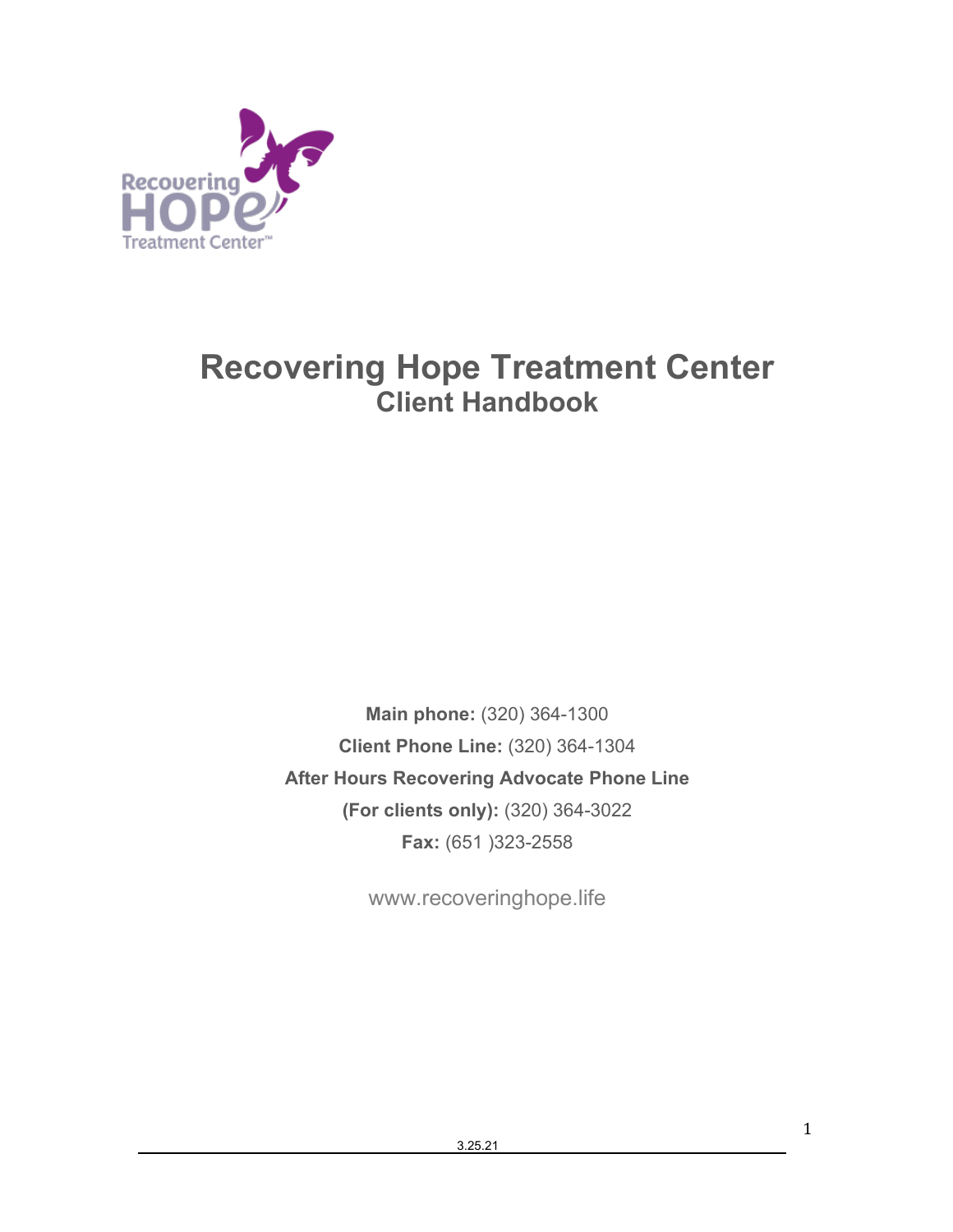# **Table of Contents**

| Services                                                                | 4              |
|-------------------------------------------------------------------------|----------------|
| <b>Recovering Hope Staff</b>                                            | 5              |
| What To Expect                                                          | 5              |
| Levels of Care                                                          | 6              |
| High Intensity Residential Level of Care                                | 6              |
| Medium Residential Intensity Level of Care                              | 6              |
| Services Provided                                                       | 8              |
| Group and Individual Counseling                                         | 8              |
| Programming                                                             | 8              |
| <b>Individual Mental Health Services</b>                                | 11             |
| <b>Nursing</b>                                                          | 11             |
| <b>Client Expectations and Responsibilities</b>                         | 12             |
| <b>Healthy Habit Cards</b>                                              | 12             |
| Reflection                                                              | 12             |
| Wake up Hour                                                            | 13             |
| <b>Client Rooms</b>                                                     | 13             |
| Walking                                                                 | 13             |
| Curfew                                                                  | 14             |
| <b>Outside Establishments</b>                                           | 14             |
| <b>Meal Hours</b>                                                       | 15             |
| Food Delivery/Ordering Out                                              | 15             |
| Shopping                                                                | 15             |
| Visiting                                                                | 16             |
| Passes                                                                  | 17             |
| Employment/Volunteering/Meaningful Activities Outside Treatment Setting | 17             |
| <b>Community Self-Help and Support Meetings/Groups</b>                  | 18             |
| Spirituality                                                            | 18             |
| <b>Smoking and Tobacco</b>                                              | 18             |
| Drug and Alcohol Policy                                                 | 19             |
| Childcare                                                               | 20             |
| Expectations for parenting/childcare                                    | 20             |
| <b>Daycare Expectations</b>                                             | 21             |
| 3.25.21                                                                 | $\overline{2}$ |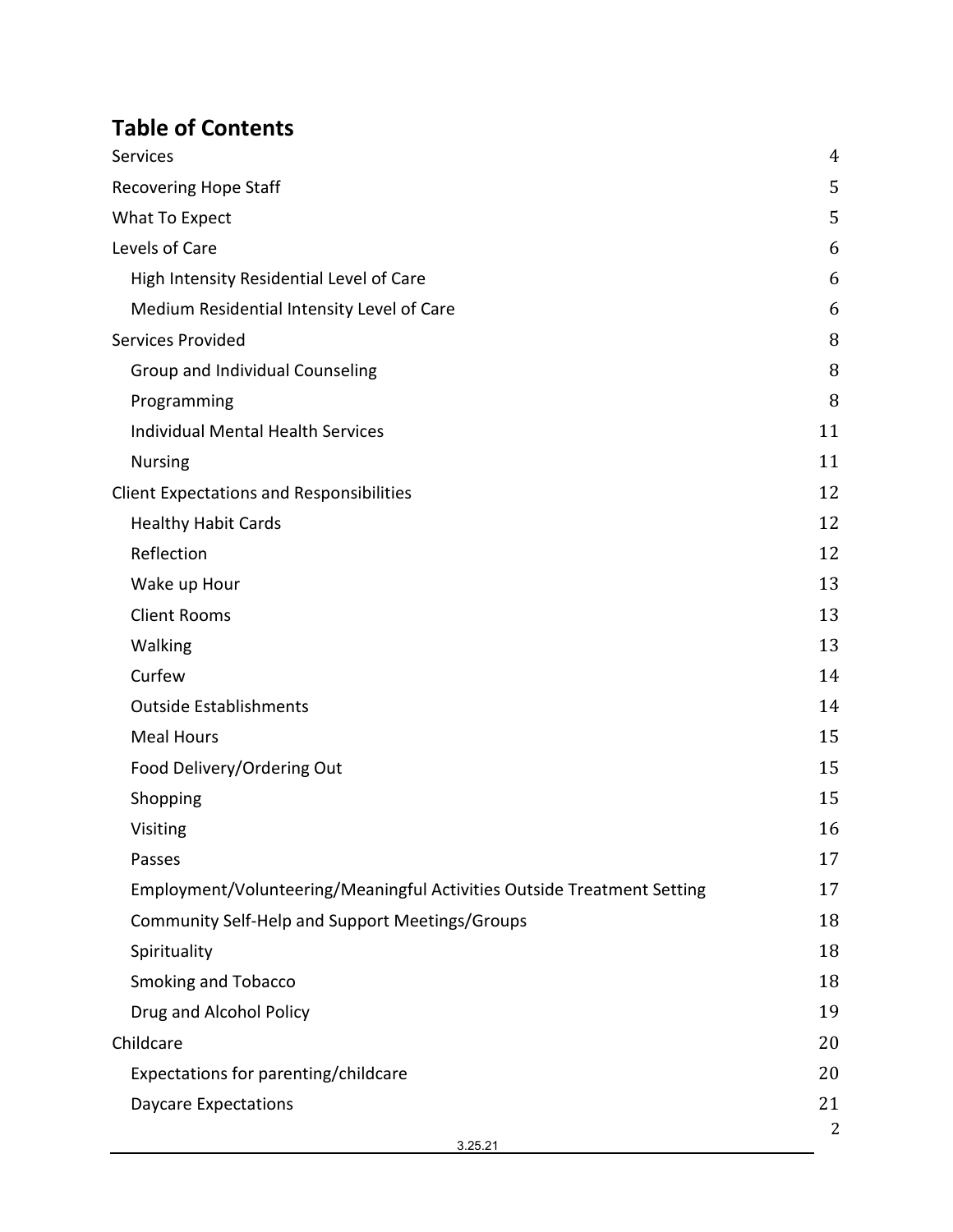| Co-Sleeping                          | 21 |
|--------------------------------------|----|
| <b>Client Property Management</b>    | 23 |
| Items Brought in to the Facility     | 24 |
| <b>Cell Phones</b>                   | 24 |
| Clothing                             | 24 |
| Laundry                              | 24 |
| Items not allowed on campus          | 25 |
| Food Items not allowed               | 25 |
| Phones                               | 26 |
| Television                           | 26 |
| <b>Radios and Stereos</b>            | 26 |
| Photographs                          | 26 |
| Transportation                       | 27 |
| <b>Client Confidentiality</b>        | 28 |
| <b>Client Safety</b>                 | 29 |
| Violence or Threats of Violence      | 29 |
| <b>Illegal Activity</b>              | 29 |
| <b>Additional Safety Information</b> | 29 |
| <b>Client Rights</b>                 | 30 |
| Appendix A                           | 43 |
| Pass Expectations                    | 43 |
| Appendix B                           | 44 |
| Rules                                | 44 |
| Responsibilities                     | 45 |
| Appendix C                           | 46 |
| <b>Visitor Rules</b>                 | 46 |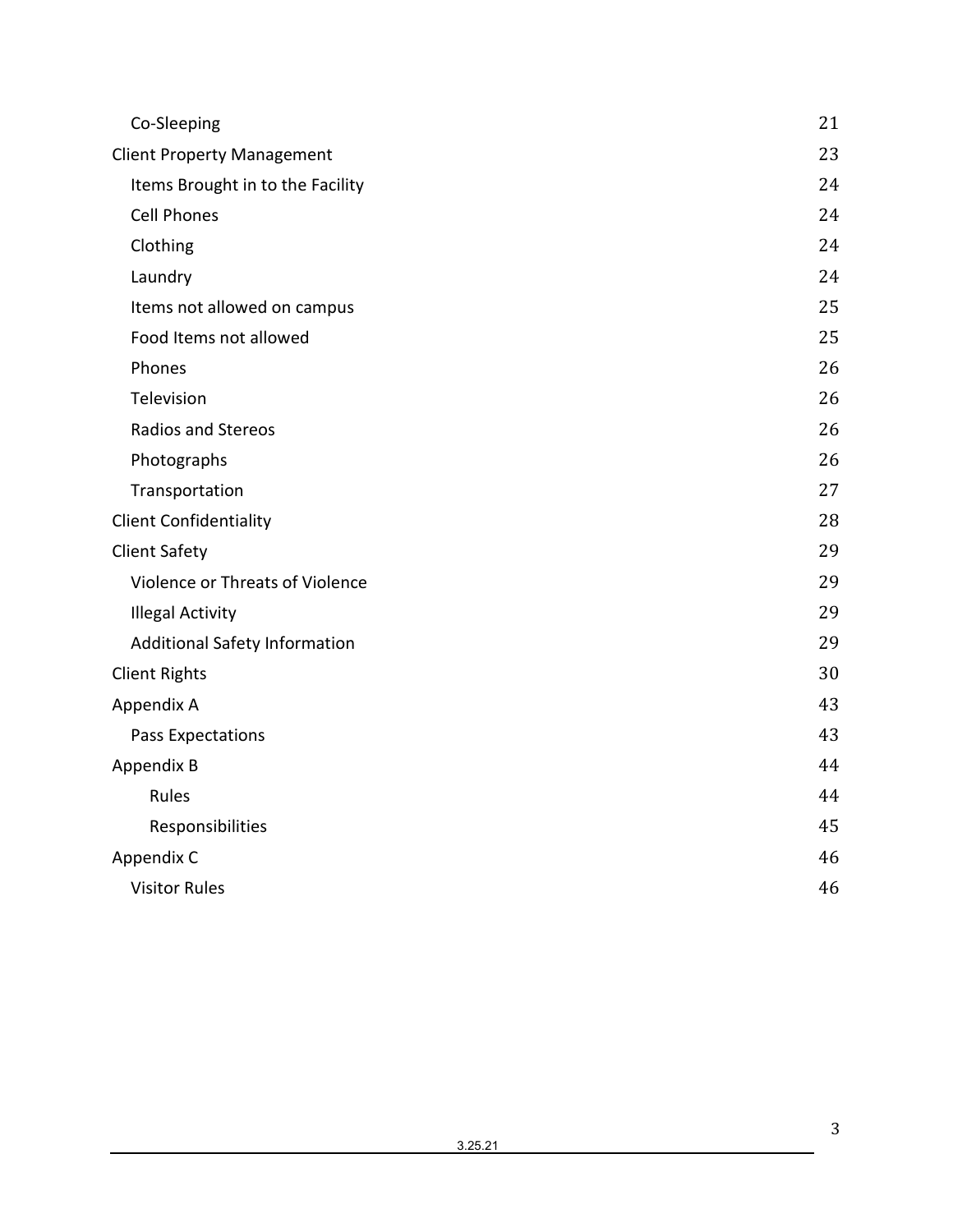# **Welcome!**

We know this was a big decision for you and we are proud that you made the choice to take the next step into recovery. Recovering Hope Treatment Center is a place that prides itself on helping women and their families start the next chapter of their life. This handbook is for the clients, family members and other concerned persons who come to Recovering Hope Treatment Center for treatment for substance abuse and mental health. It is intended to serve as a guide for you as you move through the treatment process.

## <span id="page-3-0"></span>**Services**

As a residential co-occurring treatment facility, we offer a safe environment to face your struggles with substance use and mental health. You are not just another number. You are an individual and your treatment will reflect your individual needs. Our innovative co-occurring treatment program is designed to individualize your treatment and recovery to fit your needs.

We believe in helping you learn and practice lasting coping skills so that you can achieve confidence and self-worth as you transition slowly back into the community.

While at Recovering Hope, you'll be able to identify and explore issues related to substance use and mental health through individual sessions, psychoeducational groups, and process groups. You will also be able to stay connected with your child(ren) while remaining focused on your recovery—recovery that leads to confidence to create the life you deserve.

Families will be included in various aspects of treatment planning, continuing care planning, and individual family sessions. Family group may be offered weekly Tuesday from 5 pm- 6 pm.

As you progress through our program, you will engage in vocational skill-building, job searches, connecting with outside services to have plans in place for a stable future prior to leaving the facility. We want to help you succeed in treatment as well as in your recovery of life.

For women with medical concerns, these will be managed and addressed on site, or referred to Welia hospital, on an as needed basis. For clients who are struggling with their psychiatric/mental health, clients will be provided with access to medication management and receive onsite individual psychotherapy or referrals to the outside community. Medication management may also be offered via telehealth.

In the event that your health requirements are not able to be met on campus, Recovering Hope will provide collaborative care with emergency, urgency and referral services at an appropriate facility. Nonessential medical appointments will be scheduled once you have reached medium intensity level of programming.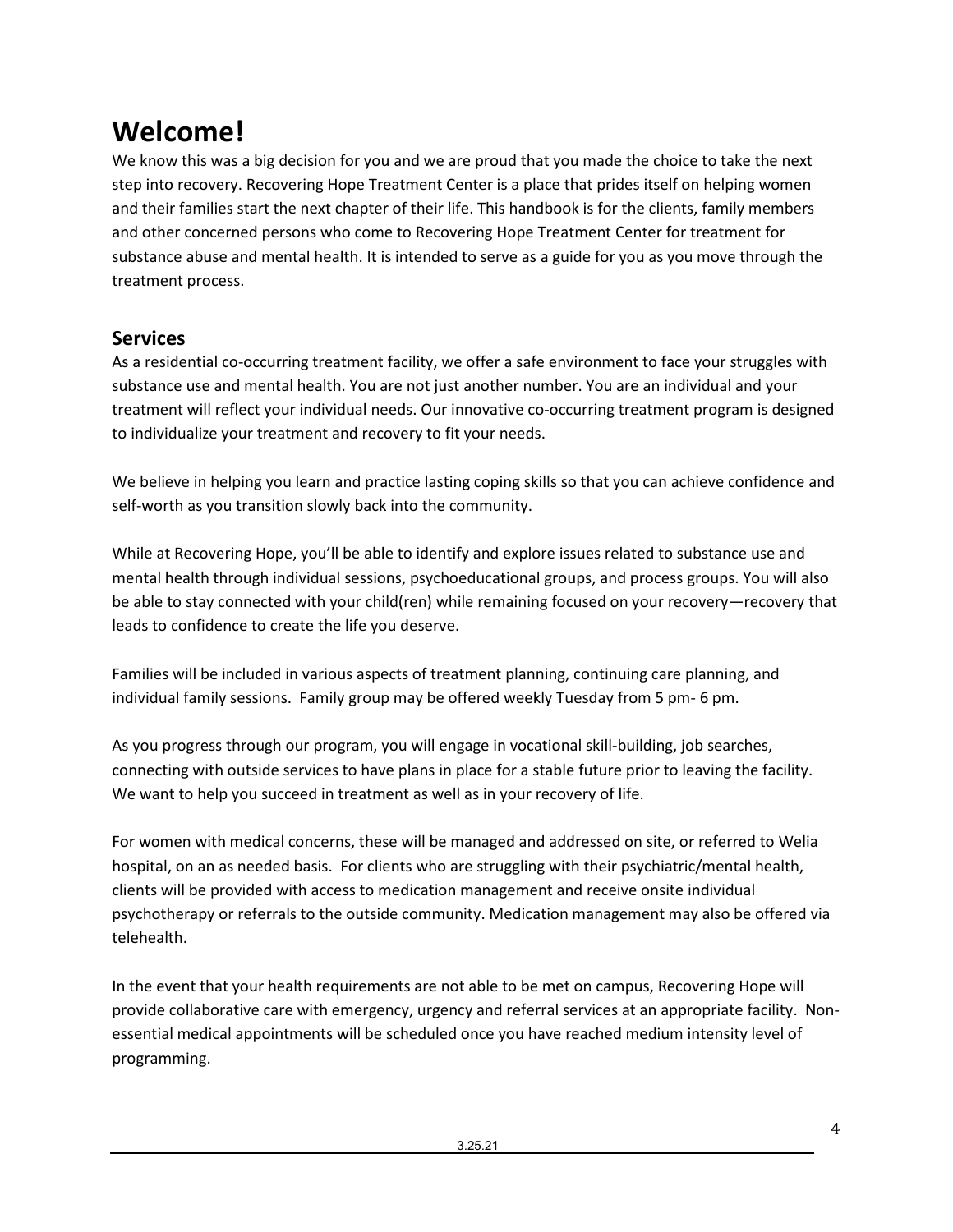## *Recovering Hope does not allow the use of benzodiazepines, hypnotics, stimulants, or opiates on campus for the safety of the recovery of self and others.*

During the thorough diagnostic evaluation, a history of past mental health issues, past psychiatric hospitalizations, and past psychiatric medications will be addressed. Additionally, current mental health symptoms will be discussed as well as evidence-based treatment strategies to manage those symptoms. Upon review of all of the information gathered a mental health diagnosis may be made and psychotropic medication may be recommended.

# <span id="page-4-0"></span>**Recovering Hope Staff**

Our **Licensed Alcohol and Drug Counselors** have extensive years of combined experience delivering empirically evidenced treatment practices. We specialize in a wide variety of topics, which allow us to customize each person's program. We have individual treatment plans for each of our clients. We understand that to stay in recovery it takes a team approach.

Our medical team consists of **Registered Nurses, Licensed Practical Nurses, and Medication Technicians**  that work closely together to ensure your medical and psychiatric needs are addressed during the treatment stay. We work closely together with each woman's substance use counselors, therapists and Recovery Advocates to provide comprehensive treatment.

You will be referred to a **psychotherapist that is either a LPCC, LPC, LMFT, LICSW, PsyD or mental health practitioner**, who will meet with you as needed based on individual needs. Part of your continuing care plan may include continuing to work with mental health therapists post discharge.

**Recovery Advocates** are on site 24 hours per day. Our recovery advocates help guide you on your daily routine, hold accountability, offer support and help maintain a safe community for recovery.

# <span id="page-4-1"></span>**What To Expect**

During your intake process each client meets with our intake staff and medical staff for assessment. While you are meeting with staff, your belongings will be searched and your room will be prepared to accommodate yourself and your child. Recovering Hope provides cribs, baby monitors and a rocking chair. Clients are able to bring other baby accessories to accommodate parenting needs. If you would like to use a bassinet, you will be required to show a doctor note.

Within the first 24 hours, each client will meet with a counselor for an introductory meeting and assessment.

During the first 72 hours, you will be restricted to campus and not be able to leave campus for meetings or other activities in order to be monitored by nursing for medical/ mental health related concerns.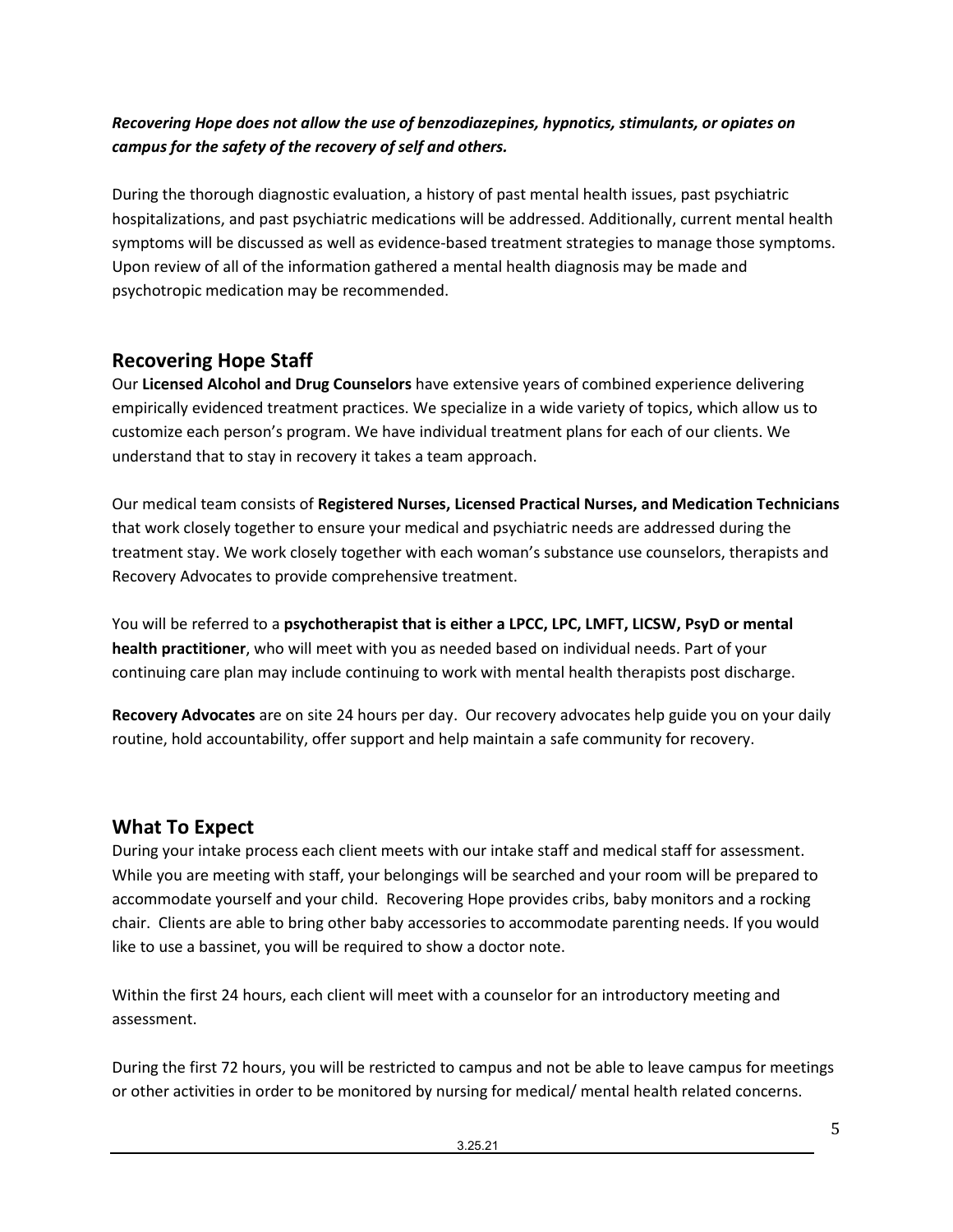Clients will be given an initial treatment plan to get you started. Clients will receive their master treatment plan within 10 days. The master treatment plan can be adjusted throughout the treatment process to address areas of concern as they arise.

It is normal during the first few days of treatment to experience many different emotions from fear, guilt, anger, shame, and resentment along with a variety of other emotions. Staff will continue to help you identify new feelings and emotions throughout your treatment process. For some of you, this is your first involvement with treatment and being admitted is often viewed as a family crisis. The fact that you are here, however, can be the beginning of a new life for you and those concerned about you.

## <span id="page-5-0"></span>**Levels of Care**

Your treatment program is divided into levels; residential high intensity and residential medium intensity. It is possible to be referred to non-residential (outpatient) treatment at Recovering Hope after completing residential if you choose.

## <span id="page-5-1"></span>**High Intensity Residential Level of Care**

High Intensity Residential is a foundation phase in which physical, psychological and social assessments will be conducted to determine the scope of your needs. Clients coming into our program for high intensity residential programming will remain on the residential level for, on average about 30 days, before stepping down to medium intensity. Staff will assess the client weekly to determine appropriateness for stepping down to a lower level of care. Some of the behaviors staff will look for include the following:

- Willingness to engage in treatment, including attending all programming.
- Demonstrate a pattern of sobriety through negative urinalysis screens and absence of recurrence of use
- Demonstration of skills, including ability to regulate emotions and manage distress
- Contributing to the community, including being a peer leader and completing responsibilities
- Participation in groups, including completion of assignments and homework
- Taking prescribed medications on-time, and as prescribed.
- Attending all appointments, including medical, as recommended.
- Following requirements of probation or child protection (if applicable)

## <span id="page-5-2"></span>**Medium Residential Intensity Level of Care**

After you have completed the expectations for high intensity residential care, you will move into the medium residential intensity program where intensive group therapy is the major focus. You will be required to attend all medium residential intensity programming as reflected in your schedule. If you miss group, you will be required to attend make-up programming.

During this level of treatment, you will have flexibility to begin to look for volunteer opportunities or employment to begin reintegration into the community. You can request passes. You may also utilize the Workforce Center. Pass privileges will begin with shorter passes in the community and transition into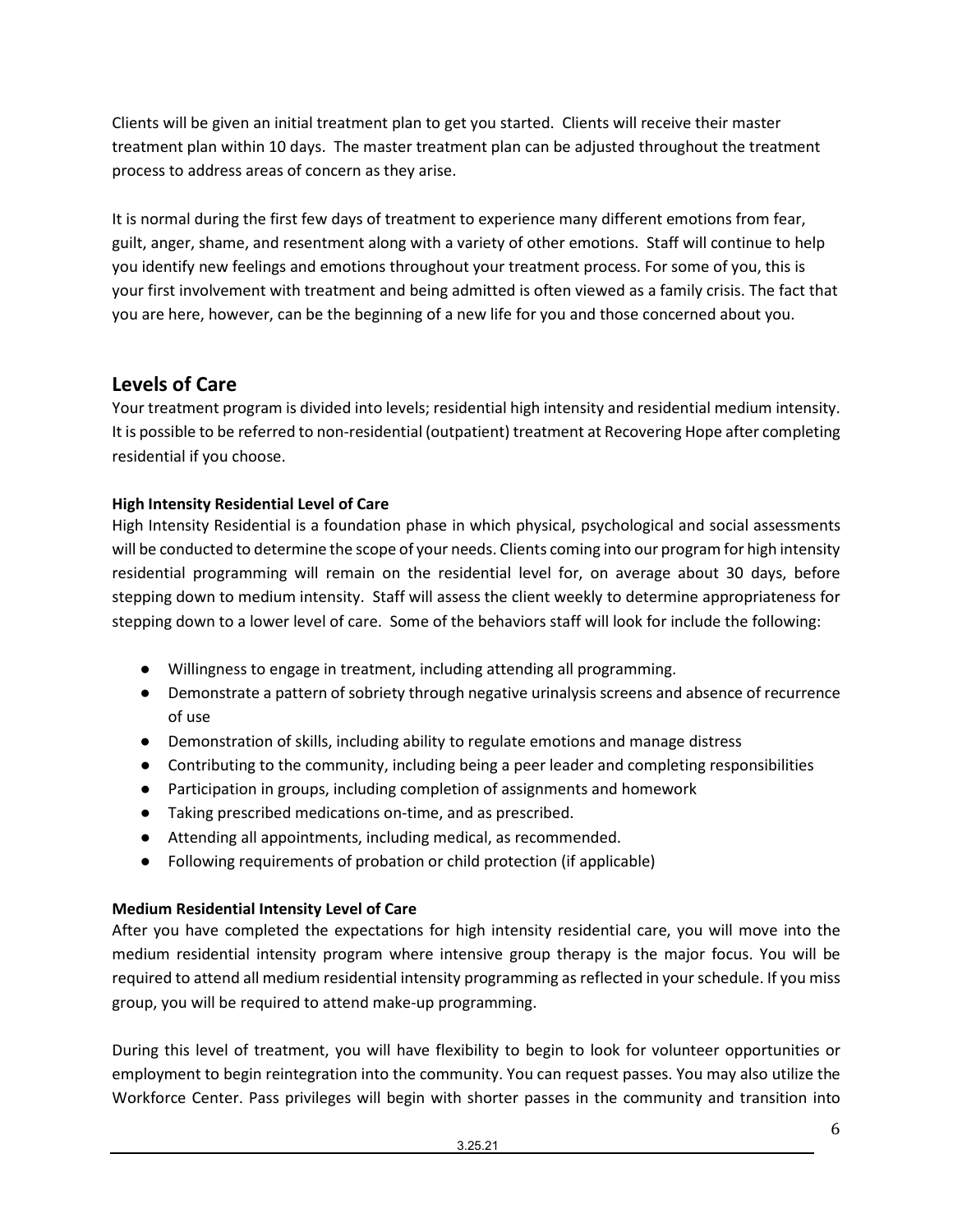longer passes. Clients are responsible for finding their own transportation. Full day passes are a privilege and responsibility must be shown to earn this privilege.

In order to step down from medium intensity level of care the following must be completed:

- Have found verified volunteer work/employment or other meaningful activity outside of the treatment setting
- Completed the goals on your treatment plan as determined in collaboration with your counselor
- Have shown yourself as a peer leader
- Demonstrated use of relapse prevention skills, as evidence by ability to maintain sobriety, negative urinalysis
- Establish continuing care plan with counselor, including housing and outpatient services and be in the last few weeks of programming
- Follow expectations of the facility
- Follow through with all medical appointments, legal obligations and recommendations from staff
- Following through with parenting behavioral expectations
- Demonstrate interpersonal effectiveness and distress tolerance skills, as evidence by ability to regulate emotions with peers and staff, decreased impulsivity, and ability to make choices that demonstrate safety and respect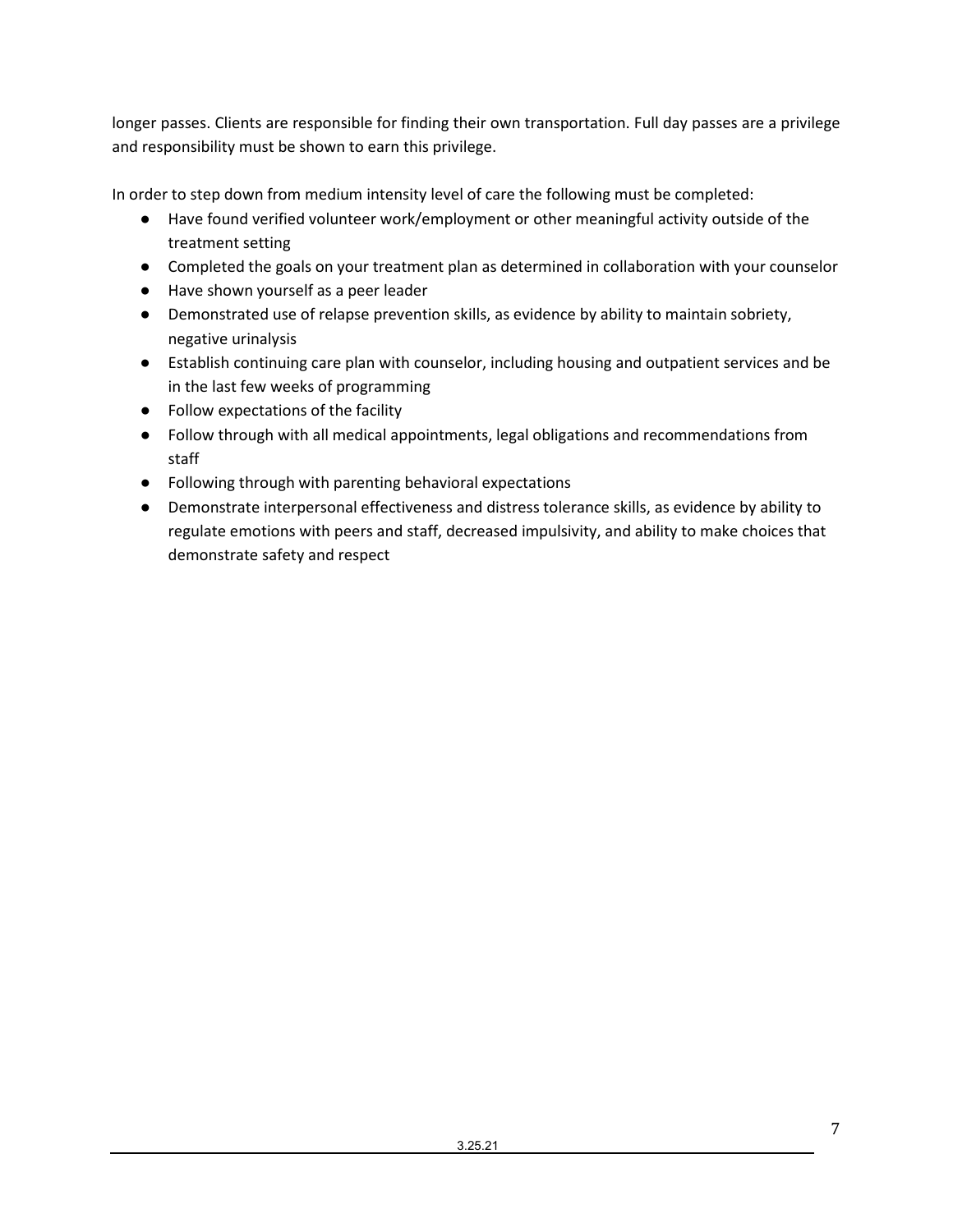# <span id="page-7-0"></span>**Services Provided**

# <span id="page-7-1"></span>**Group and Individual Counseling**

It is expected that all clients will observe confidentiality in all groups, sessions and meetings. You are here for the purpose of having an experience that will help you grow and improve the quality of your life. If you don't know where things are or what is expected of you, ask a counselor, Recovery Advocate or senior peer.

Make your time here one of growth. What you are willing to put into your program is what you will get out of it. We are here for you.

## <span id="page-7-2"></span>**Programming**

You must attend all programming for each level and are not allowed to leave the group unless approved by your counselor or nursing staff. Please see the schedule included in your folder for group times.

Please come to the group prepared. You should bring your assignment folder and something to write with. You also should use the restroom before the group. Please do not leave the group to use the restroom, get a drink, or take medications unless it's absolutely necessary, because this can be extremely disruptive to the facilitator and your peers.

There is no food or drinks allowed outside of the dining room; except water in a covered container.

Please follow expectations for the group as provided by the group facilitator. These expectations include being respectful to facilitators and peers.

## **Process Group:**

This is a time for clients to discuss current or past concerns that are currently impacting them. This allows for clients to receive feedback from their primary counselor and peers regarding the concern. This group is "the meat and potatoes" of treatment and where the most growth happens. The more you share, the more you grow. Small group is required for all intensities.

## **Small Group:**

A time to come together and share homework and assignments, provide feedback to peers, and receive critical feedback.

## **Education Group:**

This group allows for clients to help take the knowledge they are learning from their treatment process and share with the community.

## **Living Sober**

Geared towards women in active recovery and focuses on the issues that impact them.

## **Psychiatry/Medical Group:**

This group is facilitated by our RN staff and allows for education regarding co-occurring issues.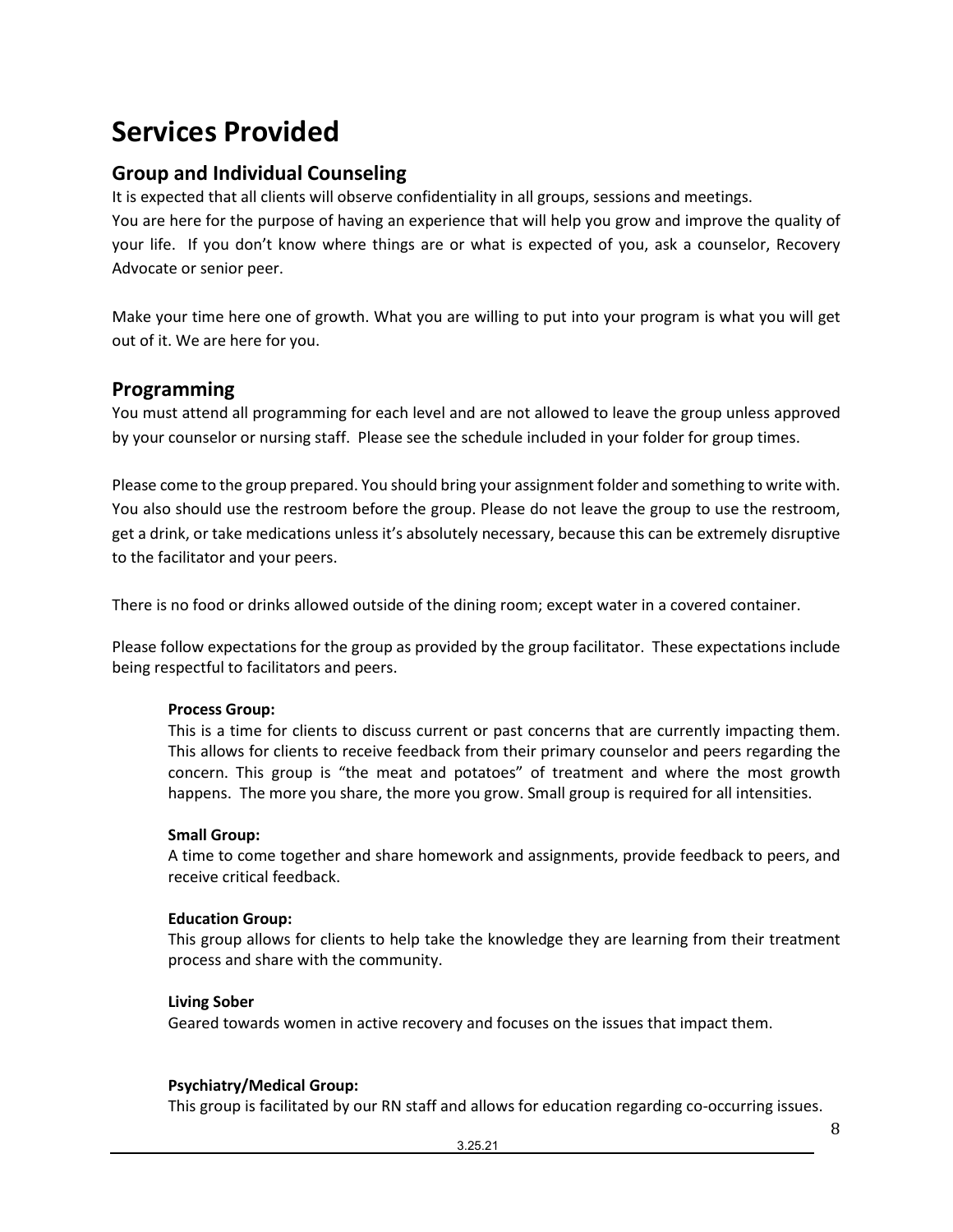## **Cultural Diversity Group:**

This group is available for all clients and children on site to participate in a culturally diverse activity and to look at how to incorporate their culture into their recovery and learn about other cultures.

## **Community Meeting:**

A group that teaches interpersonal effectiveness through providing space for the whole community to come together and discuss upcoming events, announcements, concerns and issues.

## **Life Skills:**

Clients will be provided with education and tools regarding employment applications, resumes, cover letters, and interviewing skills. Clients will become prepared to venture into the workplace. Client's will also look at various life skills. Employment is required for all intensities until consistent employment, volunteering, or schooling is in place.

## **Introduction to Self Help:**

An introduction to various self-help and support meetings within the community.

## **Spirituality:**

Geared towards discovering and incorporating your own spiritual principles into your life.

## **Therapeutic Recreation**

Designed to provide clients with an opportunity to find different hobbies and activities, and how to enjoy them, while sober.

### **Parenting Skills Group:**

This group is facilitated by our Daycare Staff to discuss parenting skills in sobriety. This group addresses various topics such as discipline, development and play activities. This group is required for all intensities for women who have children under the age of 18 whether they are on or off site.

### **DBT Skills I and II:**

This group covers skills for Cognitive Behavioral Therapy and Dialectical Behavioral Therapy. This is a skills-based group that allows you to develop specific tools for living in recovery.

### **Creative Writing and Journaling**

An opportunity for clients to explore their feelings through guided journal exercises.

## **Emotion Regulation:**

This is a group for those who are looking for support with having experienced grief and loss and how it relates to early recovery.

### **Rising Strong and Living Whole-Heartedly:**

These groups cover some of the teachings of Brene Brown and how it can be incorporated into early recovery to teach resilience, bravery, empowerment and connection.

### **Enhanced Nursing Group:**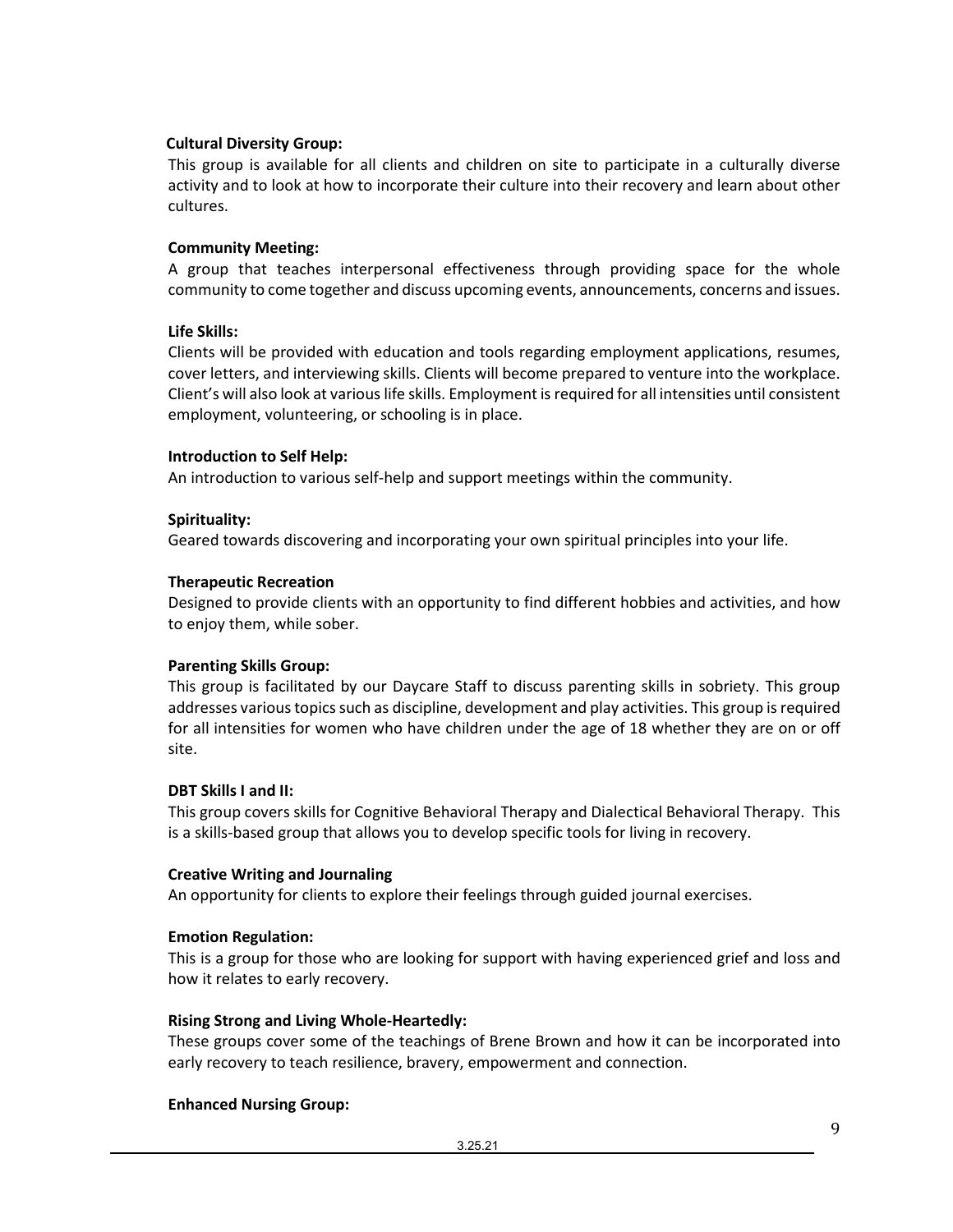This group covers curriculum based on state regulations as well as covering daily health topics.

## **CBT Skills group:**

Emotions and thinking errors are one of the biggest triggers for relapse. In this class you will learn how to identify thinking errors, criminal thinking, and develop emotional resilience in early recovery. This group identifies helpful and unhelpful ways to cope.

## **Seeking Safety:**

This group covers giving clients a safe place to begin talking about their victimization and learn coping skills to manage symptomatology. Clients will be able to develop processing skills to recognize the triggers of trauma that impact their lives.

## **Relationships:**

This group focuses on defining sexual health in recovery. Topics of this group range from relationships, healthy sexual behaviors, family dynamics and women's issues.

## **Co-occurring Group:**

This group covers the connection between addiction and mental health as well as helps develop coping skills to address mental health concerns to prevent relapse.

## **Creative Arts Group:**

Clients will incorporate art and creativity into finding themselves and developing coping skills to live a happy, healthy life in recovery.

### **Relapse Prevention I**:

This group discusses the basics of substance use disorders and how to prevent recurrence of use. This group provides insight into how to identify addiction symptoms and be proactive in your recovery.

### **Relapse Prevention II**:

This group discusses advanced issues related to substance use disorders and how to prevent recurrence of use. This group provides insight into how to identify addiction symptoms and be proactive in your recovery.

### **Recovery Maintenance:**

Clients will learn how to maintain their recovery and sobriety after treatment setting.

## **Body Image/Self Esteem Group:**

This group focuses on improving body image and self-esteem for women in early recovery.

### **Compassion:**

This 1-hour group for High Intensity clients focuses on self-compassion and learning compassion for others while in early recovery.

### **Helping Women Recover**

This group is based on the curriculum developed by Stephanie Covington, specifically for women seeking recovery from substance use disorders.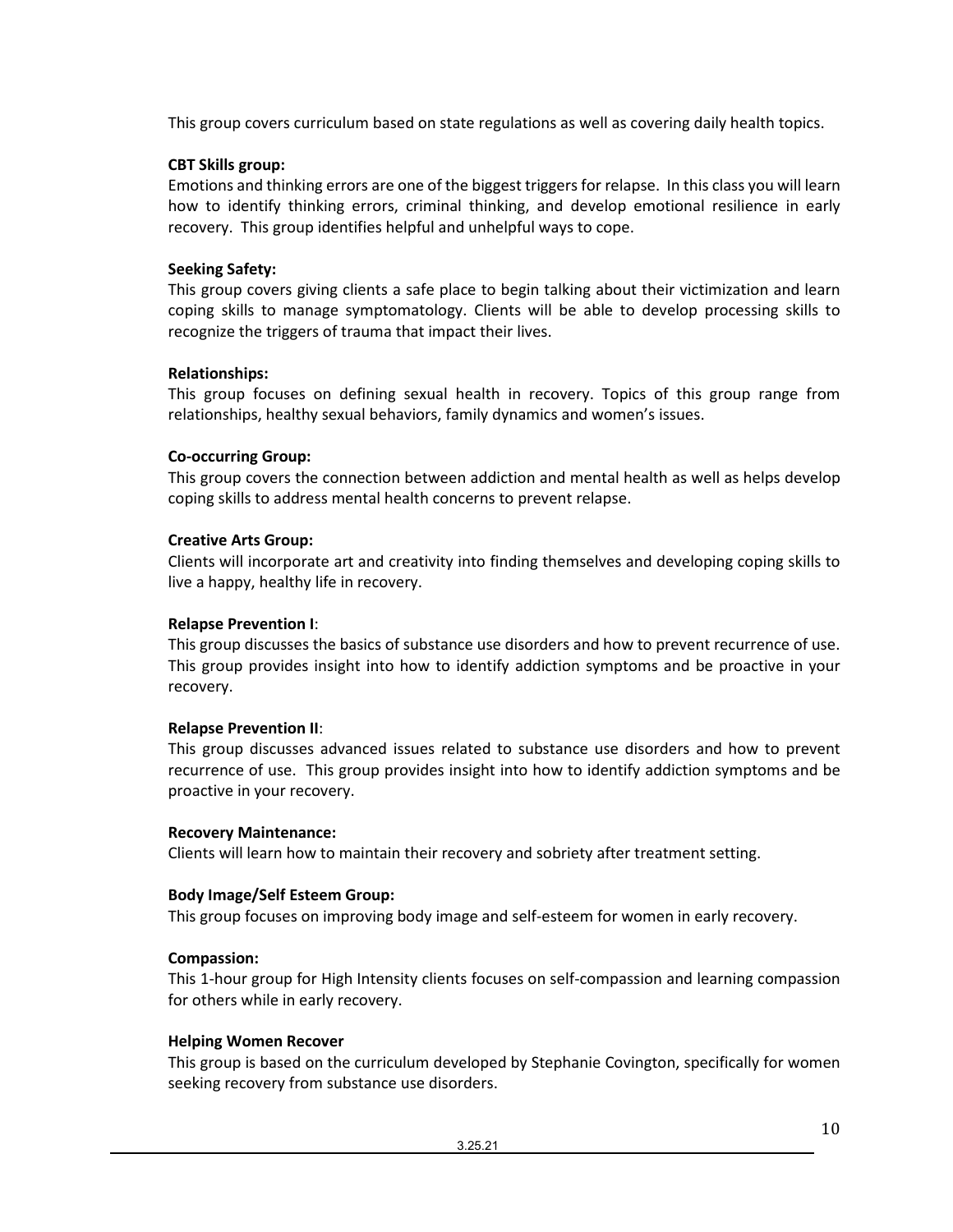# <span id="page-10-0"></span>**Individual Mental Health Services**

If mental health services are recommended for your care, you will be informed of how to sign up for your weekly sessions or be assisted in setting up outside mental health care.

# <span id="page-10-1"></span>**Nursing**

Nursing staff is available daily to help with concerns about health and wellness. Nursing staff will encourage the use of alternative techniques when dealing with health and wellness. Some of these techniques include heating/cold packs, stretching, yoga and a variety of helpful tools. You will be encouraged to look for long term coping strategies in addition to medications when appropriate.

All medications (prescription drugs as well as over-the-counter) are to be brought to the medical office immediately.

Administration of medications will be observed by Recovering Hope staff. All medications (prescription drugs as well as over-the-counter) are kept in a locked medication cabinet in the office and are off limits to clients.

This facility utilizes a company approved pharmacy for medications. If you have any questions regarding your medications, please speak with medical staff.

Please connect with medical staff regarding transportation to medical appointments.

Please follow medication times as posted outside the med room.

If you are not currently insured, you will be required to complete an application for insurance. Recovering Hope will not order medications for you from the pharmacy until you are able to purchase medications by self-pay or your insurance becomes active.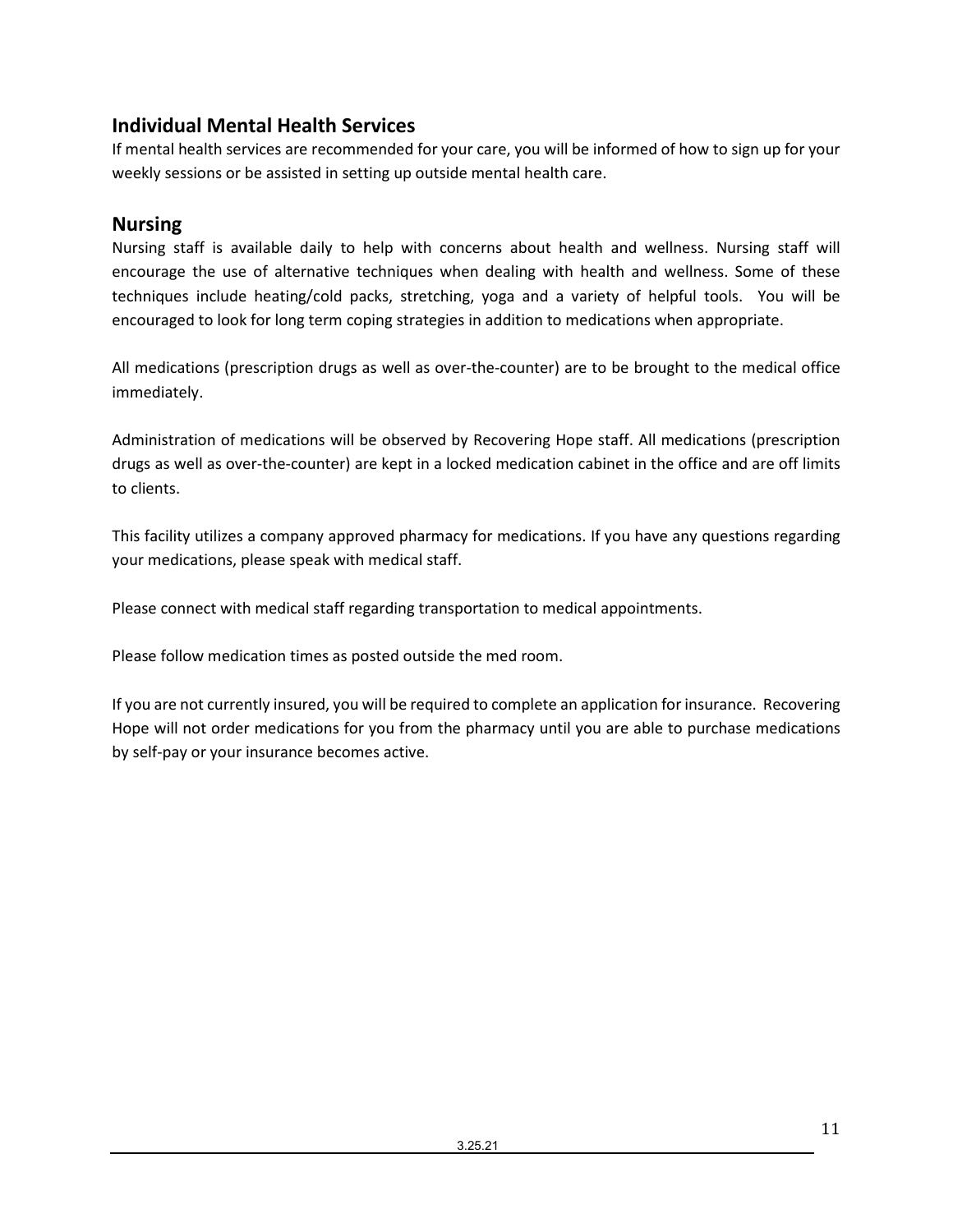# <span id="page-11-0"></span>**Client Expectations and Responsibilities**

*Responsibilities are expectations in place to help grow our value system. One of the values of Recovering Hope is safety. In order to create a safe environment, everyone must be held to the same responsibilities.* 

## **For a full list of responsibilities, see Appendix B.**

You will receive 1 HOPE CASH dollar, per expectation completed, per day. If all expectations are met for the week, you will receive 50 HOPE CASH. Clients can approach the RA desk to receive their HOPE CASH check.

HOPE CASH can be redeemed for various rewards such as: pass hours or items in the hop store. The Hope Store can be accessed on Tuesdays & Thursdays. All rewards are subject to change. You may not transfer your HOPE CASH to another client or use HOPE CASH if you re-admit to services.

Please note: If you are discharged against staff advice or at staff request and do not successfully complete our program you will not be allowed to spend your HOPE CASH in the Hope Store before discharge.

# <span id="page-11-1"></span>**Healthy Habit Cards**

If you are not following the rules of the facility, you will be given a Healthy Habit Card that corresponds with the rule. See Appendix B for a full list of facility rules. All Healthy Habit Cards must be completed when they are received. While you have Healthy Habit cards, you are considered on **REFLECTION.**  Clients are responsible for checking to see if they have received a Healthy Habit Card for not completing responsibilities. Following through with responsibilities determines passes, visitation, and additional privileges. Clients are on pass restriction while on reflection. Pass Restriction ends once all HH cards are completed.

Healthy Habit Cards may be done after group hours up until 9 P.M. each night.

# <span id="page-11-2"></span>**Reflection**

Clients who are on Reflection are to remain on Recovering Hope facility grounds and any previously approved passes will be pulled while the client is on REFLECTION. During reflection there are no passes.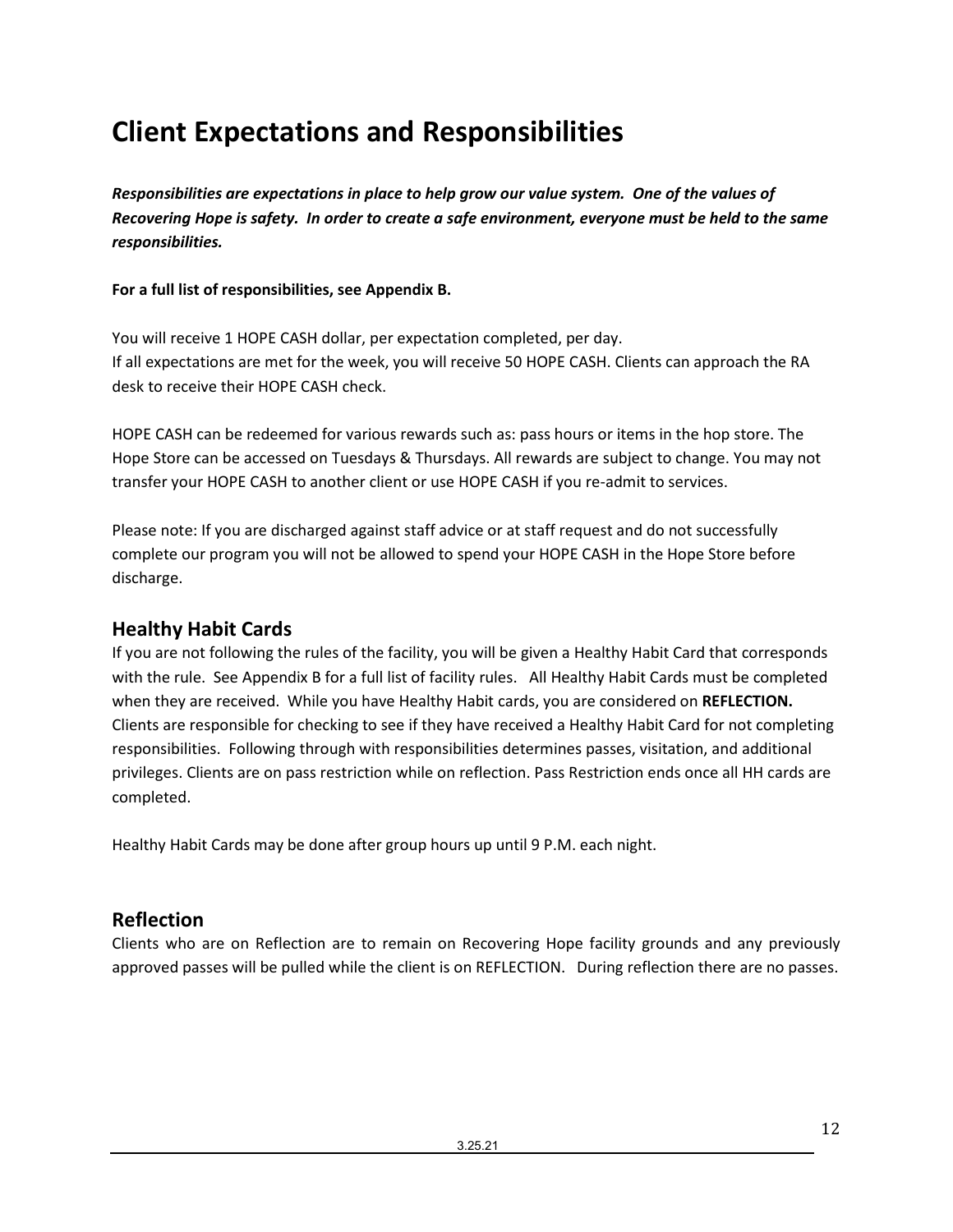# <span id="page-12-0"></span>**Wake up Hour**

*You are able to wake up earlier; however, staff wake up calls are at the following times*

| Monday-Friday | 6:00 A.M. |
|---------------|-----------|
| Saturday      | 7:00 A.M. |
| Sunday        | 7:00 A.M. |

*Clients are to be dressed and ready by 8:15 A.M. and the client's room should be cleaned and bed made. Room checks are completed daily between 8:00 A.M. and 9:00 A.M*

## <span id="page-12-1"></span>**Client Rooms**

We reserve the right to maintain safety in our facility by conducting room searches. You do not have to be present during a room search.

## **Room Checks**

Room checks occur daily, between 8am and 9am.

Your room should be kept clean at all times. The following are the criteria for earning your Hope Cash:

- $\checkmark$  Wall art can only be in the purple square (cannot use tacks).
- $\checkmark$  Nothing can be covering the vent, and no dryer sheets in the vent
- $\checkmark$  Fire escape map, room expectation sheet, and child sleeping guidelines are not covered, marked on, or removed.
- $\checkmark$  All lights, lamps, and radios are off, fans may be left on for purposes of circulation
- ✔ No food
- ✔ Water must be in covered container, no other beverages are allowed in the room
- $\checkmark$  Nothing behind the door.
- $\checkmark$  Adequate walking space to get out of the room.
- $\sqrt{\phantom{a}}$  Diapers should be disposed of in the dumpster outside.
- $\checkmark$  Nothing on windows or blinds, including window clings

Diaper Genies are allowed at the expense of the client. Diapers are not allowed to be discarded in a common room, bathroom, or kitchen.

## <span id="page-12-2"></span>**Walking**

Walking can be a positive coping skill to use when struggling with intense emotions or triggers to use. All medium intensity clients are allowed to walk the property line with counselor approval. Clients are able to use the nature trails in the back. Clients are not allowed to smoke on the nature trails due to fire hazard. Please leave no trace and leave nature as you found it. During severe weather, or for safety issues, walking on campus may be prohibited by staff at any time. **Clients who would like to walk on or off property will need an approved pass from counseling staff.**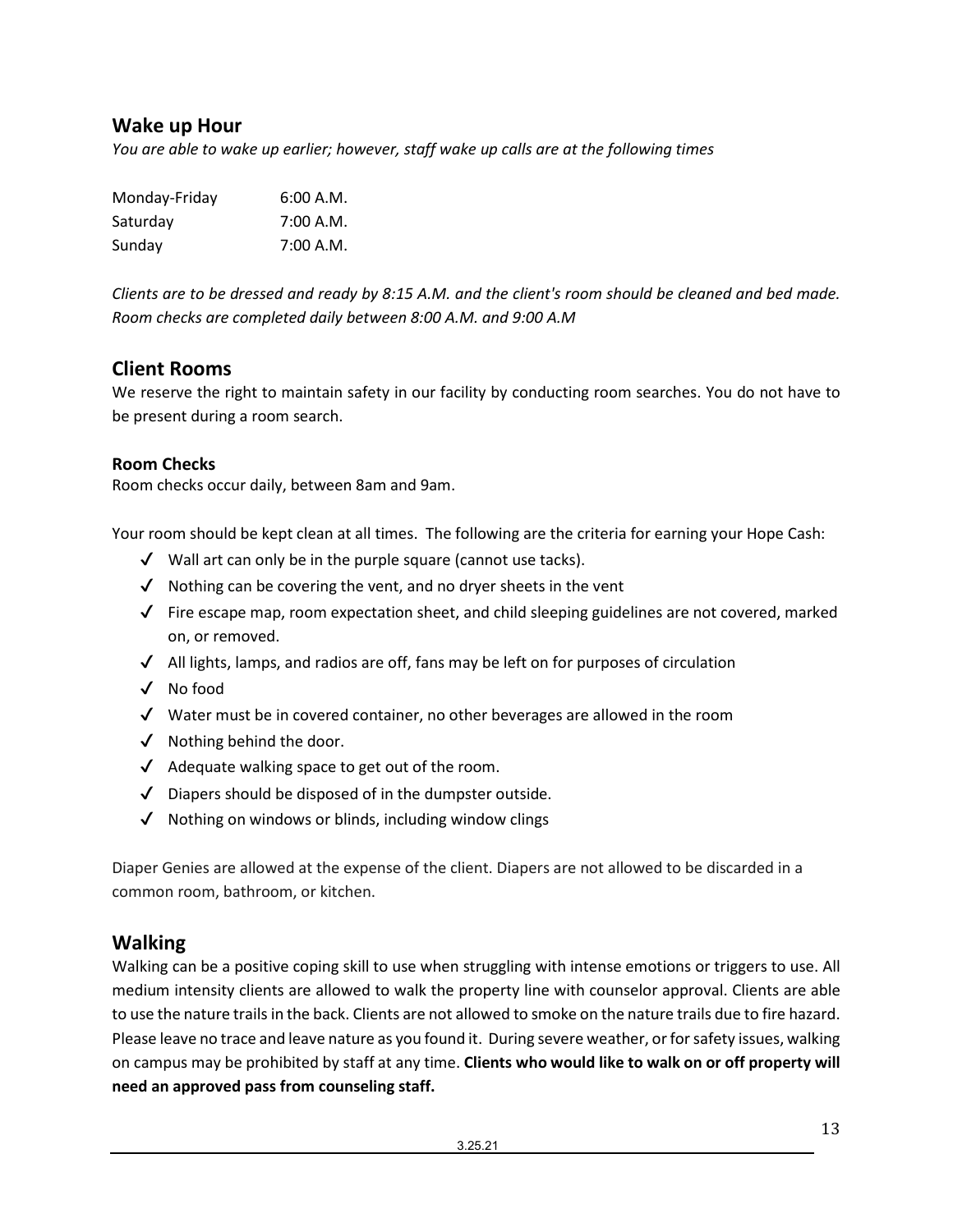# <span id="page-13-0"></span>**Curfew**

You need to be back in the facility by **8:30 P.M**., nightly. No exceptions. If walking is your transportation, you must be back on site before sundown for your safety.

Quiet time starts at 9:00 P.M. EVERYDAY. unless you have a newborn baby, please speak with staff. Lights out start at 10:00 pm EVERYDAY. You are able to read or participate in a mindful activity using a side lamp or reading light as long as it does not disrupt the sleep of your roommate or children. Television is turned off and phone room is closed at 9:00pm.

# <span id="page-13-1"></span>**Outside Establishments**

Clients will not be approved to go to bars, casinos, or other gambling establishments such as bingo halls. Clients are discouraged from buying lottery or scratch-off tickets while in the program.

Clients will not be approved to go to smoke shops. Clients are not encouraged to go to any establishments that serve alcohol. If you do go to a restaurant that does serve alcohol, please choose to sit in the dining area.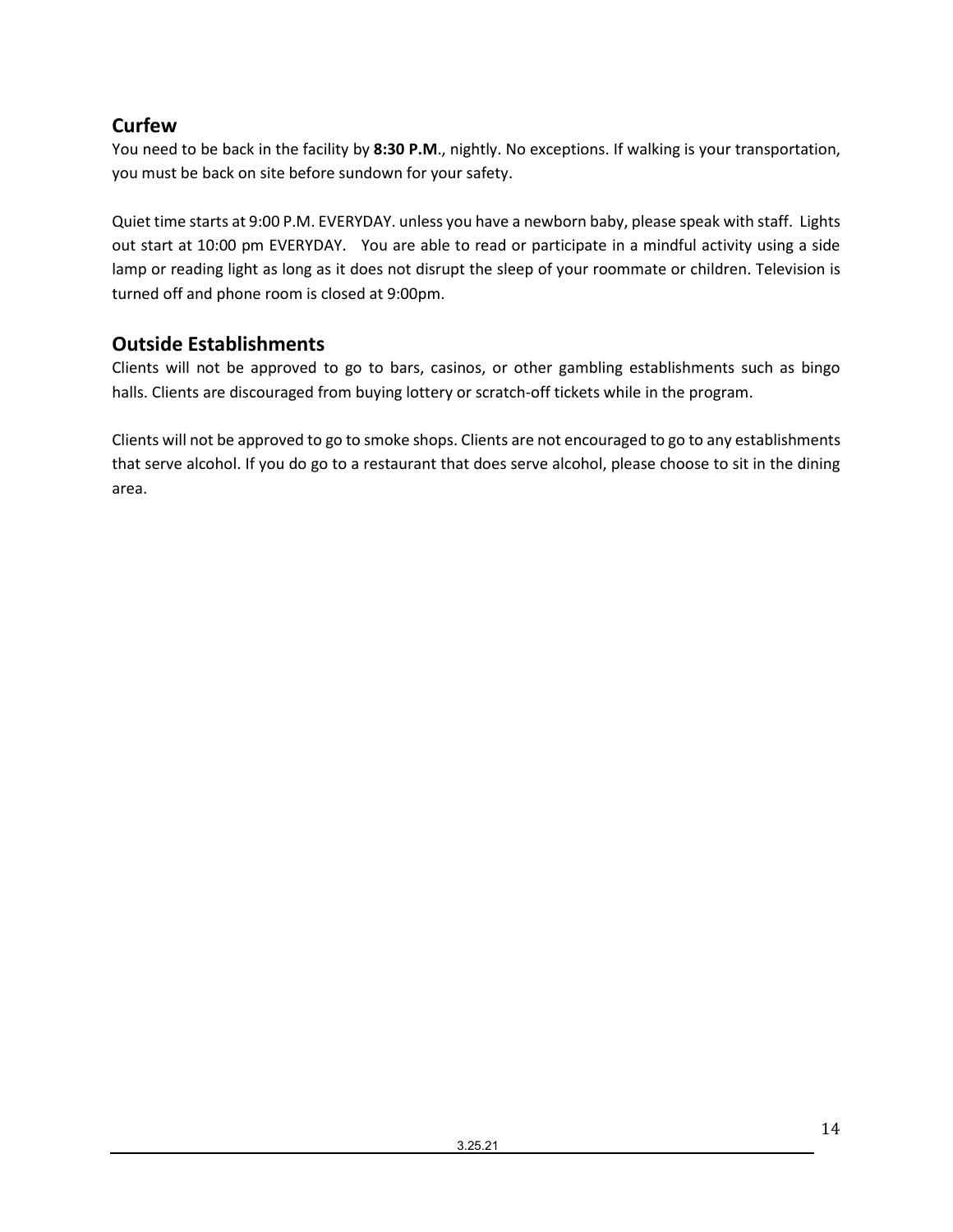# <span id="page-14-0"></span>**Meal Hours**

**Monday-Sunday** Breakfast: 6:00 A.M.-8:00 A.M. Snacks: Fruit and other food will be set out for enjoyment between meals Lunch: High Intensity 11:30-12:30 Lunch: Medium Intensity 12:30-1:00pm Dinner: High Intensity 4:30pm-5pm Dinner: Medium Intensity 4:00-4:30pm

# <span id="page-14-1"></span>**Food Delivery/Ordering Out**

Clients are allowed to order food however they Deliveries must be made during the scheduled need to inform the kitchen in order to accommodate meal count. Clients must be waiting when the food arrives

*Coffee is provided from 6:00 A.M.-8 A.M. on weekdays 6:00 A.M-9:00 A.M. on Saturdays and Sundays*

# <span id="page-14-2"></span>**Shopping**

Clients should bring with them a 30-day supply of cigarettes, clothing, and toiletries. If unable to bring these items with, clients can have visitors drop off items during visiting times or normal business hours. If a visitor is unable to drop off items during these times, prior arrangements can be made.

Clients are able to go shopping once per week for one half hour if on High Intensity with staff escort. Medium Intensity clients would be expected to use their own passes to go shopping, as approved by their counselor. Staff will transport High intensity clients to Coborn's and the Dollar General. You must sign up by speaking to an RA staff member.

## **SHOPPING RULES**

Any items bought must have a receipt and be in the initial package. If you participate in shoplifting you will be prosecuted. When you are out in the community you are representing Recovering Hope, please reflect our values. Failure to represent Recovering Hope in a positive way will result in loss of privileges. Remember that how you represent RH in the community can impact future clients' ability to find employment, receive services and be treated with respect.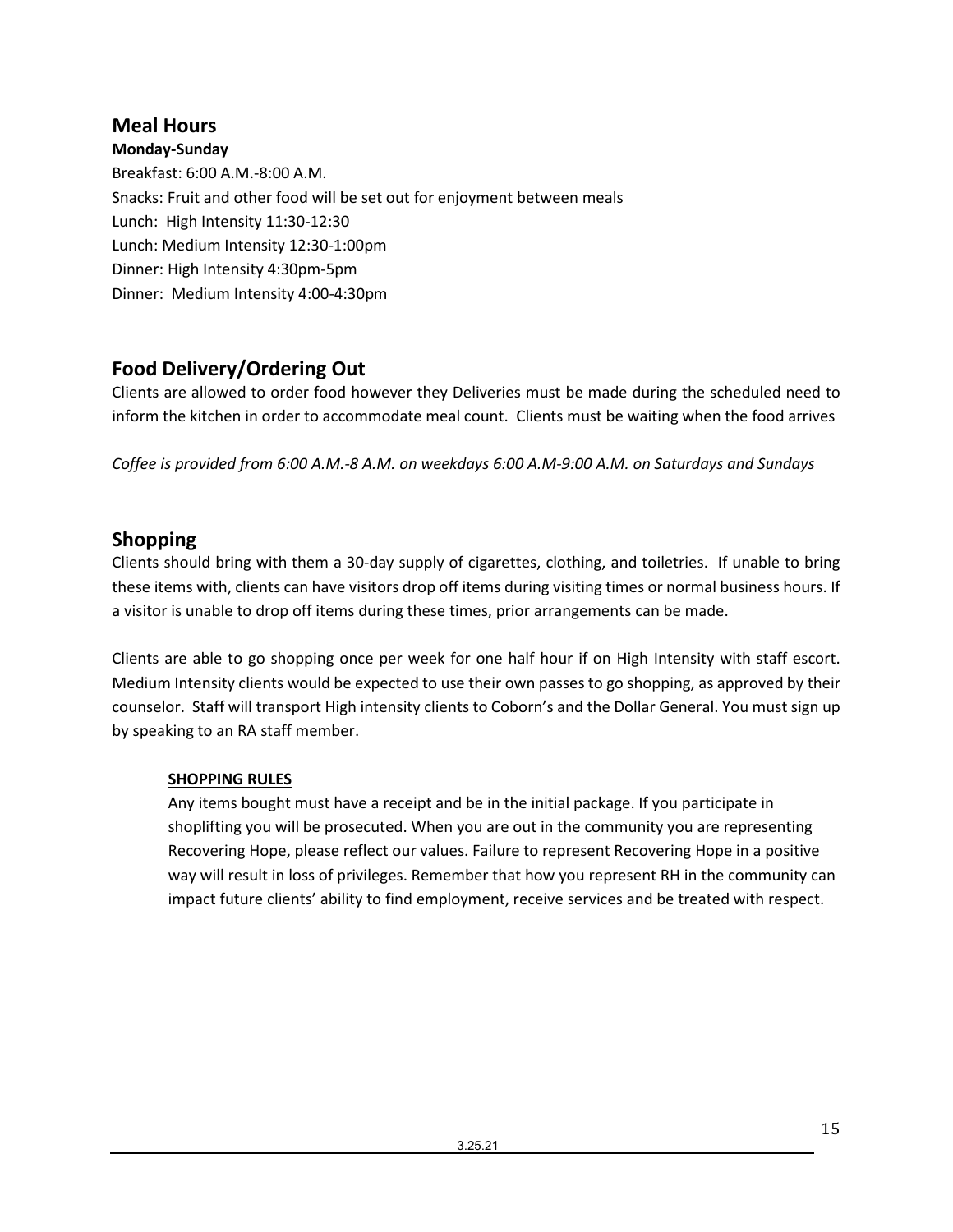# <span id="page-15-0"></span>**Visiting**

## **VISITING HOURS**

Tuesday 5:30 pm - 8:00pm Saturday 1:00 pm - 3:00 Sunday 1:00 pm - 3:00 pm

## *Visiting Hours will be provided for most Holidays.*

All visitors must come to the front door and sign in with the Recovery Advocate prior to visiting or dropping things off for you. You are not allowed to visit in vehicles at any time. Please notify your visitors of this prior to their visit. You are not allowed to let your visitor into the building before they have been approved. Visitors need to show valid picture identification to Recovery Advocate prior to being allowed on the unit. Visitors are only allowed to smoke outside the building.

All visitations will take place in the cafeteria. If you are needing an additional place for visiting due to child protection involvement, you will need to make arrangements with your primary counselor prior to the visit. Visitors are not allowed to walk through the building. Do not mingle or visit in the parking lot. You are responsible for keeping track of your visitors. You are responsible for the care of your children during their visit. Visitors and children over the age of 12 are not allowed to go to your rooms. Visitors can use bathrooms located in the cafeteria.

If there is evidence of activities of use and the possibility of visitors bringing in alcohol or chemicals, there will be restrictions on visitors. If any persons are acting contrary to the purpose of the treatment facility and the welfare of the client, they will be asked to leave the premises and will be restricted from further visits. See **Appendix C** at the back of this handbook for a full list of Visitor Expectations.

This involves behaviors exhibiting, but not limited to:

- Intoxication
- Carrying and dispensing of drugs and/or alcohol
- Loud and disruptive behavior
- Disrespect for property of the treatment facility, staff or clients
- A personal relationship that exhibits controlling and/or abusive behavior
- Sexual interactions with clients; inappropriate touching, kissing, and hugging

## **Recovering Hope Treatment Center reserves that right to restrict visitors if believed to be counterproductive to the client's treatment process.**

Clients will be allowed visitors at all reasonable times from their physicians, sponsors, religious advisor, county case manager, parole or probation officer, and attorney. Clients must discuss this with their counselor in advance.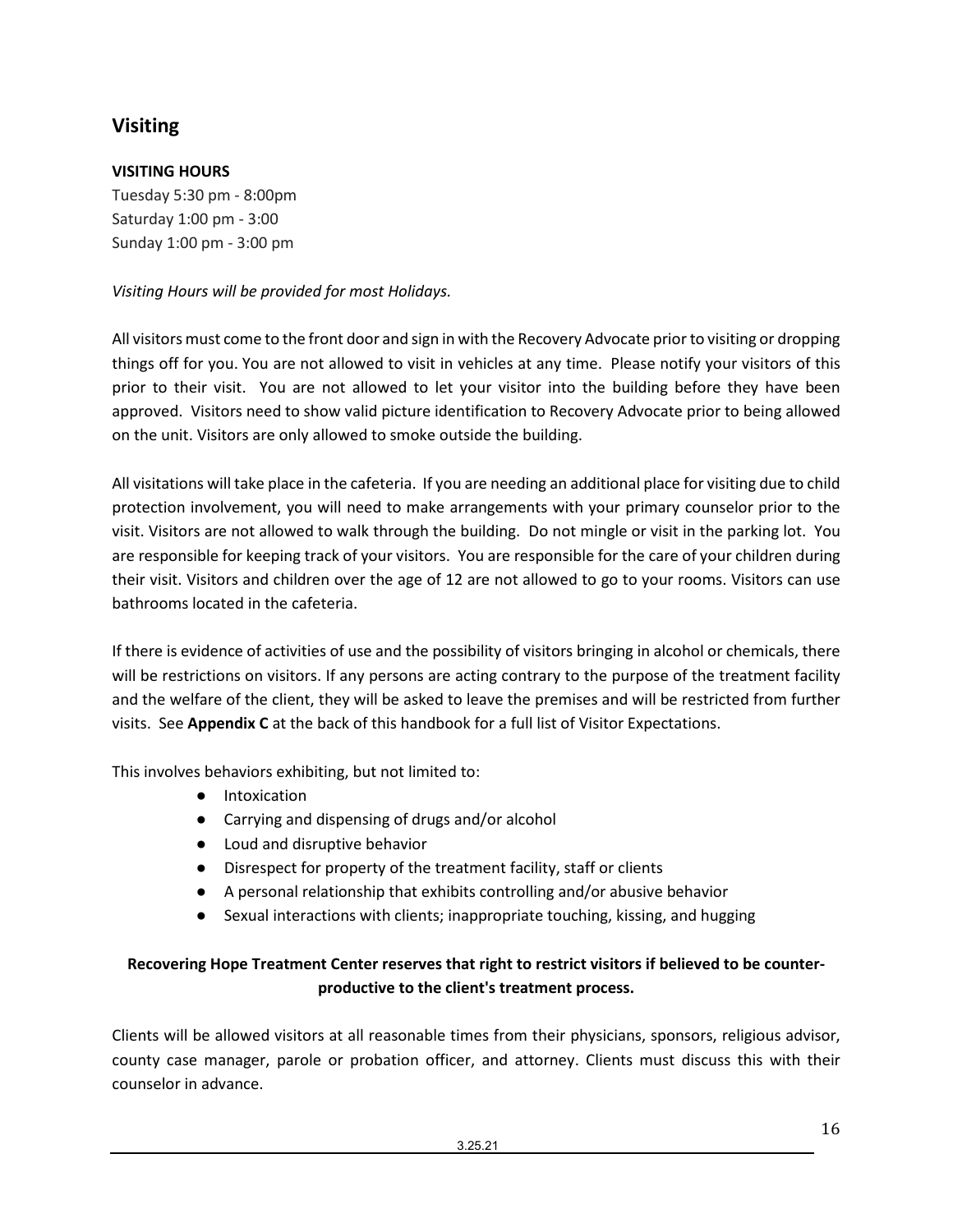## <span id="page-16-0"></span>**Passes**

Day passes are a privilege and responsibilities must be shown to earn this privilege. Clients will not be able to take passes into the community (other than legal/parental/medical) until they are on medium intensity programming.

## **Clients must complete the weekly pass form and have it turned into their counselor by Monday morning**

**at 8:15am.** (See an example of a client's weekly pass at the back of this handbook.) The counselor will review your requests and return your form back to you. Hours that are approved will be stamped. If they are not stamped, then the hours were not approved. Clients that need medications while on pass need to follow procedures identified by medical staff. Before leaving, you must sign out at the front desk.

Clients must sign in and out of the building at the front desk. Staff has the right to ask for verification of identification for any one providing transportation to Recovering Hope clients, and reserves the right to refuse pass if client's transportation is not on the pass or appears under the influence upon pick up. Clients are not able to sign other clients out. Clients must sign in upon return to the building.

Clients on High Intensity Residential Programming are not permitted to have passes unless they relate directly to your medical or legal concerns. Any exception to the pass guidelines must be discussed with your counselor.

Recovering Hope *does not* allow overnight passes. The reason for this is because we are a High and Medium intensity treatment facility, and the structure we provide is appropriate for this level of care.

# <span id="page-16-1"></span>**Employment/Volunteering/Meaningful Activities Outside Treatment Setting**

It is important that managing the symptoms of your disease is the priority, therefore, if extracurricular activities interfere with your ability to receive treatment services, the team will recommend you stop those activities until you can effectively manage your medium intensity residential treatment.

High Intensity Residential clients are not permitted to work until medium intensity.

Clients who are seeking employment/volunteering must fill out a pass and identify where they are looking for employment. Once you have obtained employment, be prepared to provide proof of employment either with your weekly work schedule or a copy of your pay stub and discuss with your counselor your program schedule. Client's must obtain pre-approval from their counselor before obtaining employment. Clients can only work 15 hrs. weekly outside of programming hours

Your relationship with your employer is between you and your employer, however, if interventions are deemed necessary during treatment (such as pass restrictions for safety) these may interfere with your employment. Recovering Hope is not responsible for you *maintaining* your employment. Situations that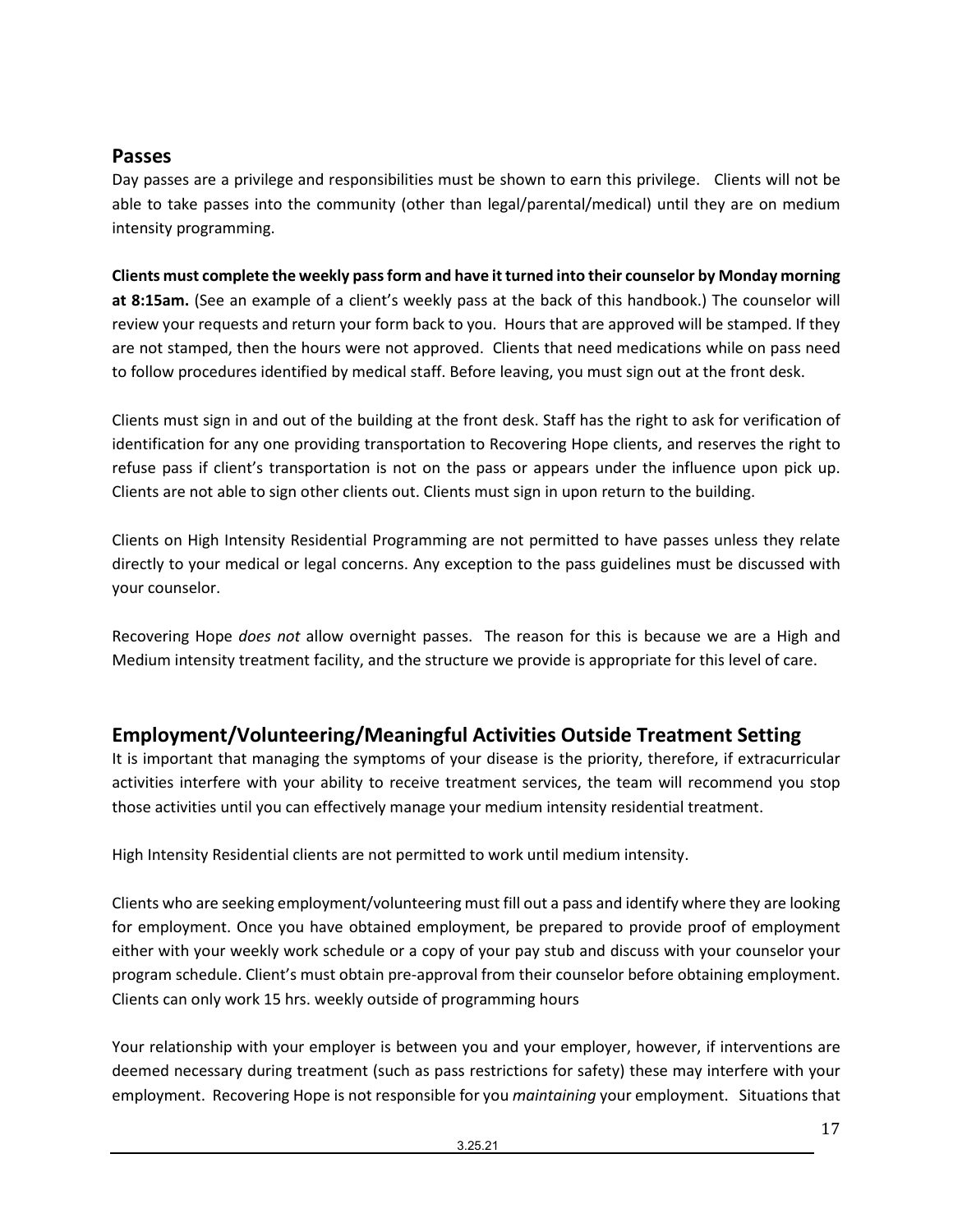may arise that may result in restriction to the premises (therefore interfering with employment) include recurrence of use, repeated pass violations, and non-participation in programming.

# <span id="page-17-0"></span>**Community Self-Help and Support Meetings/Groups**

Recovering Hope Treatment Center holds client led self-help meetings once per week.

Clients are able to request passes for outside meetings on medium intensity. Staff provides transportation to outside meetings on Wednesdays and Thursdays for only high Intensity clients; however, there are limited spots available. Recovering Hope is located in a small community and therefore sometimes there are friends, family members or acquaintances that also attend outside meetings. Recovering Hope clients are expected to sit together as a group and demonstrate the mission statement of the facility while offsite. Meetings are considered to be a privilege and this privilege can be removed if expectations are not being followed. Remember that your behavior in the community is a reflection of all staff, clients and facilities at Recovering Hope. If your behavior is not appropriate at meetings, clients will no longer be allowed to attend outside meetings. Recovery Advocates can sign you up for a meeting at the front desk, please see them if you would like to be added to a spot on the transportation list.

## <span id="page-17-1"></span>**Spirituality**

Recovering Hope Treatment program is not affiliated with any religion; however, we understand that spirituality can be an important factor in recovery. Clients may practice their own particular religion unless it is imposed on others or places others in danger. The serenity prayer is spoken at the end of some groups and you may choose whether to say this prayer or not.

Transportation is provided to outside spiritual services on Sunday morning. Clients must sign up in the Recovery Advocate office prior to the spiritual outing. Clients decide as a group on which service to attend in the area. If a client is on medium, they are able to request a pass to attend a worship service of their choice; however, they are responsible for their own transportation.

# <span id="page-17-2"></span>**Smoking and Tobacco YOU ARE NOT ALLOWED TO SMOKE CIGARETTES INSIDE THIS FACILITY AT ANY TIME.**

There is an outside smoking area in the back of the building next to the pop/snack machines. Smoking is not allowed in the parking lots or other areas on property. It is expected that any client who smokes will clean up their own cigarette butts and place them in the ashtrays.

## *Smoking doors open from 6:00am- 11:00pm*

Individuals who utilize tobacco or sage ceremonially may do so outside of the building. If you have any questions, please speak with your counselor.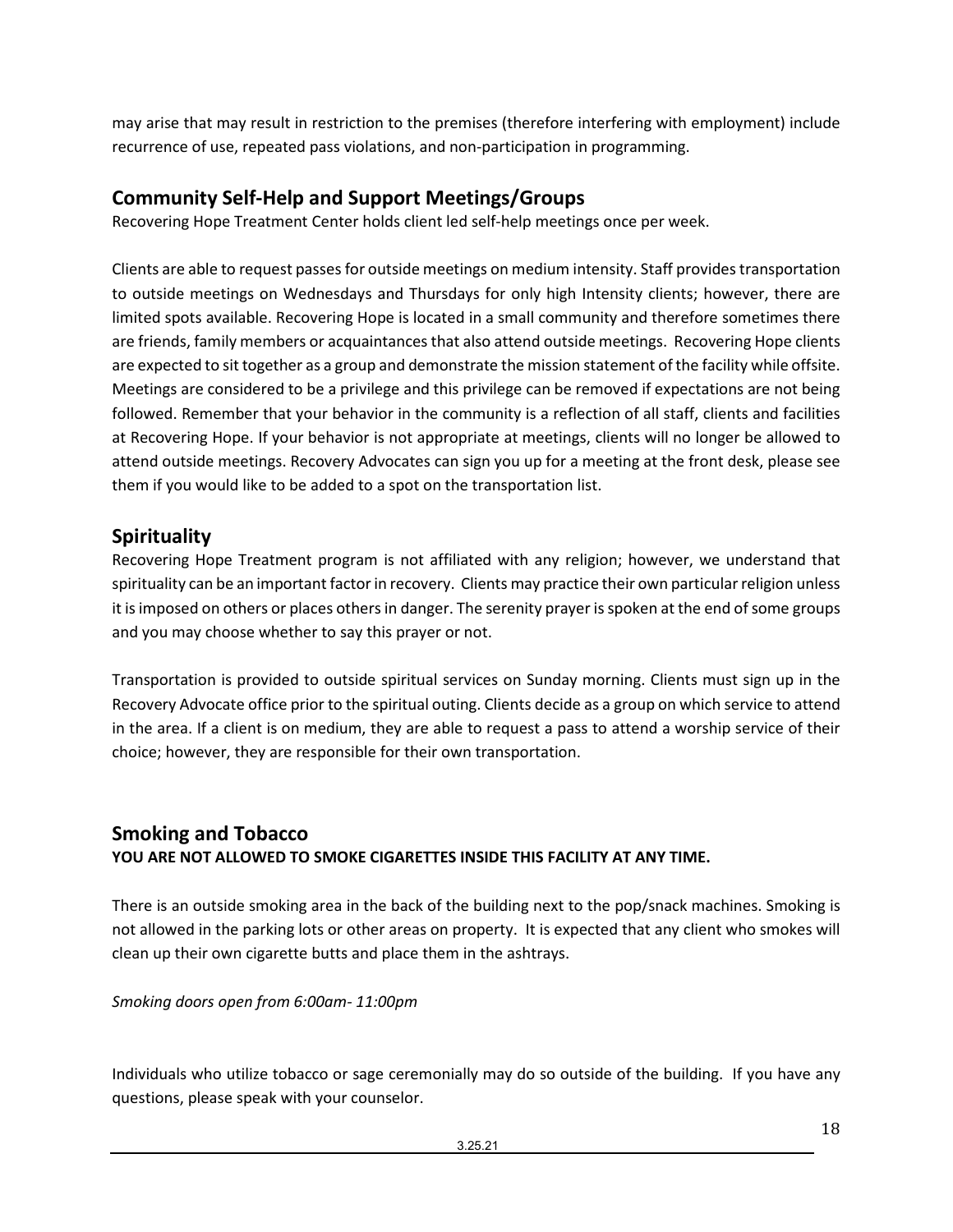Use of electronic cigarettes and pipes are not allowed at Recovering Hope.

Recovering Hope can assist with smoking cessation. Please discuss options with nursing staff if interested, or attend a smoking cessation group.

If you are outside smoking, and have children living in the facility with you, then your children must go outside with you to smoke (unless they are sleeping and you have an appropriately ranged baby monitor).

# <span id="page-18-0"></span>**Drug and Alcohol Policy**

Abstinence from all mood altering, non-prescription chemicals is required of everyone attending program sessions or other activities. Should any person insist upon using mood altering chemicals, he/she will not be allowed to participate in the program. This is required in relation to our purpose as a treatment provider and providing a safe recovery environment for all, including the children.

Possession and/or use of alcohol or other drugs (including over-the-counter medications and non-alcoholic beverages such as non-alcoholic beer) is not permitted and may be grounds for discharge. Recovering Hope Treatment Center maintains a chemical-free environment for those who need treatment. Urinalysis or a breathalyzer will be administered upon admission. Urinalysis or breathalyzer testing may be conducted at any time during your treatment. Saliva tests may be utilized if deemed medically necessary.

If you refuse to complete a Urinalysis, saliva test or breathalyzer in the time frame provided by staff, it will be considered a positive test. All prescription drug usage must be approved by Recovering Hope medication providers. We are here to help you change your life, so if you have the urge to use it, you need to talk to your counselor to get the help you need.

Drug paraphernalia of any kind is not allowed on your person, in your room or on Recovering Hope property at any time.

Success in the program is up to you. The staff and program are here to help you. We are committed to you and are accountable to you. You are ultimately responsible for success or failure in this program.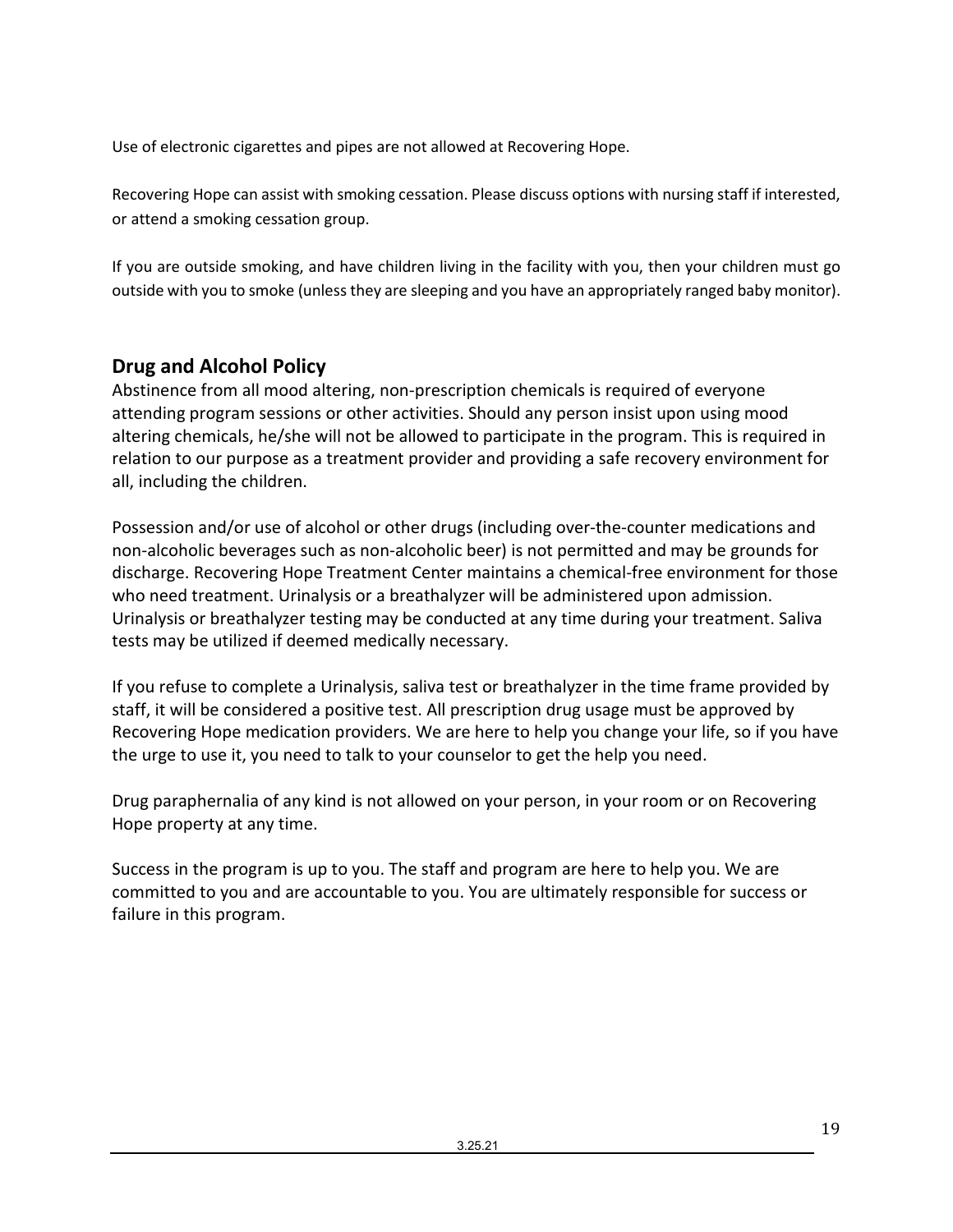# <span id="page-19-0"></span>**Childcare**

Recovering Hope is a treatment center that allows for women to admit to residential treatment with their children. **You are responsible for the appropriate supervision of your children AT ALL TIMES.** 

Other peers may not supervise/babysit your child, so please do not ask them. Staff can only watch your children in an urgent/emergency situation, and they will utilize your child emergency plan in those instances they need to watch your child. If you are struggling with providing effective supervision to your child, please speak with your counselor about your options. Recovering Hope also has parenting classes to assist you in learning the skills you need to effectively supervise your children. We ask that you practice the skills you are learning with your children.

Recovering Hope staff does not provide daycare services outside of the licensed daycare. In case of a therapeutic intervention, Recovering Hope staff can watch a child until your child emergency contact arrives to take over supervision and care for your child.

Children *who are sleeping* may be in their rooms alone and left sleeping IF: a) Mother has a baby monitor and uses it b) The child is appropriate age to do so) Mother checks on her child every 15 minutes) Children are in an appropriate sleeping arrangement and safe sleep policies are being followed

## <span id="page-19-1"></span>**Expectations for parenting/childcare**

We want to ensure a safe and nurturing environment for adults, children and infants at Recovering Hope Treatment Center. With this in mind, please understand the following expectations:

- 1. Children and infants should never be left unattended around water, a tub should be filled with only two to four inches of water for infants, and an infant should never be put into a tub when the water is running.
- 2. Children must sleep in the crib or bed provided for him or her. Bed-sharing puts babies at risk of suffocation, strangulation, and sudden infant death syndrome (SIDS).
- 3. Do not shake or hit babies. If a baby is crying and you feel frustrated, please talk with a staff person.
- 4. Behavior guidance must be constructive, positive, and suited to the age of the child. Methods of intervention, guidance, and redirection must be used.
	- a. Corporal punishment and emotional abuse are unacceptable forms of discipline at Recovering Hope. (Ex. Spanking is NOT allowed)
	- b. Food, light, warmth, clothing, and medical care will not be withheld from children.
	- c. Discipline and punishment will not be delegated to another child.
	- d. The separation of a child from a group (Time-Out) to guide behavior must be appropriate to the age of the child and circumstances requiring the separation.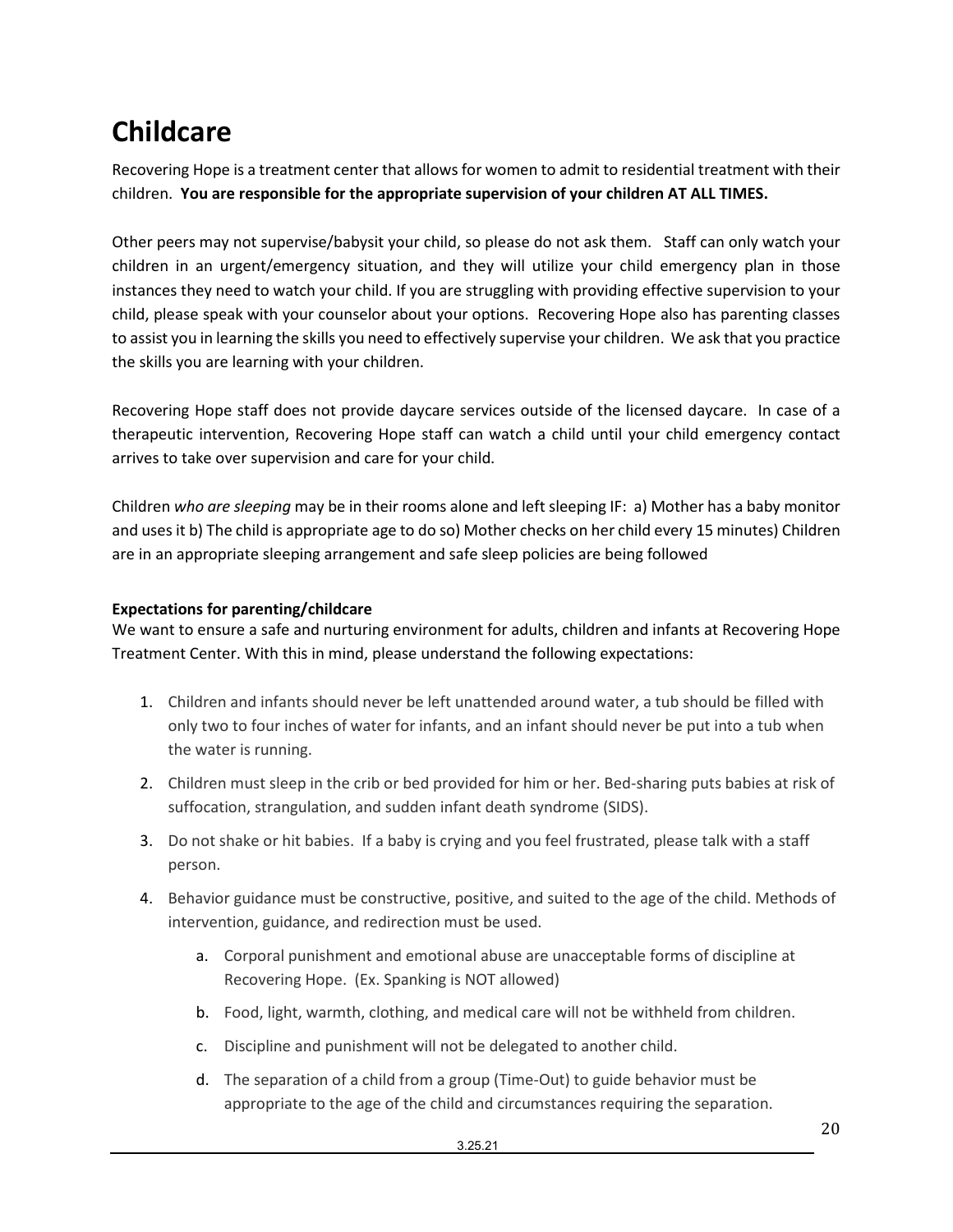- e. An infant will not be separated from the group for disciplinary reasons.
- f. A child separated from the group must be placed in an area or separate room that is well-lighted, free from hazards, ventilated, and open to the view of caregivers.
- g. No child will be placed in a locked room to separate the child from the group.
- 5. If you decide to begin toilet training, you will be expected to work with the daycare staff to develop a plan for the timing and method of training.
	- a. Children will not be punished for toileting accidents.
	- b. Children will be offered opportunities for toileting.
- 6. If the staff observes, or suspects, you are maltreating your child, we will talk with you about our concerns. We will work with you to practice appropriate skills for addressing common difficulties, including sleep, eating, tantrums, and other challenging behaviors.
- 7. If we believe you have neglected or abused your child, we will contact Child Protective Services. We will talk with you about the report, and we will work with you to develop an appropriate plan so you and your child can have a positive relationship.
- 8. You will be provided with information on risk factors related to Sudden Unexpected Infant Death and Abuse Head Trauma from shaking infants and young children, and how to reduce the risks, including safety precautions related to 245A.1435 and the dangers of co-sleeping.
- 9. Do not "prop" bottles for feeding infants. Infants are not able to move the nipple when full, and are at risk for choking and drowning with a propped bottle. You must be present and holding the bottle at all times during feedings.

## <span id="page-20-0"></span>**Daycare Expectations**

- 1. Drop off and Pick Up times are located on the schedule and Daycare Doors.
- 2. Personal toys will not be allowed in the daycare classroom.
- 3. Please remember to bring a jacket and sensible shoes for children to wear when going outside.
- 4. Children in pull-ups or diapers are expected to be changed before drop offs.
- 5. Children who are toilet trained need to be allowed time before drop off to use the facilities.

## <span id="page-20-1"></span>**Co-Sleeping**

Clients are not allowed to co-sleep with their children. Clients who are observed with children in bed will be provided education on safe sleeping by the Daycare Manager. Clients who repeatedly co-sleep with their child, depending on the individual circumstances, and risk to child, may be asked to utilize their Emergency Child Plan and the child removed from the facility.

Clients or other staff who request alternative sleeping arrangements for their child such as a bassinet, must provide a doctor's note approving these arrangements.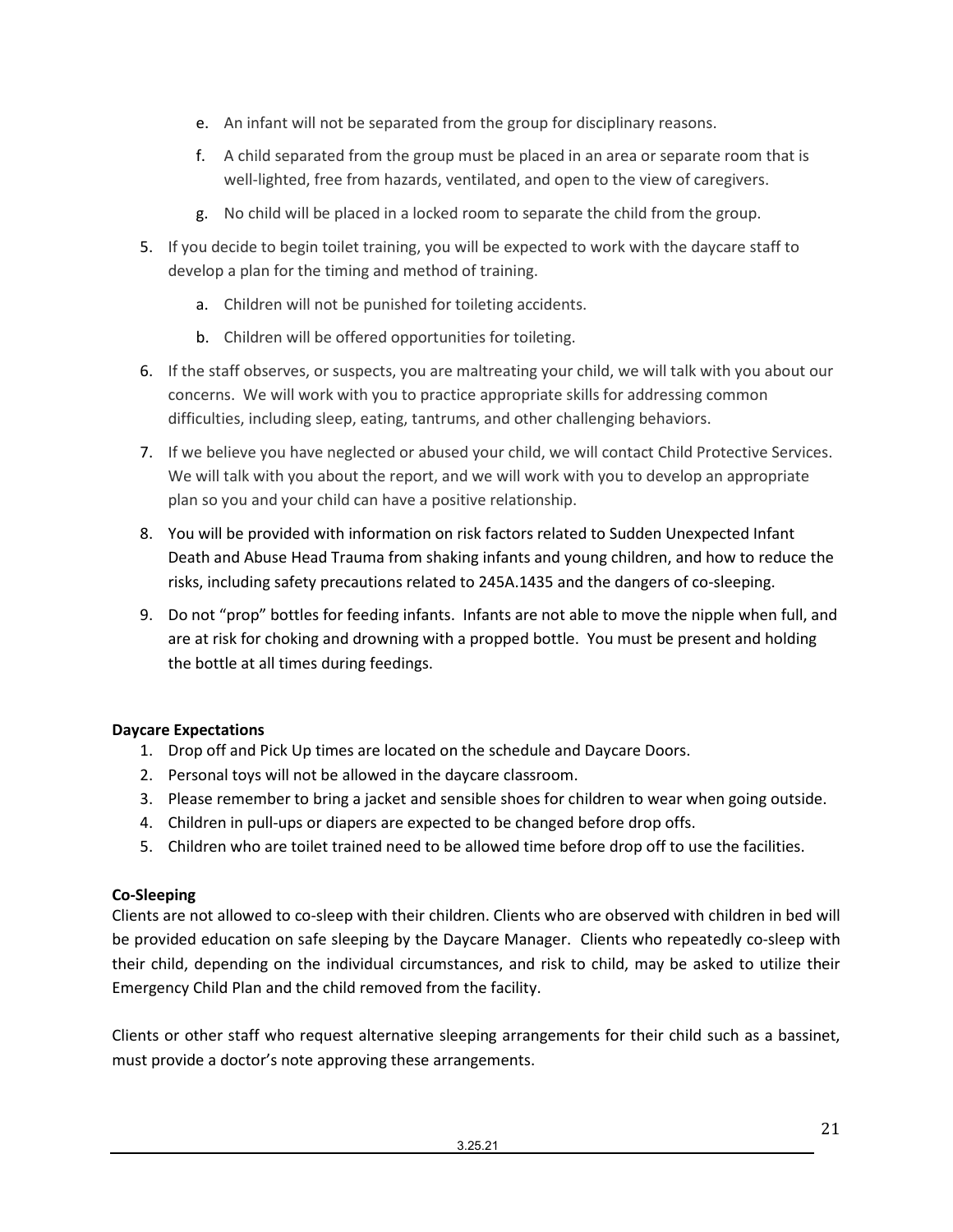A release of information needs to be in place for a designated individual that would be able to take care of your child within 24 hours if staff becomes concerned about your ability to focus on your recovery program and/or not following parenting expectations. Staff will evaluate your ability to care for children on site.

All clients with children at Recovering Hope will meet with the Daycare Manager prior to starting daycare services. The Daycare Manager will discuss fees, expectations, paperwork and help to set up a well child check. If concerns arise throughout your stay, the Daycare Director will meet you to address those concerns.

If you become aware of a new pregnancy during your admission to Recovering Hope, you will meet with a medical provider and primary counselor to explore options for pregnancy. As a client you have the right to carry the pregnancy, adoption or termination—whichever you choose.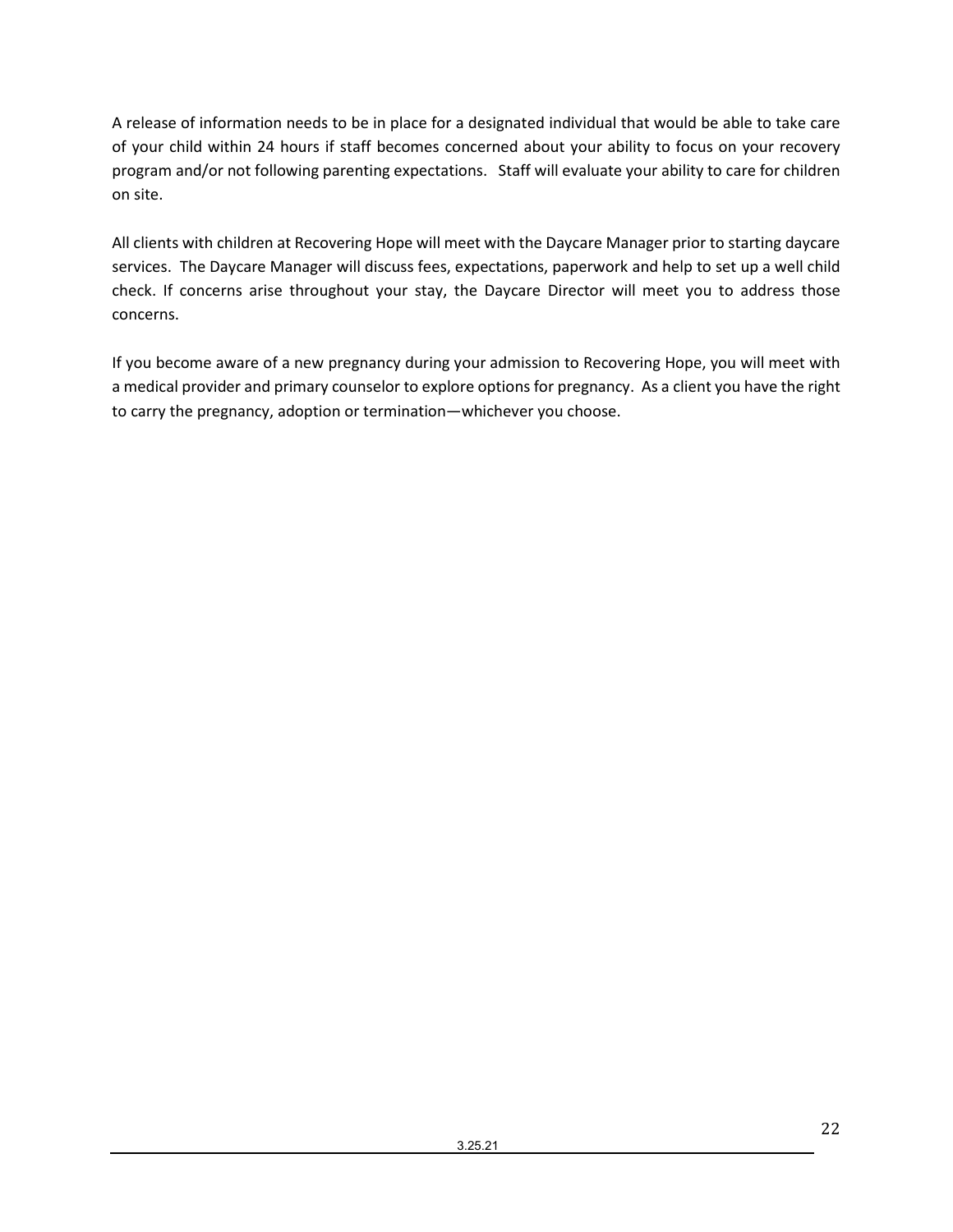# <span id="page-22-0"></span>**Client Property Management**

Each client receives a client locker to place; valuables, and items for safe keeping. The client is responsible for all of her personal items. *Recovering Hope is not responsible for lost or stolen items, and so we encourage you to use the lockers for anything you consider valuable, or not bring it on the property.*

We do not hold any mail or deliveries that are made for clients once they have discharged our programming. All items delivered while a client is not a current resident will be returned to the sender by the carrier that originally delivered the items (i.e., FedEx, UPS, USPS). We encourage clients to coordinate their mail and package forwarding prior to discharging from the program.

**Any property abandoned will be maintained for 30 days and then discarded or donated. We do not store food items due to risk of rodents/insects/mice and concerns for the community—perishable food items left at Recovering Hope will be thrown and determined to be "trash" instead of considered "property".** 

All property **with the exception of**: a) drugs, drug paraphernalia and drug containers, b) weapons, explosives and other property which could do damage to self or others, c) legal chemicals determined harmful by Recovering Hope's physician, will be restored to client upon discharge, regardless of status.

All of the above listed property, which is confiscated, will be destroyed by staff or will be given over to the custody of a local law enforcement agency and the client shall be notified of the transfer and right to reclaim the property that was transferred.

**Do not sell or buy items from each other.** This includes borrowing, lending and giving money. Do not give another client your debit or credit card. If you would like to help out one of your peers in recovery with small items such as a pop or a pack of cigarettes, you need to consider this a gift to them. **Recovering Hope Treatment Center takes no responsibility for lost, damaged or stolen personal items.** Your personal property is your sole responsibility, keep it safe. Clients are not encouraged to pay each other for services such as cosmetology services, running errands, etc. as this may cause resentments or tension with peer staff.

## **No pets are allowed on the property**.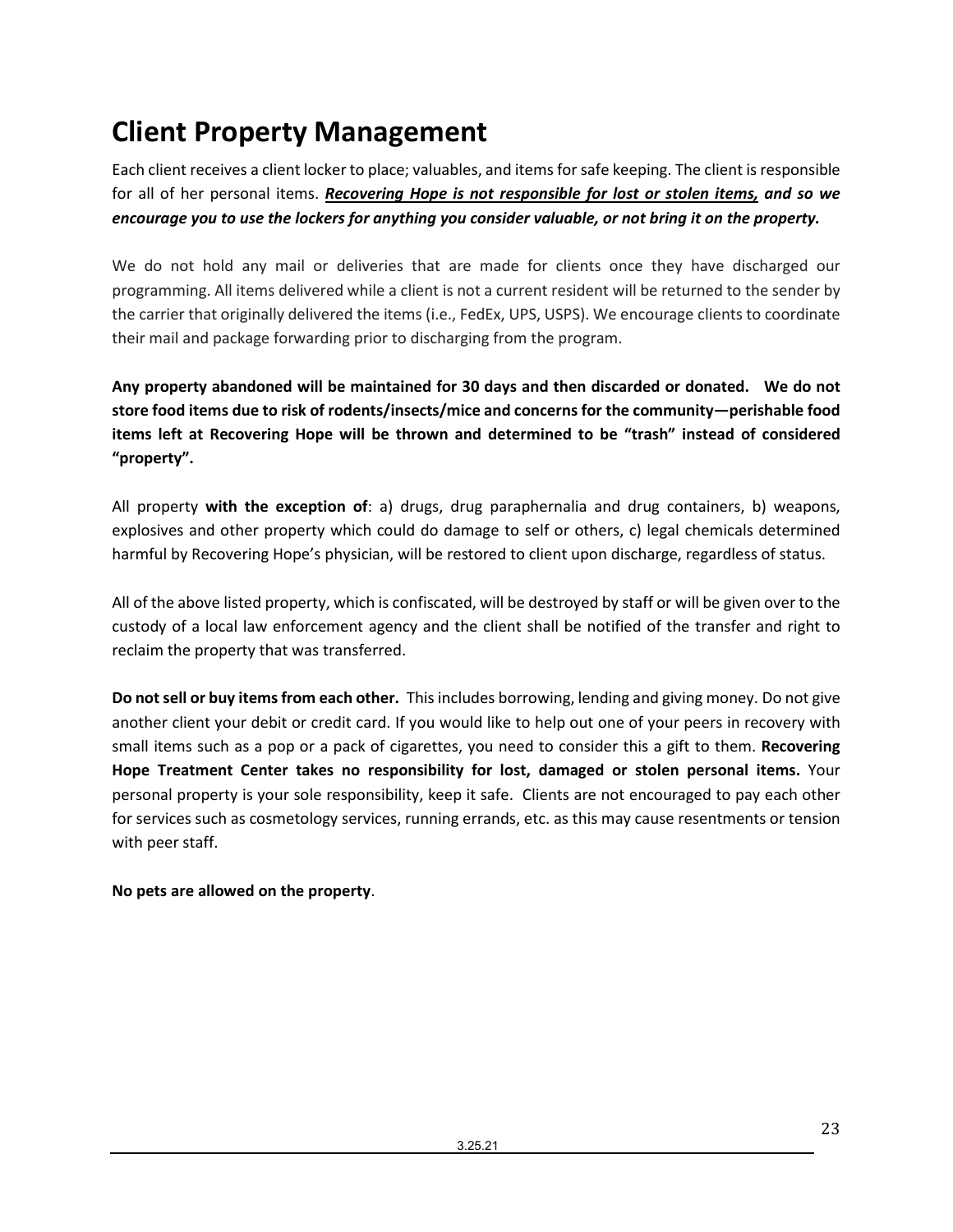# <span id="page-23-0"></span>**Items Brought in to the Facility**

Items must be checked by staff before taking them to your room whether brought by you or brought to you by anyone outside this facility. This includes any items you buy while shopping; receipts must be shown or items will be confiscated as contraband.

# <span id="page-23-1"></span>**Cell Phones**

Cell phone use only allowed in designated phone rooms; phones must stay in those rooms unless approved by counselor

# <span id="page-23-2"></span>**Clothing**

All clients and children are required to have covered feet (shoes, slippers, socks, sandals) in the building.

If in need of clothing donations, please see Recovery Advocate staff.

# <span id="page-23-3"></span>**Laundry**

There are washers and dryers available to you for your use. It is suggested that you change and wash your bed linens once a week. Please remember the washers and dryers are free so please, DO NOT overload them. Please identify yourself when using the machines by writing your name on the white board in the laundry room and what machine you are using. If you find laundry in a machine after it has completed its cycle and are in need of the machine, check the whiteboard for the name of the individual using that machine. If the person is available, request them to remove their laundry. If the person is not available, request staff remove the laundry.

**DO NOT TOUCH ANOTHER PERSON'S LAUNDRY**. If staff are called to remove laundry from the machines, it will have to be retrieved by its owner from the Recovery Advocate office.

Laundry rooms may be closed during the intake process of new clients. Please pay attention to directions on all laundry supplies. Follow the instructions to ensure you are using the proper amount of soap and emptying the lint tray.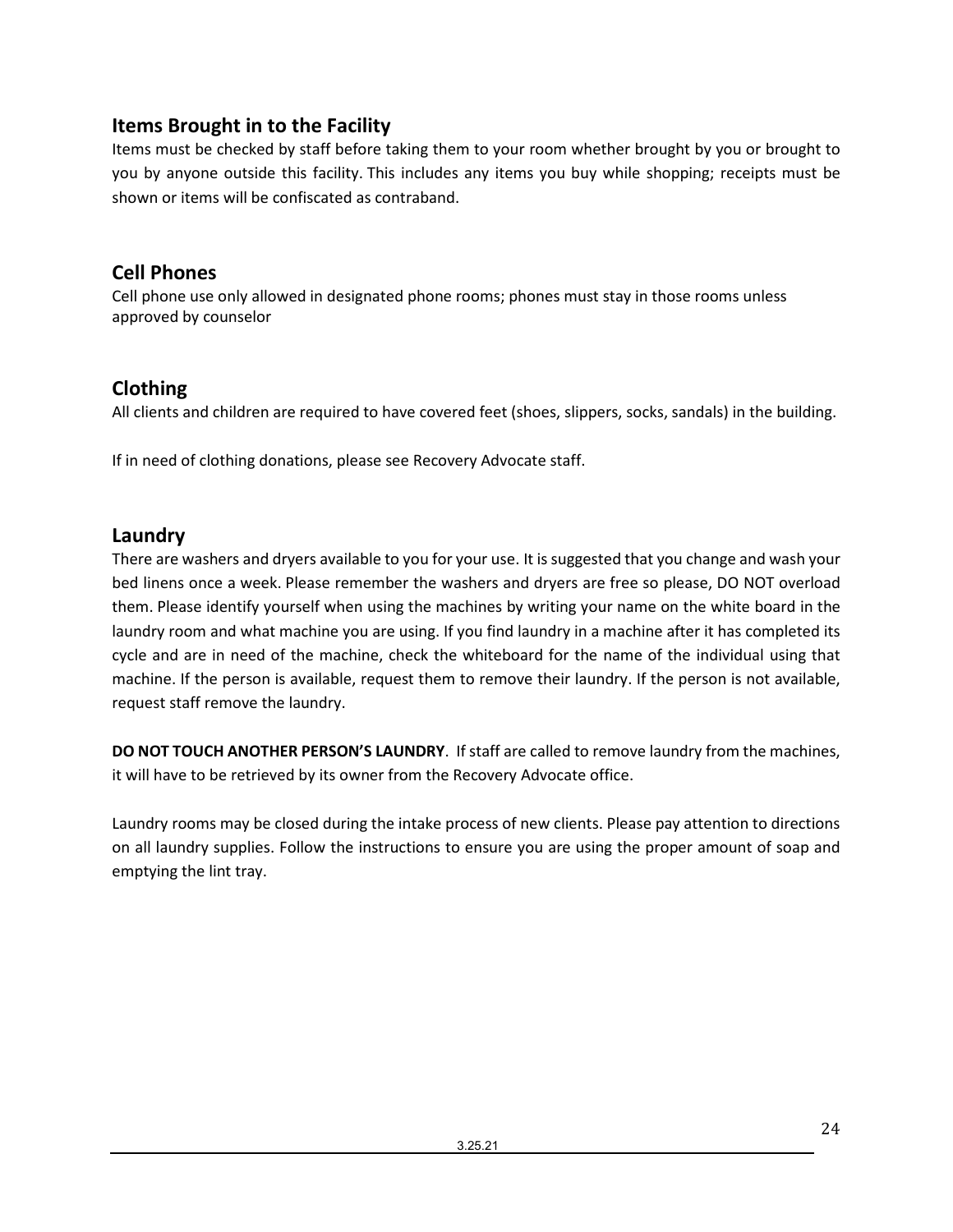## <span id="page-24-0"></span>**Items not allowed on campus**

- **Weapons (CAMPUS)** Weapons including guns, sling shots, bullets, shells, and any knives or blades, including pocket knives, etc.
- **Alcohol, Drugs and medications (CAMPUS)** Alcohol All alcohol-based products, with alcohol in the first three ingredients (Excluding shampoo, conditioner, and deodorant)
- **All aerosol-based products, or inhalants**.
- **All Illegal drugs or mood-altering substances,** including Kratom and CBD oil/tablets/wax.
- **Electronic cigarettes, and vape paraphernalia**
- **No medications**, unless approved by medical staff. Miscellaneous items
- **No hammers, power tools, Torch lighters, flammables such as oil/gasoline, or pools**
- **No sex toys (intimacy toys) --**we value healthy sexuality, however, we do not have a place within our facility to wash these toys, and therefore it becomes a sanitation issue
- **Cough drops, topical creams, ointments, medicated powder, pain reliever patches, bleach, eye drops, vapor rubs**, **Epson salts** unless approved by medical staff and must stay in med room
- **Cell Phones, Laptops, iPad etc. (only allowed in approved phone room)**
- **Electrical appliances such as space heaters, clothing irons, steamers, microwaves TVs and other small appliances.** Portable DVD players are allowed.
- **No electrical extensions, extra electrical sockets, or Extension cords.** Outlet extensions with surge protectors and an on/off switch are allowed.
- **No Candles, wax warmers, essential oils, burnable incense, air fresheners, bath bombs and bath salts, bath paint.**
- **Hair Dye and self-tanner**
- **Door locks / kid locks**
- **No Fireworks of any kind**

# <span id="page-24-1"></span>**Food Items not allowed**

- Instant coffee
- Cappuccino mix
- Energy Drinks
- Kombucha
- No Items that must be stored in a freezer or fridge.
- No coffee energy drinks. (The can/jar must not have the word ENERGY anywhere on it)
- Food items are only allowed to be stored in clients designated food locker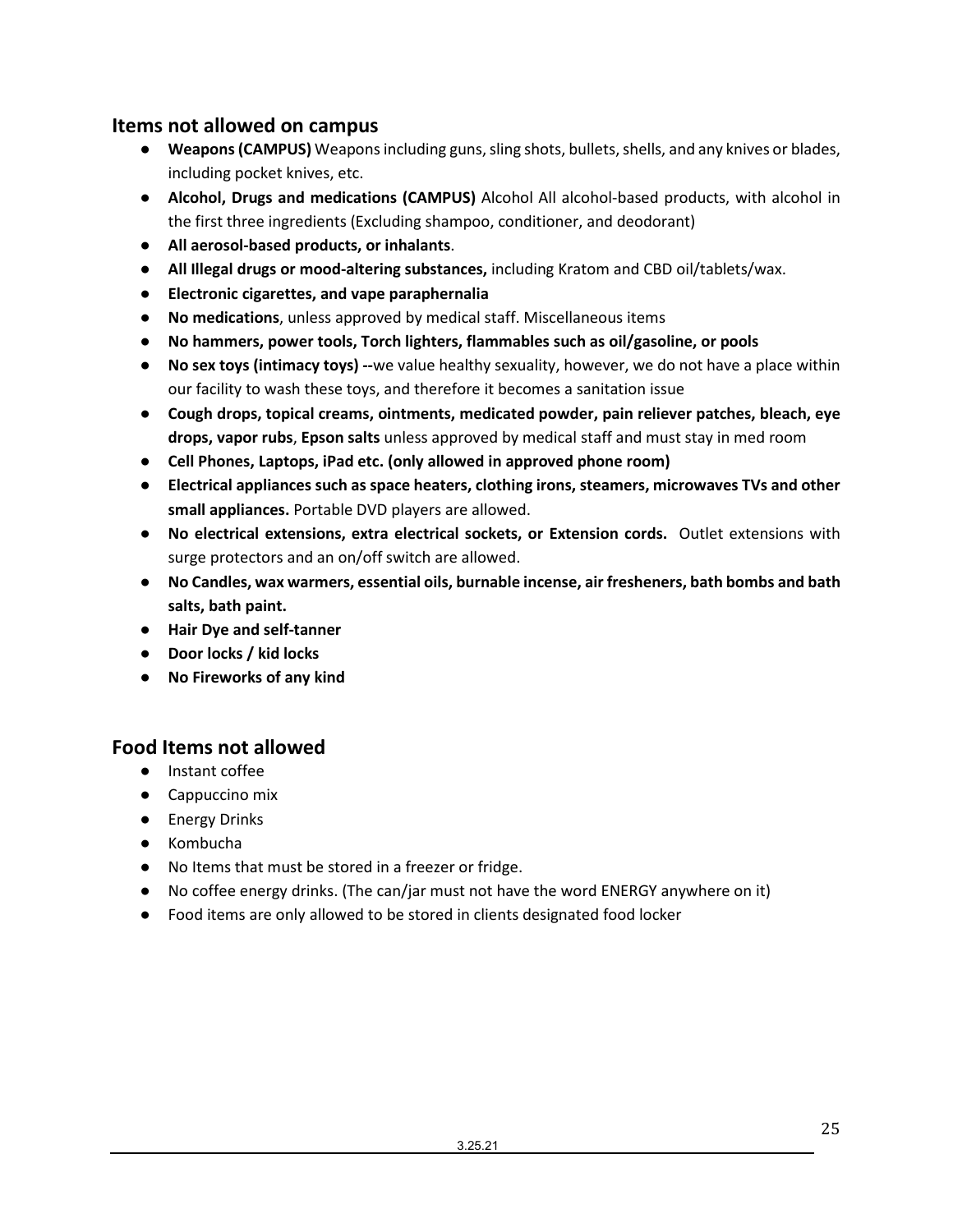# <span id="page-25-0"></span>**Phones**

Recovering Hope provides access to phones. Phone room access is available: Monday-Friday 11:30 am- 9:00 pm Saturday 6:00 am – 9:00 pm Sunday 6:00 am- 9:00 pm

# <span id="page-25-1"></span>**Television**

There is a television available for clients in the cafeteria and in each common room, which is equipped with cable TV and a DVD player. TV is accessible during non- programming hours. The TV is to be shut off at 9:00 P.M. each night. The majority rules when deciding what you will watch. Good taste in programs is always in order, and any staff member has the right to request channel changes if the show being watched is considered inappropriate. The family common room is reserved for child and family friendly television programming.

# <span id="page-25-2"></span>**Radios and Stereos**

Music is to be played **only in your room** and not the dining room, bathroom or commons rooms unless approved by staff. Please be respectful and keep the volume down. When you leave your room; please turn off your music and lights. If you want to listen to music outside of your room, you must wear headphones.

# <span id="page-25-3"></span>**Photographs**

Any photographs, videotapes, digital images or motion pictures of clients will be acquired through a release form for its use. Use will be limited to the purpose of enhancing therapy or staff supervision as a means of communication within the program.

Clients will always be informed when they are being taped or photographed. Recovering Hope does have security cameras in all community areas throughout the building, and so you are being continuously recorded for safety and security purposes. You were provided this information in your admission paperwork through Informed Consent. No unauthorized photos will be taken.

Clients are not allowed to take photos of each other for any reason and are not allowed to post photos of Recovering Hope or clients on social media.

Photo opportunities will be taken on a regular basis for those families with children either in the daycare or during special activities by staff. Photos will be printed by Recovering Hope staff by request of the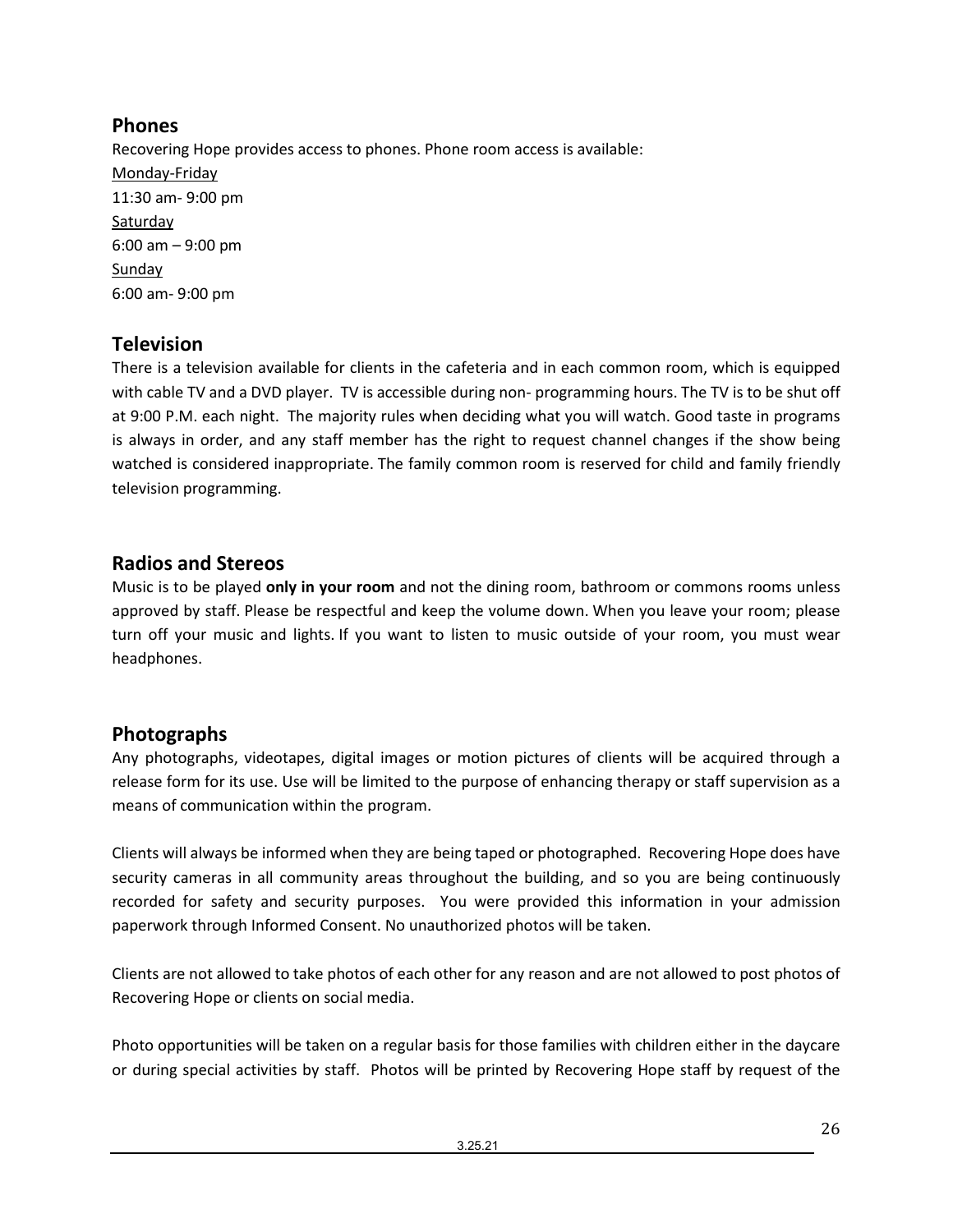client. If additional photos are needed, client will need to make arrangements with Recovery Advocate staff for them to take the photos to ensure confidentiality of others is secure.

# <span id="page-26-0"></span>**Transportation**

Recovering Hope does provide transportation to our clients for medical situations if unable to secure medical transportation clients. Recovering Hope will also provide transportation to the local WIC office, crisis pregnancy center, shopping and offsite meetings. Recovering Hope is not responsible for transportation to court appointments. There may be other clients receiving transportation with you to appointments, and please know that confidentiality for self and others still applies during transportation and outside in the community.

## **Vehicles**

Permission to use your vehicle to Recovering Hope is up to the discretion of your counselor and MUST BE PRE-APPROVED. Upon approval, a "Vehicle on Campus" form must be completed (see RA staff to receive). Recovering Hope has the right to request you move your vehicle at any time, or request that it be removed from our property. It is the client's responsibility to follow all laws and statutes related to driving in Minnesota.

Recovering Hope reserves the right to search all vehicles on premises, including use of drug dogs. By keeping your vehicle on our premises, you consent to it being searched.

A vehicle is considered 'abandoned' by a client if they are no longer an active client, and the vehicle has been on Recovering Hope's property for 30 days. Abandoned vehicles will be removed, towed, etc., at the expense of the client.

## **Bicycles**

If you bring a bicycle to Recovering Hope Treatment Center, it is to be stored outside and not brought into the facility. There are no exceptions. If you are concerned about theft, you will need to purchase a chain and lock for securing your bike outside. If this is not possible you may want to consider not bringing your bike to treatment; Recovering Hope Treatment Center is not responsible for lost, stolen, or damaged bicycles. Child(ren) must have a helmet to ride bicycles.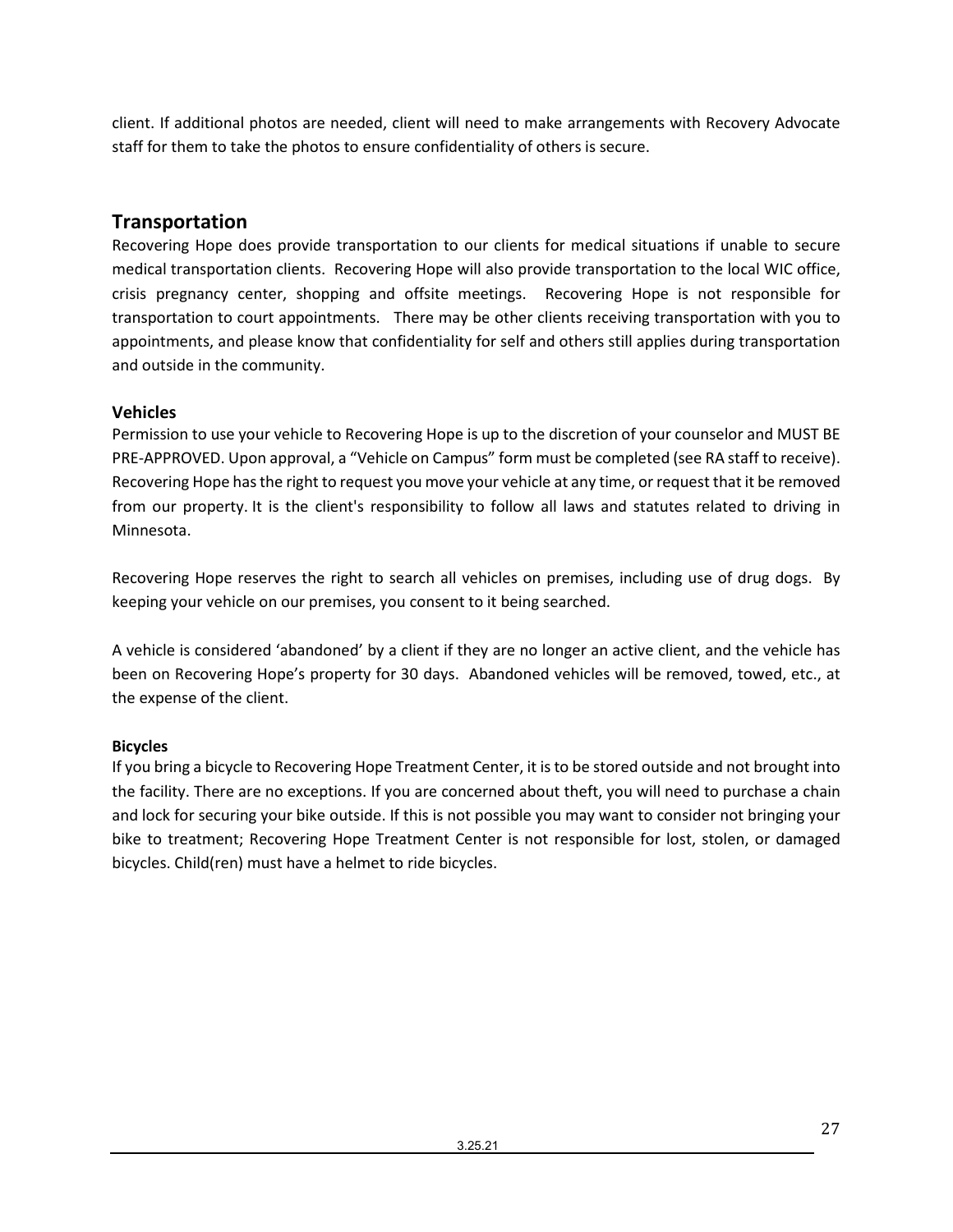# <span id="page-27-0"></span>**Client Confidentiality**

Recovering Hope seeks to abide strictly with all applicable confidentiality regulations, including CFR 42, Chapter 1, Part 2, "Confidentiality of Alcohol and Drug Abuse Patient Records" and any applicable sections of M.S. 15-1642, "Data Privacy Act". The House also seeks to respect the spirit of anonymity expressed in the concept of "Tradition Twelve" of Alcoholics Anonymous (A.A.) and Narcotics Anonymous (NA). You have a right by law to privacy and anonymity during and after your time in the program at Recovering Hope. We honor this right by not informing anyone before, during or after your program completion at Recovering Hope without your written consent, except in dire emergency.

According to HIPAA Privacy regulations this is explained to you upon admittance and at your intake. This includes contacts concerning you in person, in writing or by phone. We expect you to honor the rights of your peers in the program to remain anonymous. This includes not communicating in any way "client identifying information" to people outside Recovering Hope without express written consent of that other person. Confidentiality is most often breached in making and receiving phone calls, so we ask you to take special care in respecting anonymity in telephone as well as other communications. If you are uncertain of how to respond to an inquiry about another client being present in the program, use the phrase "I can neither confirm nor deny" that person is in treatment.

Recovering Hope is located in a small community, you may see other clients or staff out in the community. Be mindful of confidentiality in the community and be aware that staff will not approach you unless you acknowledge them. With that in mind, be mindful of their time away from work and save work related questions for Recovering Hope.

All staff are considered to be mandated reporters and by law are required to report potential of abuse of vulnerable adults and child abuse. If a mandated report is made, staff will inform you to work with you to develop an appropriate treatment plan so you and your child can have a positive relationship.

It is expected that all clients will preserve confidentiality in all groups, sessions and meetings. Remember: Who you see here, what you hear here, let it stay here. All clients need to be able to feel safe to share what they need in order to heal.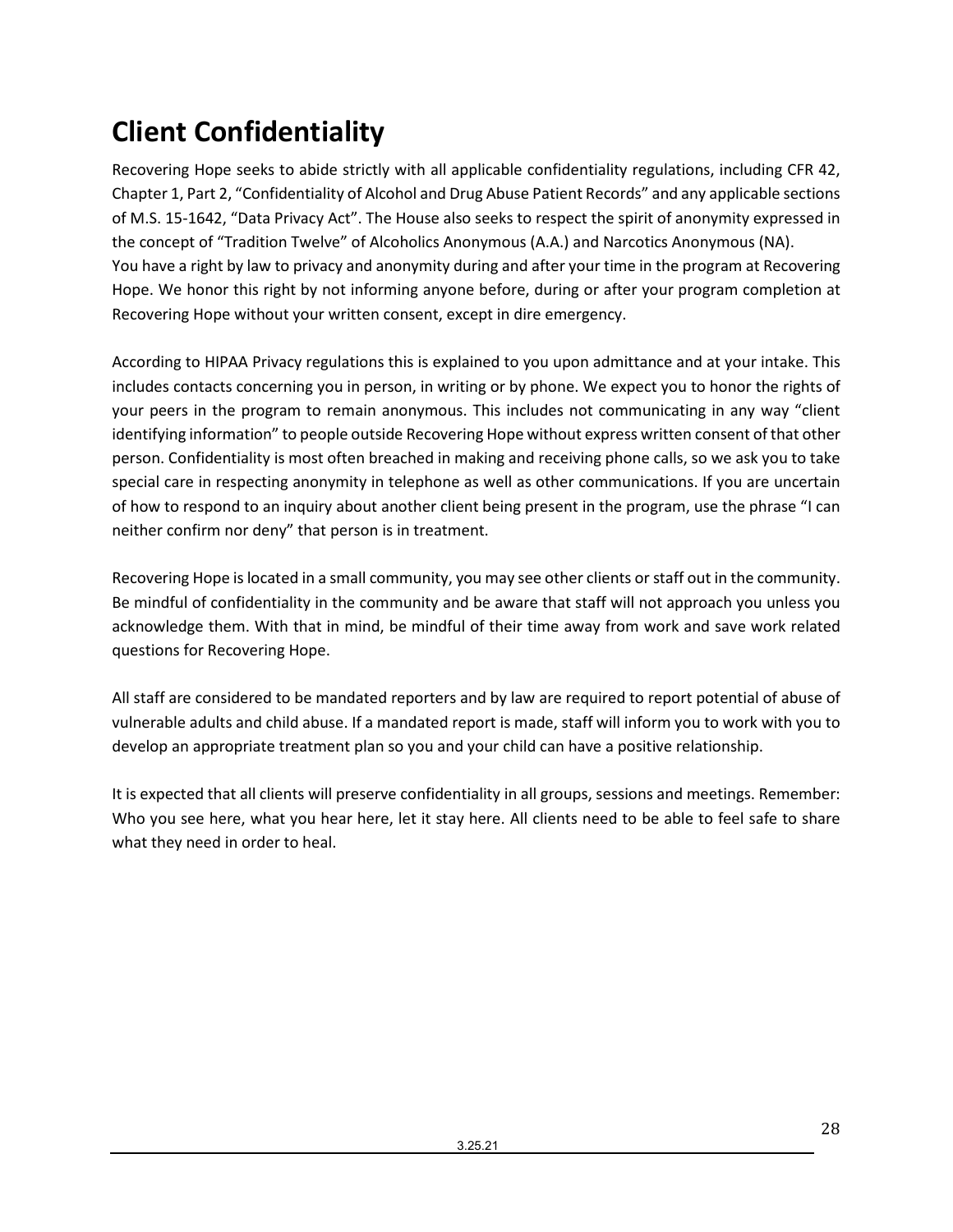# <span id="page-28-0"></span>**Client Safety**

## <span id="page-28-1"></span>**Violence or Threats of Violence**

Verbal threats, physical assault, and weapons are not permitted and may be grounds for immediate discharge. The safety and security of clients, concerned persons, and staff must be maintained.

# <span id="page-28-2"></span>**Illegal Activity**

Engaging in illegal activities, including stealing from other residents, shoplifting, and damaging property may result in discharge from the program and report to the sheriff department. Committing a crime on the property or against personnel is an exception to client confidentiality, and a police report can be made.

# <span id="page-28-3"></span>**Additional Safety Information**

Sexual contact, or inappropriate contact (massage, kissing, fondling) is not allowed between clients. No touching without permission from other clients. Violation of this policy may result in a transfer to another facility, or depending on severity, discharge from the program.

Clients are not permitted in other client's rooms. Only your children, 12 and under, are permitted in your room, other client's children are not permitted in your room.

You may not enter the kitchen.

Lights must remain on in the group rooms. Do not turn off lights in community areas.

Only staff are allowed to open the doors for clients/ and or visitors. Do not let visitors or clients into the building without staff permission.

Do not open the doors once the alarms have been set. Do not set off the alarms unless there is an emergency. 9-1-1 and the police will be notified. If you leave through the doors and set off the alarms, staff will not let you in until law enforcement completes a perimeter sweep to assure community safety.

Do not change or move bedrooms without permission from staff to do so.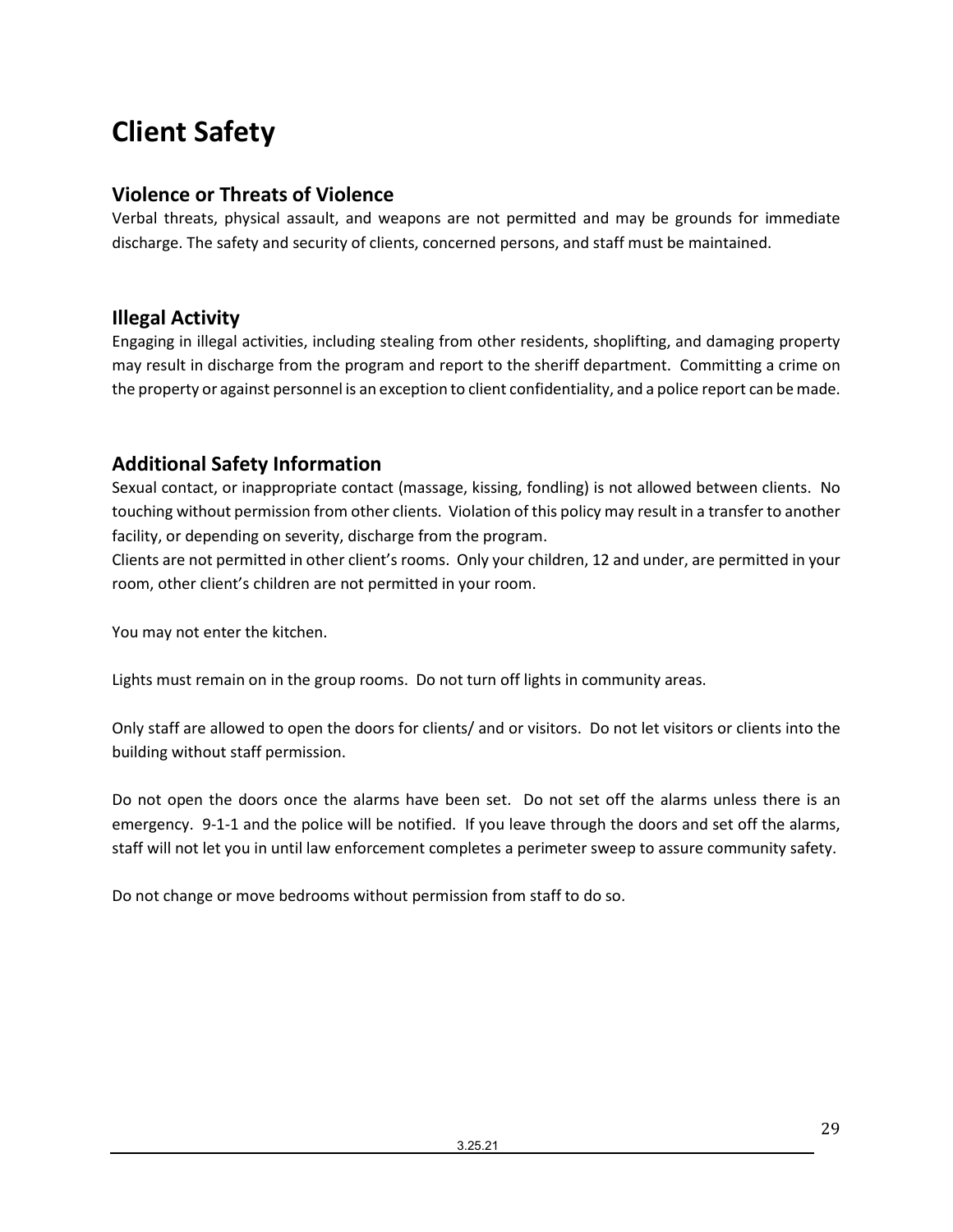# <span id="page-29-0"></span>**Client Rights**

The Recovering Hope staff is committed to treating all clients and family members with respect. Please speak with your counselor or the treatment director if you have any questions or concerns about your treatment in this program. Also, as a client in a residential chemical dependency treatment program in Minnesota, you have the following rights:

144.651(Except Sub. 28 and 29) HEALTH CARE BILL OF RIGHTS.

#### Subdivision 1. Legislative intent.

It is the intent of the legislature and the purpose of this section to promote the interests and well-being of the patients and residents of health care facilities. No health care facility may require a patient or resident to waive these rights as a condition of admission to the facility. Any guardian or conservator of a patient or resident or, in the absence of a guardian or conservator, an interested person, may seek enforcement of these rights on behalf of a patient or resident. An interested person may also seek enforcement of these rights on behalf of a patient or resident who has a guardian or conservator through administrative agencies or in district court having jurisdiction over guardianships and conservatorships. Pending the outcome of an enforcement proceeding the health care facility may, in good faith, comply with the instructions of a guardian or conservator. It is the intent of this section that every patient's civil and religious liberties, including the right to independent personal decisions and knowledge of available choices, shall not be infringed and that the facility shall encourage and assist in the fullest possible exercise of these rights. Subd. 2.Definitions.

For the purposes of this section, "patient" means a person who is admitted to an acute care inpatient facility for a continuous period longer than 24 hours, for the purpose of diagnosis or treatment bearing on the physical or mental health of that person. For purposes of subdivisions 4 to 9, 12, 13, 15, 16, and 18 to 20, "patient" also means a person who receives health care services at an outpatient surgical center or at a birth center licensed under sectio[n 144.615.](https://www.revisor.mn.gov/statutes/cite/144.615) "Patient" also means a minor who is admitted to a residential program as defined in sectio[n 253C.01.](https://www.revisor.mn.gov/statutes/cite/253C.01) For purposes of subdivisions 1, 3 to 16, 18, 20 and 30, "patient" also means any person who is receiving mental health treatment on an outpatient basis or in a community support program or other community-based program. "Resident" means a person who is admitted to a nonacute care facility including extended care facilities, nursing homes, and boarding care homes for care required because of prolonged mental or physical illness or disability, recovery from injury or disease, or advancing age. For purposes of all subdivisions except subdivisions 28 and 29, "resident" also means a person who is admitted to a facility licensed as a board and lodging facility under Minnesota Rules, part[s 4625.0100](https://www.revisor.mn.gov/rules/4625.0100) t[o 4625.2355,](https://www.revisor.mn.gov/rules/4625.2355) or a supervised living facility under Minnesota Rules, part[s 4665.0100](https://www.revisor.mn.gov/rules/4665.0100) t[o 4665.9900,](https://www.revisor.mn.gov/rules/4665.9900) and which operates a rehabilitation program licensed under chapte[r 245G](https://www.revisor.mn.gov/statutes/cite/245G) or Minnesota Rules, part[s 9530.6510](https://www.revisor.mn.gov/rules/9530.6510) t[o 9530.6590.](https://www.revisor.mn.gov/rules/9530.6590) Subd. 3.Public policy declaration.

It is declared to be the public policy of this state that the interests of each patient and resident be protected by a declaration of a patients' bill of rights which shall include but not be limited to the rights specified in this section. Subd. 4.Information about rights.

Patients and residents shall, at admission, be told that there are legal rights for their protection during their stay at the facility or throughout their course of treatment and maintenance in the community and that these are described in an accompanying written statement of the applicable rights and responsibilities set forth in this section. In the case of patients admitted to residential programs as defined in sectio[n 253C.01,](https://www.revisor.mn.gov/statutes/cite/253C.01) the written statement shall also describe the right of a person 16 years old or older to request release as provided in sectio[n 253B.04, subdivision 2,](https://www.revisor.mn.gov/statutes/cite/253B.04#stat.253B.04.2) and shall list the names and telephone numbers of individuals and organizations that provide advocacy and legal services for patients in residential programs. Reasonable accommodations shall be made for people who have communication disabilities and those who speak a language other than English. Current facility policies, inspection findings of state and local health authorities, and further explanation of the written statement of rights shall be available to patients, residents, their guardians or their chosen representatives upon reasonable request to the administrator or other designated staff person, consistent with chapter 13, the Data Practices Act, and sectio[n 626.557,](https://www.revisor.mn.gov/statutes/cite/626.557) relating to vulnerable adults. Subd. 5.Courteous treatment.

Patients and residents have the right to be treated with courtesy and respect for their individuality by employees of or persons providing service in a health care facility.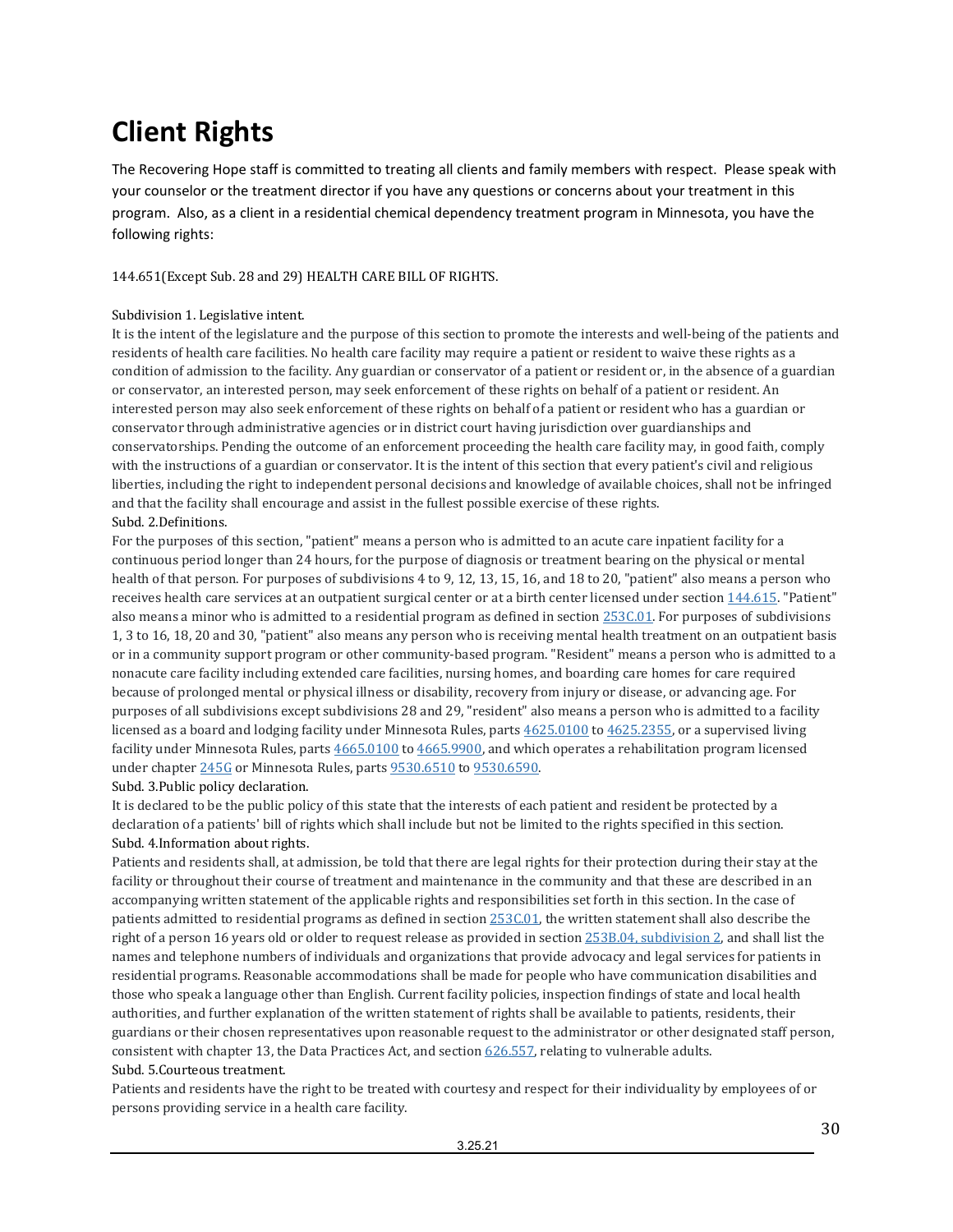#### Subd. 6.Appropriate health care.

Patients and residents shall have the right to appropriate medical and personal care based on individual needs. Appropriate care for residents means care designed to enable residents to achieve their highest level of physical and mental functioning. This right is limited where the service is not reimbursable by public or private resources. Subd. 7.Physician's identity.

Patients and residents shall have or be given, in writing, the name, business address, telephone number, and specialty, if any, of the physician responsible for coordination of their care. In cases where it is medically inadvisable, as documented by the attending physician in a patient's or resident's care record, the information shall be given to the patient's or resident's guardian or another person designated by the patient or resident as a representative.

#### Subd. 8.Relationship with other health services.

Patients and residents who receive services from an outside provider are entitled, upon request, to be told the identity of the provider. Residents shall be informed, in writing, of any health care services which are provided to those residents by individuals, corporations, or organizations other than their facility. Information shall include the name of the outside provider, the address, and a description of the service which may be rendered. In cases where it is medically inadvisable, as documented by the attending physician in a patient's or resident's care record, the information shall be given to the patient's or resident's guardian or another person designated by the patient or resident as a representative. Subd. 9.Information about treatment.

Patients and residents shall be given by their physicians complete and current information concerning their diagnosis, treatment, alternatives, risks, and prognosis as required by the physician's legal duty to disclose. This information shall be in terms and language the patients or residents can reasonably be expected to understand. Patients and residents may be accompanied by a family member or other chosen representative, or both. This information shall include the likely medical or major psychological results of the treatment and its alternatives. In cases where it is medically inadvisable, as documented by the attending physician in a patient's or resident's medical record, the information shall be given to the patient's or resident's guardian or another person designated by the patient or resident as a representative. Individuals have the right to refuse this information.

Every patient or resident suffering from any form of breast cancer shall be fully informed, prior to or at the time of admission and during her stay, of all alternative effective methods of treatment of which the treating physician is knowledgeable, including surgical, radiological, or chemotherapeutic treatments or combinations of treatments and the risks associated with each of those methods.

Subd. 10.Participation in planning treatment; notification of family members.

(a) Patients and residents shall have the right to participate in the planning of their health care. This right includes the opportunity to discuss treatment and alternatives with individual caregivers, the opportunity to request and participate in formal care conferences, and the right to include a family member or other chosen representative, or both. In the event that the patient or resident cannot be present, a family member or other representative chosen by the patient or resident may be included in such conferences. A chosen representative may include a doula of the patient's choice.

(b) If a patient or resident who enters a facility is unconscious or comatose or is unable to communicate, the facility shall make reasonable efforts as required under paragraph (c) to notify either a family member or a person designated in writing by the patient as the person to contact in an emergency that the patient or resident has been admitted to the facility. The facility shall allow the family member to participate in treatment planning, unless the facility knows or has reason to believe the patient or resident has an effective advance directive to the contrary or knows the patient or resident has specified in writing that they do not want a family member included in treatment planning. After notifying a family member but prior to allowing a family member to participate in treatment planning, the facility must make reasonable efforts, consistent with reasonable medical practice, to determine if the patient or resident has executed an advance directive relative to the patient or resident's health care decisions. For purposes of this paragraph, "reasonable efforts" include:

(1) examining the personal effects of the patient or resident;

(2) examining the medical records of the patient or resident in the possession of the facility;

(3) inquiring of any emergency contact or family member contacted under this section whether the patient or resident has executed an advance directive and whether the patient or resident has a physician to whom the patient or resident normally goes for care; and

(4) inquiring of the physician to whom the patient or resident normally goes for care, if known, whether the patient or resident has executed an advance directive. If a facility notifies a family member or designated emergency contact or allows a family member to participate in treatment planning in accordance with this paragraph, the facility is not liable to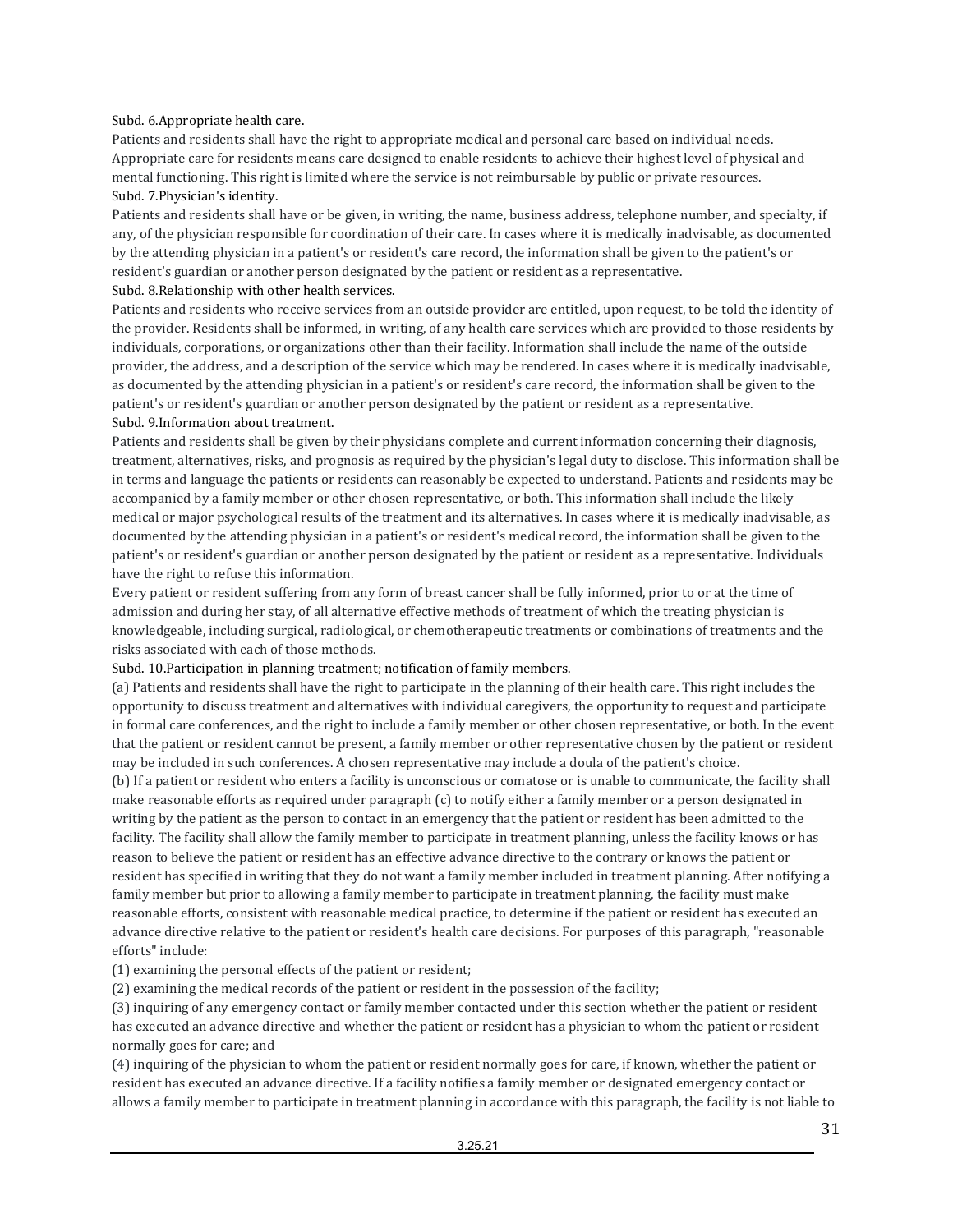the patient or resident for damages on the grounds that the notification of the family member or emergency contact or the participation of the family member was improper or violated the patient's privacy rights.

(c) In making reasonable efforts to notify a family member or designated emergency contact, the facility shall attempt to identify family members or a designated emergency contact by examining the personal effects of the patient or resident and the medical records of the patient or resident in the possession of the facility. If the facility is unable to notify a family member or designated emergency contact within 24 hours after the admission, the facility shall notify the county social service agency or local law enforcement agency that the patient or resident has been admitted and the facility has been unable to notify a family member or designated emergency contact. The county social service agency and local law enforcement agency shall assist the facility in identifying and notifying a family member or designated emergency contact. A county social service agency or local law enforcement agency that assists a facility in implementing this subdivision is not liable to the patient or resident for damages on the grounds that the notification of the family member or emergency contact or the participation of the family member was improper or violated the patient's privacy rights. Subd. 11.Continuity of care.

Patients and residents shall have the right to be cared for with reasonable regularity and continuity of staff assignment as far as facility policy allows.

#### Subd. 12.Right to refuse care.

Competent patients and residents shall have the right to refuse treatment based on the information required in subdivision 9. Residents who refuse treatment, medication, or dietary restrictions shall be informed of the likely medical or major psychological results of the refusal, with documentation in the individual medical record. In cases where a patient or resident is incapable of understanding the circumstances but has not been adjudicated incompetent, or when legal requirements limit the right to refuse treatment, the conditions and circumstances shall be fully documented by the attending physician in the patient's or resident's medical record.

#### Subd. 13.Experimental research.

Written, informed consent must be obtained prior to a patient's or resident's participation in experimental research. Patients and residents have the right to refuse participation. Both consent and refusal shall be documented in the individual care record.

#### Subd. 14.Freedom from maltreatment.

Patients and residents shall be free from maltreatment as defined in the Vulnerable Adults Protection Act. "Maltreatment" means conduct described in sectio[n 626.5572, subdivision 15,](https://www.revisor.mn.gov/statutes/cite/626.5572#stat.626.5572.15) or the intentional and nontherapeutic infliction of physical pain or injury, or any persistent course of conduct intended to produce mental or emotional distress. Every patient and resident shall also be free from nontherapeutic chemical and physical restraints, except in fully documented emergencies, or as authorized in writing after examination by a patient's or resident's physician for a specified and limited period of time, and only when necessary to protect the resident from self-injury or injury to others. Subd. 15.Treatment privacy.

Patients and residents shall have the right to respectfulness and privacy as it relates to their medical and personal care

program. Case discussion, consultation, examination, and treatment are confidential and shall be conducted discreetly. Privacy shall be respected during toileting, bathing, and other activities of personal hygiene, except as needed for patient or resident safety or assistance.

#### Subd. 16.Confidentiality of records.

Patients and residents shall be assured confidential treatment of their personal and medical records, and may approve or refuse their release to any individual outside the facility. Residents shall be notified when personal records are requested by any individual outside the facility and may select someone to accompany them when the records or information are the subject of a personal interview. Copies of records and written information from the records shall be made available in accordance with this subdivision and sections  $144.291$  to  $144.298$ . This right does not apply to complaint investigations and inspections by the Department of Health, where required by third-party payment contracts, or where otherwise provided by law.

#### Subd. 17.Disclosure of services available.

Patients and residents shall be informed, prior to or at the time of admission and during their stay, of services which are included in the facility's basic per diem or daily room rate and that other services are available at additional charges. Facilities shall make every effort to assist patients and residents in obtaining information regarding whether the Medicare or medical assistance program will pay for any or all of the aforementioned services.

#### Subd. 18.Responsive service.

Patients and residents shall have the right to a prompt and reasonable response to their questions and requests.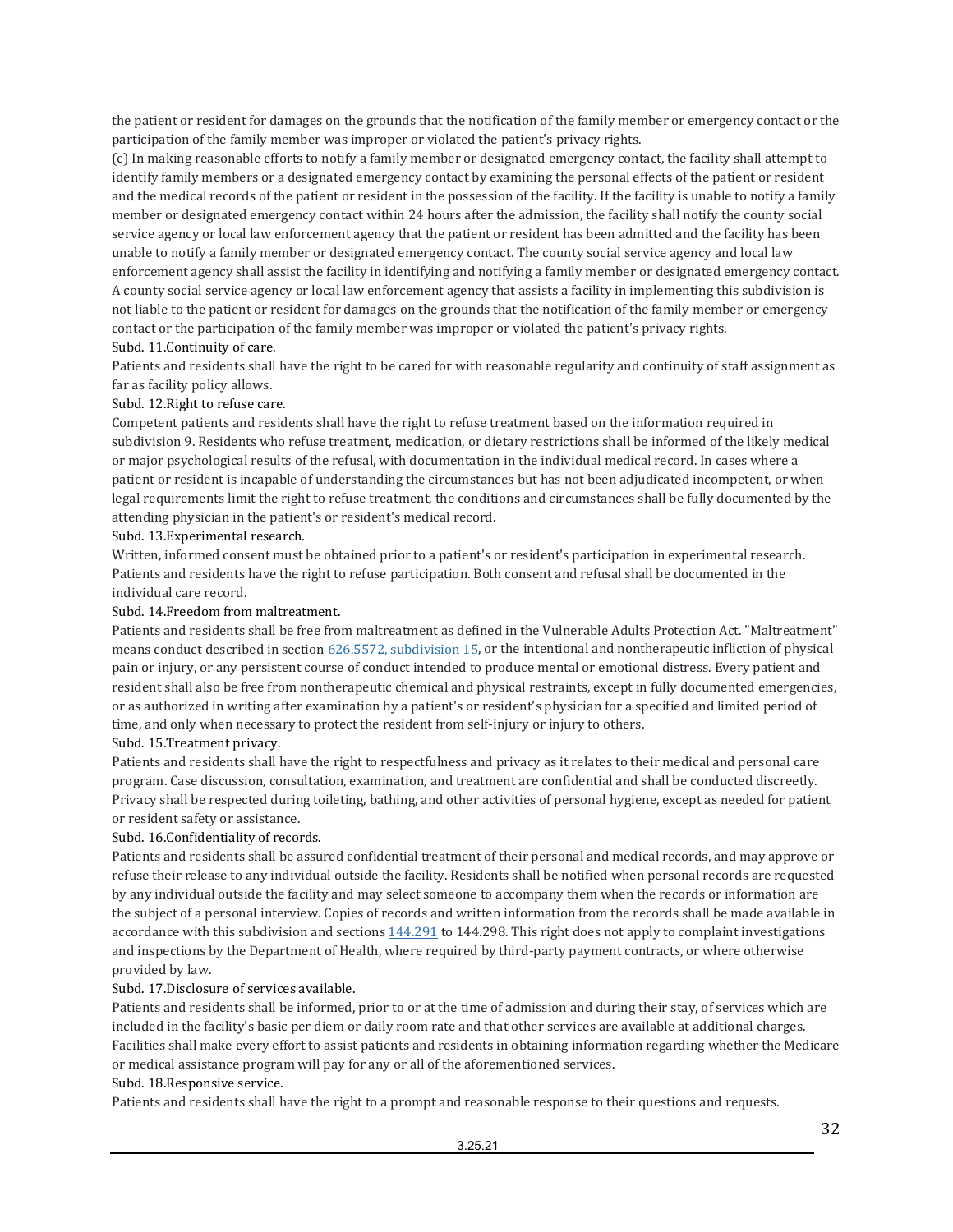#### Subd. 19.Personal privacy.

Patients and residents shall have the right to every consideration of their privacy, individuality, and cultural identity as related to their social, religious, and psychological well-being. Facility staff shall respect the privacy of a resident's room by knocking on the door and seeking consent before entering, except in an emergency or where clearly inadvisable. Subd. 20.Grievances.

Patients and residents shall be encouraged and assisted, throughout their stay in a facility or their course of treatment, to understand and exercise their rights as patients, residents, and citizens. Patients and residents may voice grievances and recommend changes in policies and services to facility staff and others of their choice, free from restraint, interference, coercion, discrimination, or reprisal, including threat of discharge. Notice of the grievance procedure of the facility or program, as well as addresses and telephone numbers for the Office of Health Facility Complaints and the area nursing home ombudsman pursuant to the Older Americans Act, section 307(a)(12) shall be posted in a conspicuous place. Every acute care inpatient facility, every residential program as defined in sectio[n 253C.01,](https://www.revisor.mn.gov/statutes/cite/253C.01) every nonacute care facility, and every facility employing more than two people that provides outpatient mental health services shall have a written internal grievance procedure that, at a minimum, sets forth the process to be followed; specifies time limits, including time limits for facility response; provides for the patient or resident to have the assistance of an advocate; requires a written response to written grievances; and provides for a timely decision by an impartial decision maker if the grievance is not otherwise resolved. Compliance by hospitals, residential programs as defined in sectio[n 253C.01](https://www.revisor.mn.gov/statutes/cite/253C.01) which are hospital-based primary treatment programs, and outpatient surgery centers with sectio[n 144.691](https://www.revisor.mn.gov/statutes/cite/144.691) and compliance by health maintenance organizations with section  $62D.11$  is deemed to be compliance with the requirement for a written internal grievance procedure.

#### Subd. 21.Communication privacy.

Patients and residents may associate and communicate privately with persons of their choice and enter and, except as provided by the Minnesota Commitment Act, leave the facility as they choose. Patients and residents shall have access, at their expense, to writing instruments, stationery, and postage. Personal mail shall be sent without interference and received unopened unless medically or programmatically contraindicated and documented by the physician or advanced practice registered nurse in the medical record. There shall be access to a telephone where patients and residents can make and receive calls as well as speak privately. Facilities which are unable to provide a private area shall make reasonable arrangements to accommodate the privacy of patients' or residents' calls. Upon admission to a facility where federal law prohibits unauthorized disclosure of patient or resident identifying information to callers and visitors, the patient or resident, or the legal guardian or conservator of the patient or resident, shall be given the opportunity to authorize disclosure of the patient's or resident's presence in the facility to callers and visitors who may seek to communicate with the patient or resident. To the extent possible, the legal guardian or conservator of a patient or resident shall consider the opinions of the patient or resident regarding the disclosure of the patient's or resident's presence in the facility. This right is limited where medically inadvisable, as documented by the attending physician or advanced practice registered nurse in a patient's or resident's care record. Where programmatically limited by a facility abuse prevention plan pursuant to section  $626.557$ , subdivision  $14$ , paragraph (b), this right shall also be limited accordingly.

#### Subd. 22.Personal property.

Patients and residents may retain and use their personal clothing and possessions as space permits, unless to do so would infringe upon rights of other patients or residents, and unless medically or programmatically contraindicated for documented medical, safety, or programmatic reasons. The facility must either maintain a central locked depository or provide individual locked storage areas in which residents may store their valuables for safekeeping. The facility may, but is not required to, provide compensation for or replacement of lost or stolen items.

#### Subd. 23.Services for the facility.

Patients and residents shall not perform labor or services for the facility unless those activities are included for therapeutic purposes and appropriately goal-related in their individual medical record.

Subd. 24.Choice of supplier.Residents may purchase or rent goods or services not included in the per diem rate from a supplier of their choice unless otherwise provided by law. The supplier shall ensure that these purchases are sufficient to meet the medical or treatment needs of the residents.

#### Subd. 25.Financial affairs.

Competent residents may manage their personal financial affairs, or shall be given at least a quarterly accounting of financial transactions on their behalf if they delegate this responsibility in accordance with the laws of Minnesota to the facility for any period of time.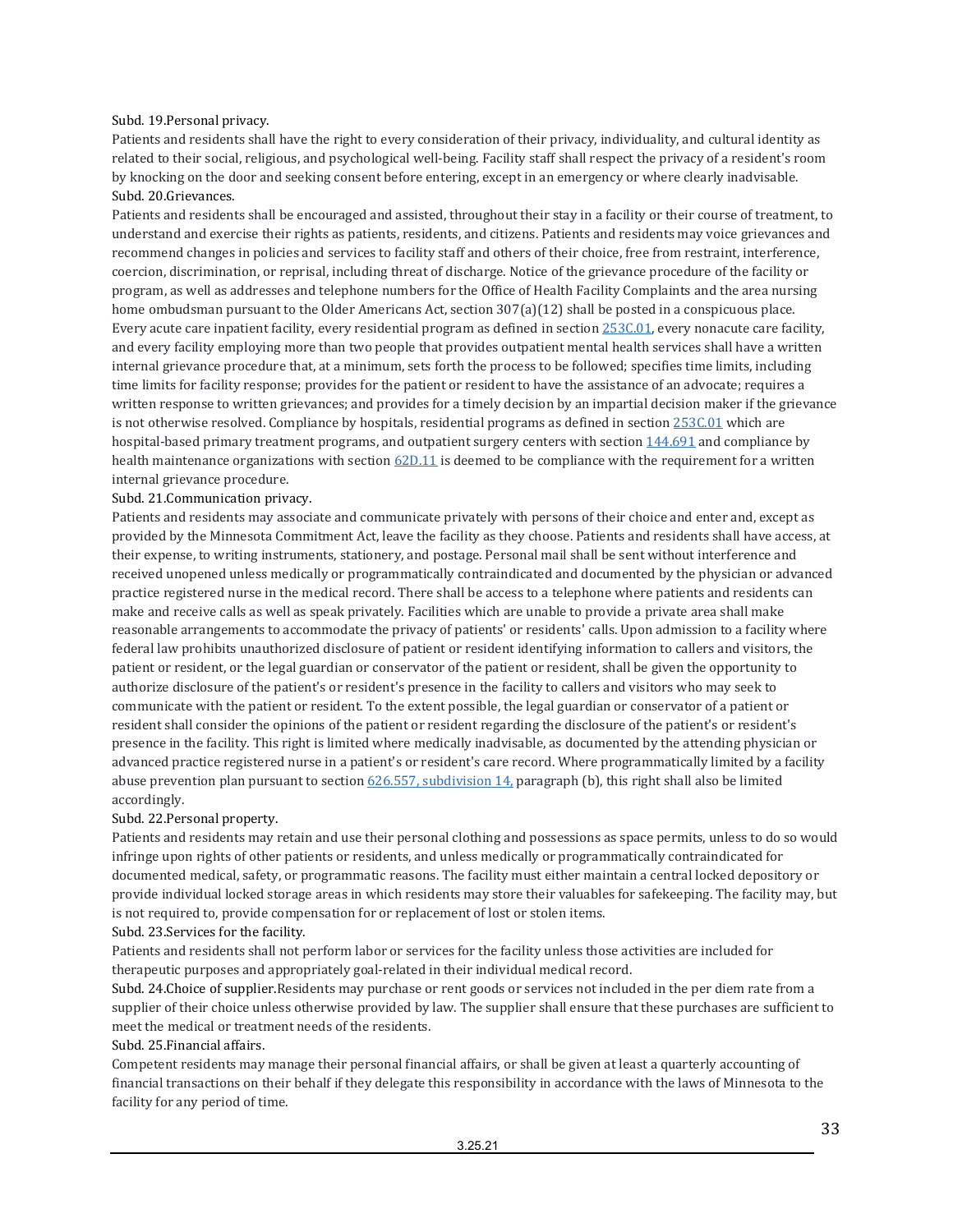Subd. 26.Right to associate.

(a) Residents may meet with and receive visitors and participate in activities of commercial, religious, political, as defined in sectio[n 203B.11](https://www.revisor.mn.gov/statutes/cite/203B.11) and community groups without interference at their discretion if the activities do not infringe on the right to privacy of other residents or are not programmatically contraindicated. This includes:

(1) the right to join with other individuals within and outside the facility to work for improvements in long-term care; (2) the right to visitation by an individual the patient has appointed as the patient's health care agent under chapter 145C; (3) the right to visitation and health care decision making by an individual designated by the patient under paragraph (c). (b) Upon admission to a facility where federal law prohibits unauthorized disclosure of patient or resident identifying information to callers and visitors, the patient or resident, or the legal guardian or conservator of the patient or resident, shall be given the opportunity to authorize disclosure of the patient's or resident's presence in the facility to callers and visitors who may seek to communicate with the patient or resident. To the extent possible, the legal guardian or conservator of a patient or resident shall consider the opinions of the patient or resident regarding the disclosure of the patient's or resident's presence in the facility.

(c) Upon admission to a facility, the patient or resident, or the legal guardian or conservator of the patient or resident, must be given the opportunity to designate a person who is not related who will have the status of the patient's next of kin with respect to visitation and making a health care decision. A designation must be included in the patient's health record. With respect to making a health care decision, a health care directive or appointment of a health care agent under chapter 145C prevails over a designation made under this paragraph. The unrelated person may also be identified as such by the patient or by the patient's family.

#### Subd. 27.Advisory councils.

Residents and their families shall have the right to organize, maintain, and participate in resident advisory and family councils. Each facility shall provide assistance and space for meetings. Council meetings shall be afforded privacy, with staff or visitors attending only upon the council's invitation. A staff person shall be designated the responsibility of providing this assistance and responding to written requests which result from council meetings. Resident and family councils shall be encouraged to make recommendations regarding facility policies.

Subd. 30.Protection and advocacy services.

Patients and residents shall have the right of reasonable access at reasonable times to any available rights protection services and advocacy services so that the patient may receive assistance in understanding, exercising, and protecting the rights described in this section and in other law. This right shall include the opportunity for private communication between the patient and a representative of the rights protection service or advocacy service. Subd. 31.Isolation and restraints.

A minor patient who has been admitted to a residential program as defined in sectio[n 253C.01](https://www.revisor.mn.gov/statutes/cite/253C.01) has the right to be free from physical restraint and isolation except in emergency situations involving a likelihood that the patient will physically harm the patient's self or others. These procedures may not be used for disciplinary purposes, to enforce program rules, or for the convenience of staff. Isolation or restraint may be used only upon the prior authorization of a physician, psychiatrist, or licensed psychologist, only when less restrictive measures are ineffective or not feasible and only for the shortest time necessary.

#### Subd. 32.Treatment plan.

A minor patient who has been admitted to a residential program as defined in sectio[n 253C.01](https://www.revisor.mn.gov/statutes/cite/253C.01) has the right to a written treatment plan that describes in behavioral terms the case problems, the precise goals of the plan, and the procedures that will be utilized to minimize the length of time that the minor requires inpatient treatment. The plan shall also state goals for release to a less restrictive facility and follow-up treatment measures and services, if appropriate. To the degree possible, the minor patient and the minor patient's parents or guardian shall be involved in the development of the treatment and discharge plan.

#### Subd. 33.Restraints.

(a) Competent nursing home residents, family members of residents who are not competent, and legally appointed conservators, guardians, and health care agents as defined under section  $145C.01$ , have the right to request and consent to the use of a physical restraint in order to treat the medical symptoms of the resident.

(b) Upon receiving a request for a physical restraint, a nursing home shall inform the resident, family member, or legal representative of alternatives to and the risks involved with physical restraint use. The nursing home shall provide a physical restraint to a resident only upon receipt of a signed consent form authorizing restraint use and a written order from the attending physician that contains statements and determinations regarding medical symptoms and specifies the circumstances under which restraints are to be used.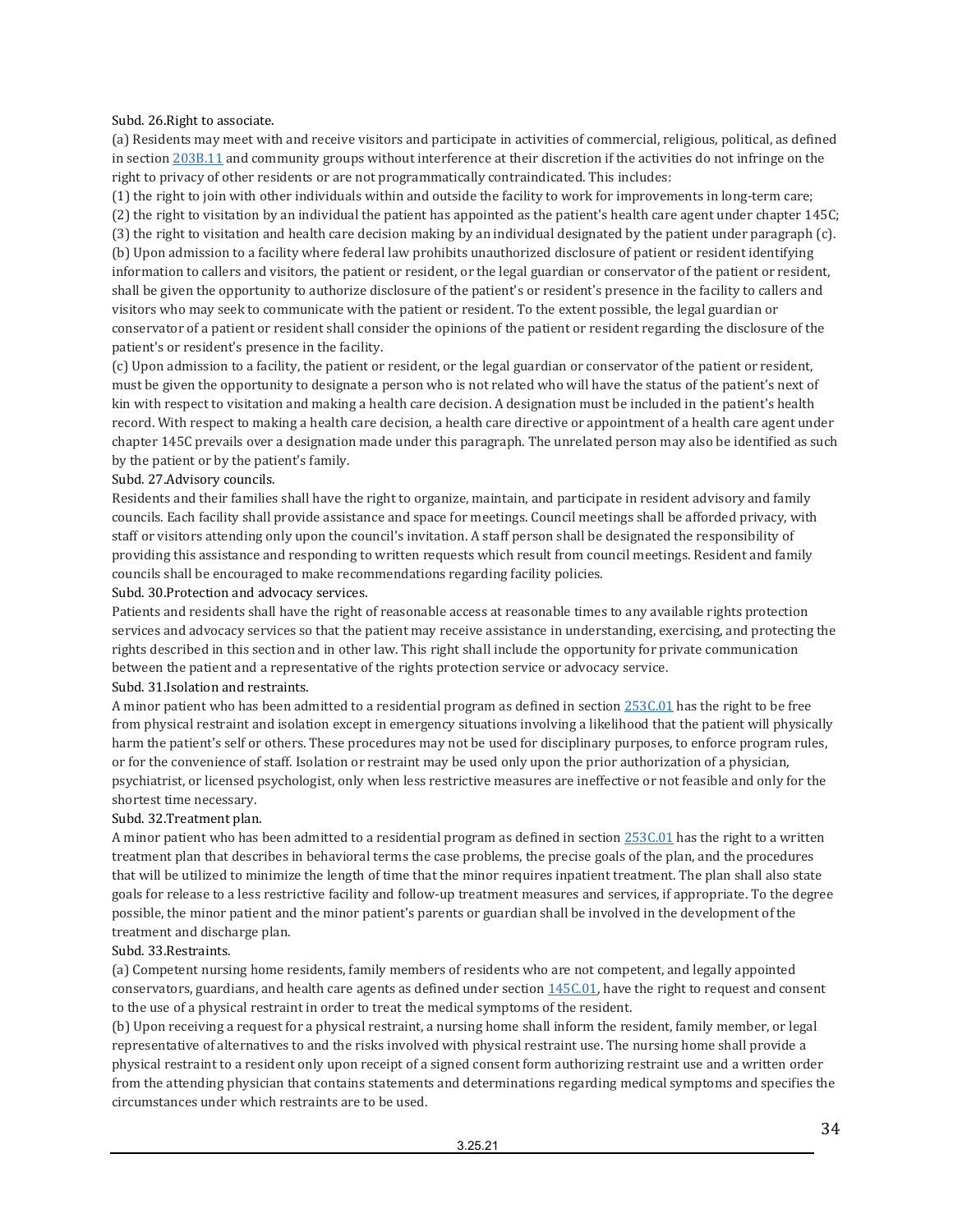(c) A nursing home providing a restraint under paragraph

(b) must:

(1) document that the procedures outlined in that paragraph have been followed;

(2) monitor the use of the restraint by the resident; and

(3) periodically, in consultation with the resident, the family, and the attending physician, reevaluate the resident's need for the restraint.

(d) A nursing home shall not be subject to fines, civil money penalties, or other state or federal survey enforcement remedies solely as the result of allowing the use of a physical restraint as authorized in this subdivision. Nothing in this subdivision shall preclude the commissioner from taking action to protect the health and safety of a resident if:

(1) the use of the restraint has jeopardized the health and safety of the resident; and (2) the nursing home failed to take reasonable measures to protect the health and safety of the resident.

(e) For purposes of this subdivision, "medical symptoms" include:

(1) a concern for the physical safety of the resident; and

(2) physical or psychological needs expressed by a resident. A resident's fear of falling may be the basis of a medical symptom.

A written order from the attending physician that contains statements and determinations regarding medical symptoms is sufficient evidence of the medical necessity of the physical restraint.

(f) When determining nursing facility compliance with state and federal standards for the use of physical restraints, the commissioner of health is bound by the statements and determinations contained in the attending physician's order regarding medical symptoms. For purposes of this order, "medical symptoms" include the request by a competent resident, family member of a resident who is not competent, or legally appointed conservator, guardian, or health care agent as defined under sectio[n 145C.01,](https://www.revisor.mn.gov/statutes/cite/145C.01) that the facility provide a physical restraint in order to enhance the physical safety of the resident.

#### **148F.165 CLIENT WELFARE.**

Subdivision 1.Explanation of procedures.

A client has the right to have, and a counselor has the responsibility to provide, a nontechnical explanation of the nature and purpose of the counseling procedures to be used and the results of tests administered to the client. The counselor shall establish procedures to be followed if the explanation is to be provided by another individual under the direction of the counselor.

Subd. 2.Client bill of rights.

The client bill of rights required by sectio[n 144.652 s](https://www.revisor.mn.gov/statutes/cite/144.652)hall be prominently displayed on the premises of the professional practice or provided as a handout to each client. The document must state that consumers of alcohol and drug counseling services have the right to:

(1) expect that the provider meets the minimum qualifications of training and experience required by state law;

(2) examine public records maintained by the Board of Behavioral Health and Therapy that contain the credentials of the provider;

(3) report complaints to the Board of Behavioral Health and Therapy;

(4) be informed of the cost of professional services before receiving the services;

(5) privacy as defined and limited by law and rule;

(6) be free from being the object of unlawful discrimination while receiving counseling services;

(7) have access to their records as provided in section[s 144.92](https://www.revisor.mn.gov/statutes/cite/144.92) an[d 148F.135,](https://www.revisor.mn.gov/statutes/cite/148F.135) subdivision 1, except as otherwise provided by law;

(8) be free from exploitation for the benefit or advantage of the provider;

(9) terminate services at any time, except as otherwise provided by law or court order;

(10) know the intended recipients of assessment results;

(11) withdraw consent to release assessment results, unless the right is prohibited by law or court order or was waived by prior written agreement;

(12) a nontechnical description of assessment procedures; and

(13) a nontechnical explanation and interpretation of assessment results, unless this right is prohibited by law or court order or was waived by prior written agreement.

Subd. 3.Stereotyping.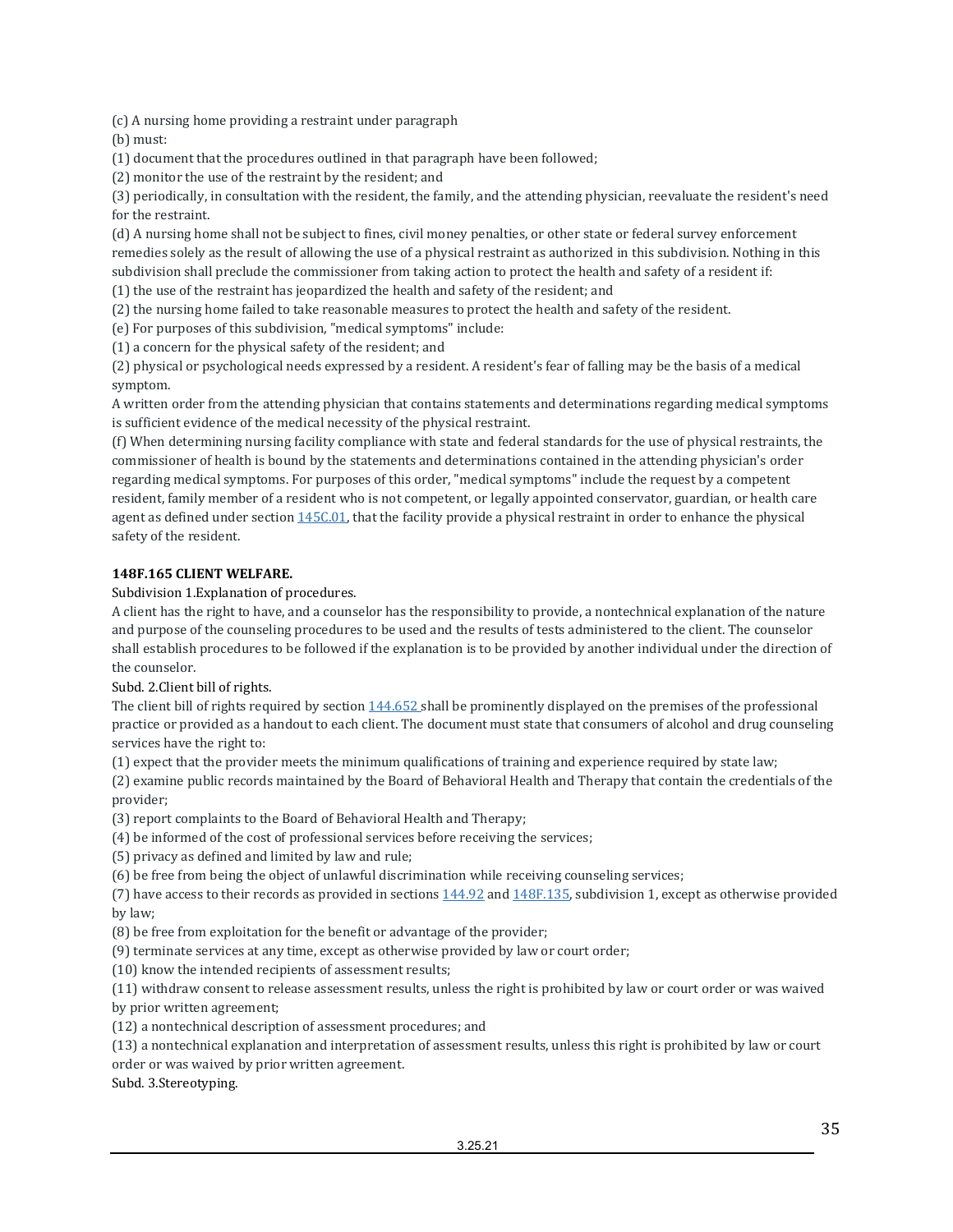The provider shall treat the client as an individual and not impose on the client any stereotypes of behavior, values, or roles related to human diversity.

Subd. 4.Misuse of client relationship.

The provider shall not misuse the relationship with a client due to a relationship with another individual or entity. Subd. 5.Exploitation of client.

The provider shall not exploit the professional relationship with a client for the provider's emotional, financial, sexual, or personal advantage or benefit. This prohibition extends to former clients who are vulnerable or dependent on the provider.

#### Subd. 6.Sexual behavior with client.

A provider shall not engage in any sexual behavior with a client including:

(1) sexual contact, as defined in section  $604.20$ , subdivision 7; or

(2) any physical, verbal, written, interactive, or electronic communication, conduct, or act that may be reasonably interpreted to be sexually seductive, demeaning, or harassing to the client.

#### Subd. 7.Sexual behavior with a former client.

A provider shall not engage in any sexual behavior as described in subdivision 6 within the two-year period following the date of the last counseling service to a former client. This prohibition applies whether or not the provider has formally terminated the professional relationship. This prohibition extends indefinitely for a former client who is vulnerable or dependent on the provider.

#### Subd. 8.Preferences and options for treatment.

A provider shall disclose to the client the provider's preferences for choice of treatment or outcome and shall present other options for the consideration or choice of the client.

Subd. 9.Referrals.

A provider shall make a prompt and appropriate referral of the client to another professional when requested to make a referral by the client.

#### **253B.03 RIGHTS OF PATIENTS.**

#### Subdivision 1. Restraints.

(a) A patient has the right to be free from restraints. Restraints shall not be applied to a patient in a treatment facility unless the head of the treatment facility, a member of the medical staff, or a licensed peace officer who has custody of the patient determines that they are necessary for the safety of the patient or others.

(b) Restraints shall not be applied to patients with developmental disabilities except as permitted under sectio[n 245.825](https://www.revisor.mn.gov/statutes/cite/245.825) and rules of the commissioner of human services. Consent must be obtained from the person or person's guardian except for emergency procedures as permitted under rules of the commissioner adopted under sectio[n 245.825.](https://www.revisor.mn.gov/statutes/cite/245.825) 

(c) Each use of a restraint and reason for it shall be made part of the clinical record of the patient under the signature of the head of the treatment facility.

#### Subd. 1a.

#### MS 2012 [Renumbere[d 253D.18\]](https://www.revisor.mn.gov/statutes/cite/253D.18)

Subd. 2.Correspondence.

A patient has the right to correspond freely without censorship. The head of the treatment facility may restrict correspondence if the patient's medical welfare requires this restriction. For patients in regional treatment centers, that determination may be reviewed by the commissioner. Any limitation imposed on the exercise of a patient's correspondence rights and the reason for it shall be made a part of the clinical record of the patient. Any communication which is not delivered to a patient shall be immediately returned to the sender.

#### Subd. 3.Visitors and phone calls.

Subject to the general rules of the treatment facility, a patient has the right to receive visitors and make phone calls. The head of the treatment facility may restrict visits and phone calls on determining that the medical welfare of the patient requires it. Any limitation imposed on the exercise of the patient's visitation and phone call rights and the reason for it shall be made a part of the clinical record of the patient.

Subd. 4.Special visitation; religion.

A patient has the right to meet with or call a personal physician, spiritual advisor, and counsel at all reasonable times. The patient has the right to continue the practice of religion.

Subd. 4a.Disclosure of patient's admission.

Upon admission to a facility where federal law prohibits unauthorized disclosure of patient or resident identifying information to callers and visitors, the patient or resident, or the legal guardian of the patient or resident, shall be given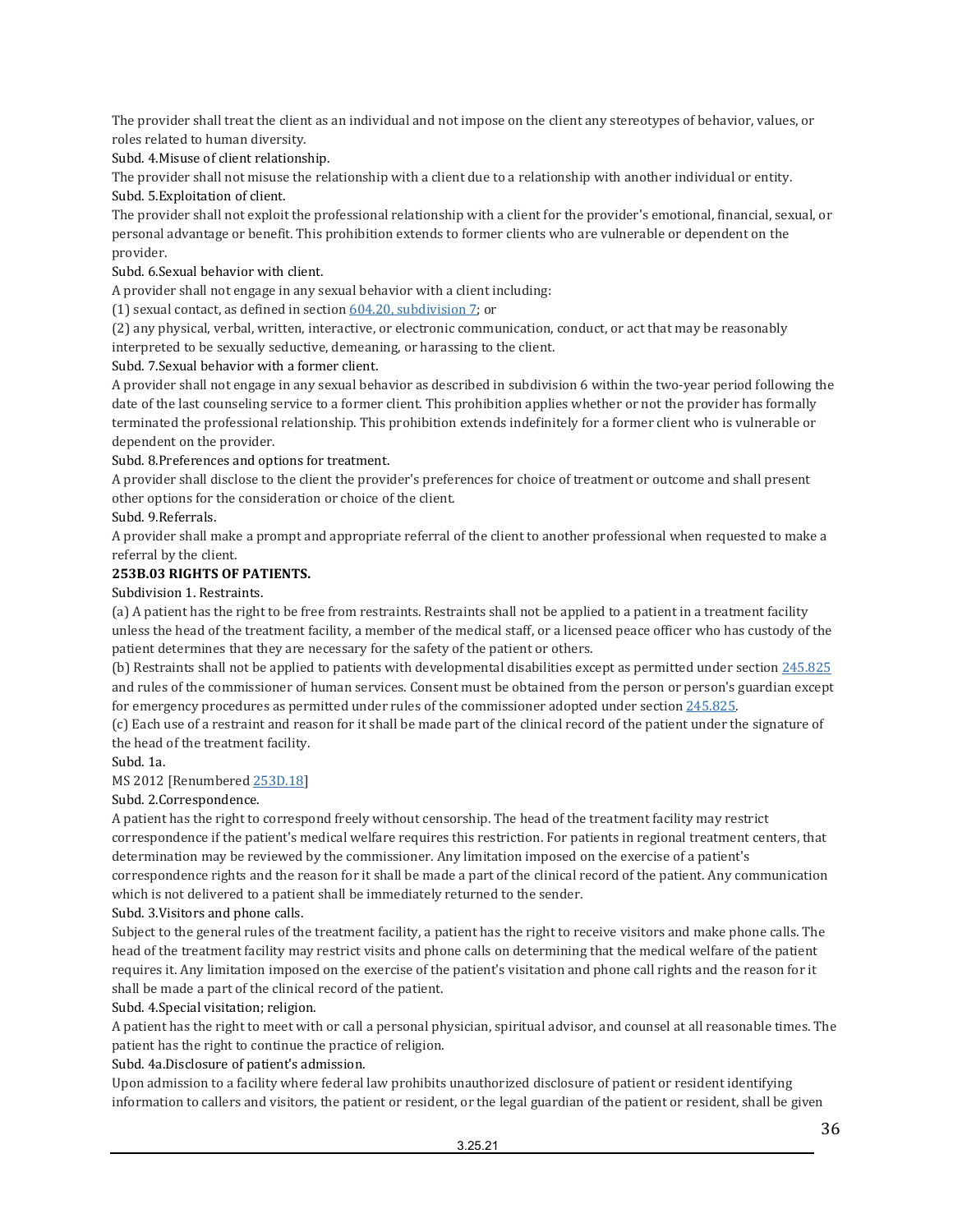the opportunity to authorize disclosure of the patient's or resident's presence in the facility to callers and visitors who may seek to communicate with the patient or resident. To the extent possible, the legal guardian of a patient or resident shall consider the opinions of the patient or resident regarding the disclosure of the patient's or resident's presence in the facility.

Subd. 5.Periodic assessment.

A patient has the right to periodic medical assessment, including assessment of the medical necessity of continuing care and, if the treatment facility declines to provide continuing care, the right to receive specific written reasons why continuing care is declined at the time of the assessment. The treatment facility shall assess the physical and mental condition of every patient as frequently as necessary, but not less often than annually. If the patient refuses to be examined, the facility shall document in the patient's chart its attempts to examine the patient. If a person is committed as developmentally disabled for an indeterminate period of time, the three-year judicial review must include the annual reviews for each year as outlined in Minnesota Rules, par[t 9525.0075,](https://www.revisor.mn.gov/rules/9525.0075) subpart 6. Subd. 6.Consent for medical procedure.

A patient has the right to prior consent to any medical or surgical treatment, other than treatment for chemical dependency or nonintrusive treatment for mental illness.

The following procedures shall be used to obtain consent for any treatment necessary to preserve the life or health of any committed patient:

(a) The written, informed consent of a competent adult patient for the treatment is sufficient.

(b) If the patient is subject to guardianship which includes the provision of medical care, the written, informed consent of the guardian for the treatment is sufficient.

(c) If the head of the treatment facility determines that the patient is not competent to consent to the treatment and the patient has not been adjudicated incompetent, written, informed consent for the surgery or medical treatment shall be obtained from the nearest proper relative. For this purpose, the following persons are proper relatives, in the order listed: the patient's spouse, parent, adult child, or adult sibling. If the nearest proper relatives cannot be located, refuse to consent to the procedure, or are unable to consent, the head of the treatment facility or an interested person may petition the committing court for approval for the treatment or may petition a court of competent jurisdiction for the appointment of a guardian. The determination that the patient is not competent, and the reasons for the determination, shall be documented in the patient's clinical record.

(d) Consent to treatment of any minor patient shall be secured in accordance with section[s 144.341](https://www.revisor.mn.gov/statutes/cite/144.341) to [144.346.](https://www.revisor.mn.gov/statutes/cite/144.346) A minor 16 years of age or older may consent to hospitalization, routine diagnostic evaluation, and emergency or short-term acute care.

(e) In the case of an emergency when the persons ordinarily qualified to give consent cannot be located, the head of the treatment facility may give consent.

No person who consents to treatment pursuant to the provisions of this subdivision shall be civilly or criminally liable for the performance or the manner of performing the treatment. No person shall be liable for performing treatment without consent if written, informed consent was given pursuant to this subdivision. This provision shall not affect any other liability which may result from the manner in which the treatment is performed.

Subd. 6a.

MS 1990 [Renumbered subd 6c]

Subd. 6a.Consent for treatment for developmental disability.

A patient with a developmental disability, or the patient's guardian, has the right to give or withhold consent before: (1) the implementation of any aversive or deprivation procedure except for emergency procedures permitted in rules of the commissioner adopted under sectio[n 245.825;](https://www.revisor.mn.gov/statutes/cite/245.825) or

(2) the administration of psychotropic medication.

Subd. 6b.Consent for mental health treatment.

A competent person admitted voluntarily to a treatment facility may be subjected to intrusive mental health treatment only with the person's written informed consent. For purposes of this section, "intrusive mental health treatment" means electroshock therapy and neuroleptic medication and does not include treatment for a developmental disability. An incompetent person who has prepared a directive under subdivision 6d regarding treatment with intrusive therapies must be treated in accordance with this section, except in cases of emergencies. Subd. 6c.

[Repealed[, 1997 c 217 art 1 s 118\]](https://www.revisor.mn.gov/laws/?id=217&year=1997&type=0)

Subd. 6d. Adult mental health treatment.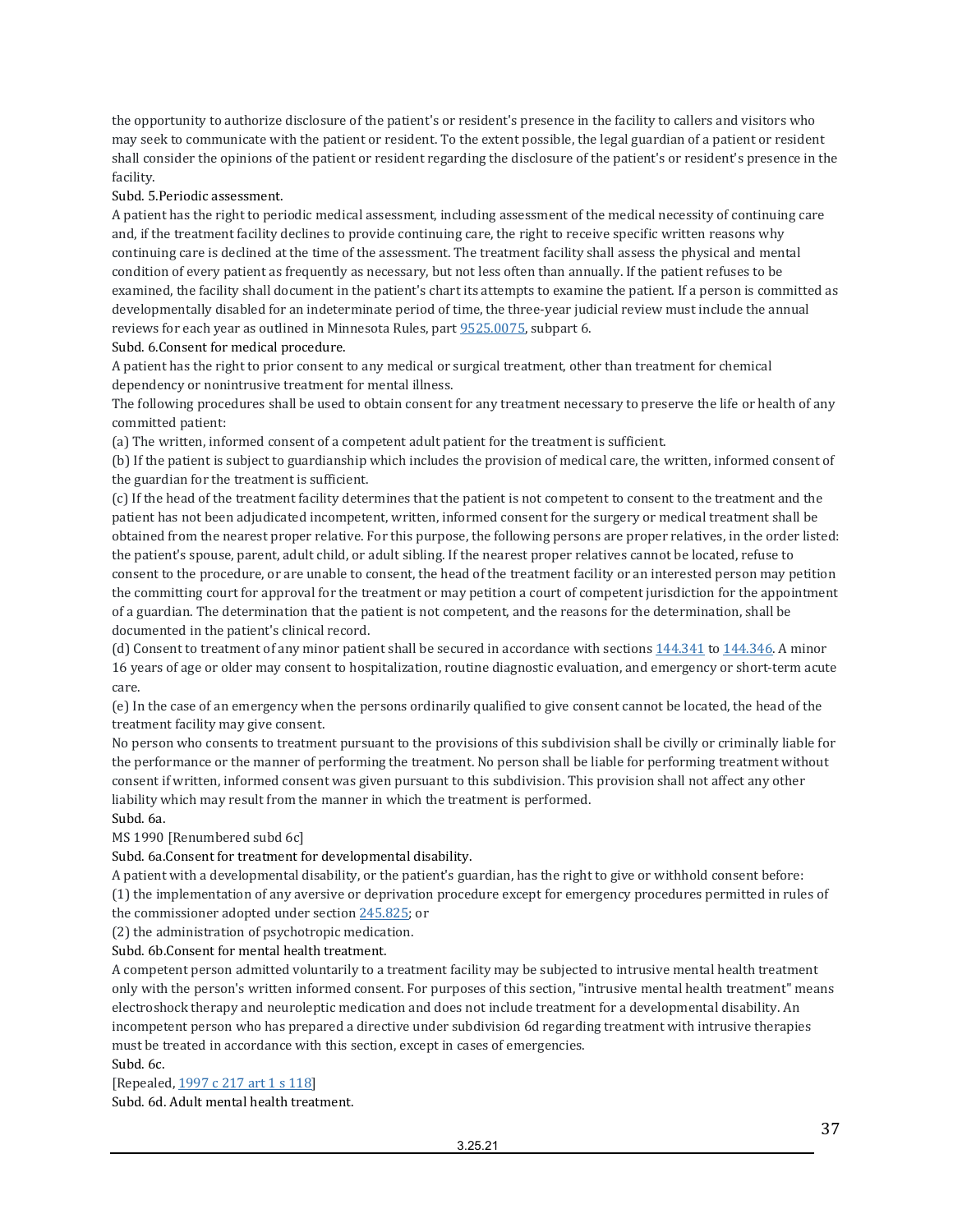(a) A competent adult may make a declaration of preferences or instructions regarding intrusive mental health treatment. These preferences or instructions may include, but are not limited to, consent to or refusal of these treatments.

(b) A declaration may designate a proxy to make decisions about intrusive mental health treatment. A proxy designated to make decisions about intrusive mental health treatments and who agrees to serve as proxy may make decisions on behalf of a declarant consistent with any desires the declarant expresses in the declaration.

(c) A declaration is effective only if it is signed by the declarant and two witnesses. The witnesses must include a statement that they believe the declarant understands the nature and significance of the declaration. A declaration becomes operative when it is delivered to the declarant's physician or other mental health treatment provider. The physician or provider must comply with it to the fullest extent possible, consistent with reasonable medical practice, the availability of treatments requested, and applicable law. The physician or provider shall continue to obtain the declarant's informed consent to all intrusive mental health treatment decisions if the declarant is capable of informed consent. A treatment provider may not require a person to make a declaration under this subdivision as a condition of receiving services.

(d) The physician or other provider shall make the declaration a part of the declarant's medical record. If the physician or other provider is unwilling at any time to comply with the declaration, the physician or provider must promptly notify the declarant and document the notification in the declarant's medical record. If the declarant has been committed as a patient under this chapter, the physician or provider may subject a declarant to intrusive treatment in a manner contrary to the declarant's expressed wishes, only upon order of the committing court. If the declarant is not a committed patient under this chapter, the physician or provider may subject the declarant to intrusive treatment in a manner contrary to the declarant's expressed wishes, only if the declarant is committed as mentally ill or mentally ill and dangerous to the public and a court order authorizing the treatment has been issued.

(e) A declaration under this subdivision may be revoked in whole or in part at any time and in any manner by the declarant if the declarant is competent at the time of revocation. A revocation is effective when a competent declarant communicates the revocation to the attending physician or other provider. The attending physician or other provider shall note the revocation as part of the declarant's medical record.

(f) A provider who administers intrusive mental health treatment according to and in good faith reliance upon the validity of a declaration under this subdivision is held harmless from any liability resulting from a subsequent finding of invalidity.

(g) In addition to making a declaration under this subdivision, a competent adult may delegate parental powers under sectio[n 524.5-211](https://www.revisor.mn.gov/statutes/cite/524.5-211) or may nominate a guardian under section[s 524.5-101](https://www.revisor.mn.gov/statutes/cite/524.5-101) to 524.5-502.

#### Subd. 7.Program plan.

A person receiving services under this chapter has the right to receive proper care and treatment, best adapted, according to contemporary professional standards, to rendering further supervision unnecessary. The treatment facility shall devise a written program plan for each person which describes in behavioral terms the case problems, the precise goals, including the expected period of time for treatment, and the specific measures to be employed. Each plan shall be reviewed at least quarterly to determine progress toward the goals, and to modify the program plan as necessary. The program plan shall be devised and reviewed with the designated agency and with the patient. The clinical record shall reflect the program plan review. If the designated agency or the patient does not participate in the planning and review, the clinical record shall include reasons for nonparticipation and the plans for future involvement. The commissioner shall monitor the program plan and review process for regional centers to ensure compliance with the provisions of this subdivision.

#### Subd. 8.Medical records.

A patient has the right to access to personal medical records. Notwithstanding the provisions of sectio[n 144.292,](https://www.revisor.mn.gov/statutes/cite/144.292) every person subject to a proceeding or receiving services pursuant to this chapter and the patient's attorney shall have complete access to all medical records relevant to the person's commitment. A provider may require an attorney to provide evidence of representation of the patient or an authorization signed by the patient.

#### Subd. 9.

#### [Repealed[, 1997 c 217 art 1 s 118\]](https://www.revisor.mn.gov/laws/?id=217&year=1997&type=0)

#### Subd. 10.Notification.

All persons admitted or committed to a treatment facility shall be notified in writing of their rights regarding hospitalization and other treatment at the time of admission. This notification must include:

(1) patient rights specified in this section and section  $144.651$ , including nursing home discharge rights;

(2) the right to obtain treatment and services voluntarily under this chapter;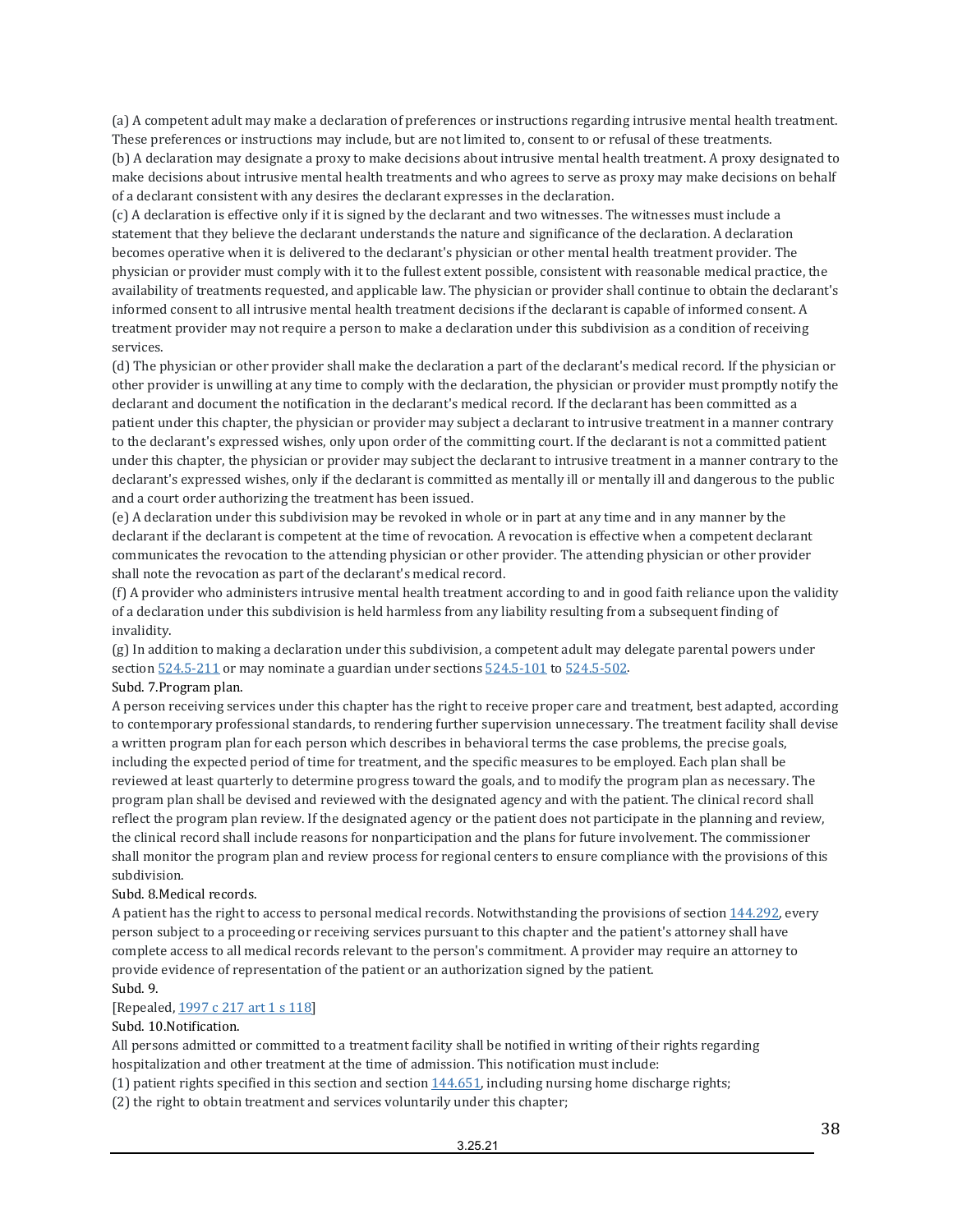(3) the right to voluntary admission and release under sectio[n 253B.04;](https://www.revisor.mn.gov/statutes/cite/253B.04) 

(4) rights in case of an emergency admission under sectio[n 253B.05,](https://www.revisor.mn.gov/statutes/cite/253B.05) including the right to documentation in support of an emergency hold and the right to a summary hearing before a judge if the patient believes an emergency hold is improper;

(5) the right to request expedited review under sectio[n 62M.05](https://www.revisor.mn.gov/statutes/cite/62M.05) if additional days of inpatient stay are denied;

(6) the right to continuing benefits pending appeal and to an expedited administrative hearing under sectio[n 256.045](https://www.revisor.mn.gov/statutes/cite/256.045) if the patient is a recipient of medical assistance or MinnesotaCare; and

(7) the right to an external appeal process under section  $620.73$ , including the right to a second opinion.

Subd. 11.Proxy. A legally authorized health care proxy, agent, or guardian may exercise the patient's rights on the patient's behalf.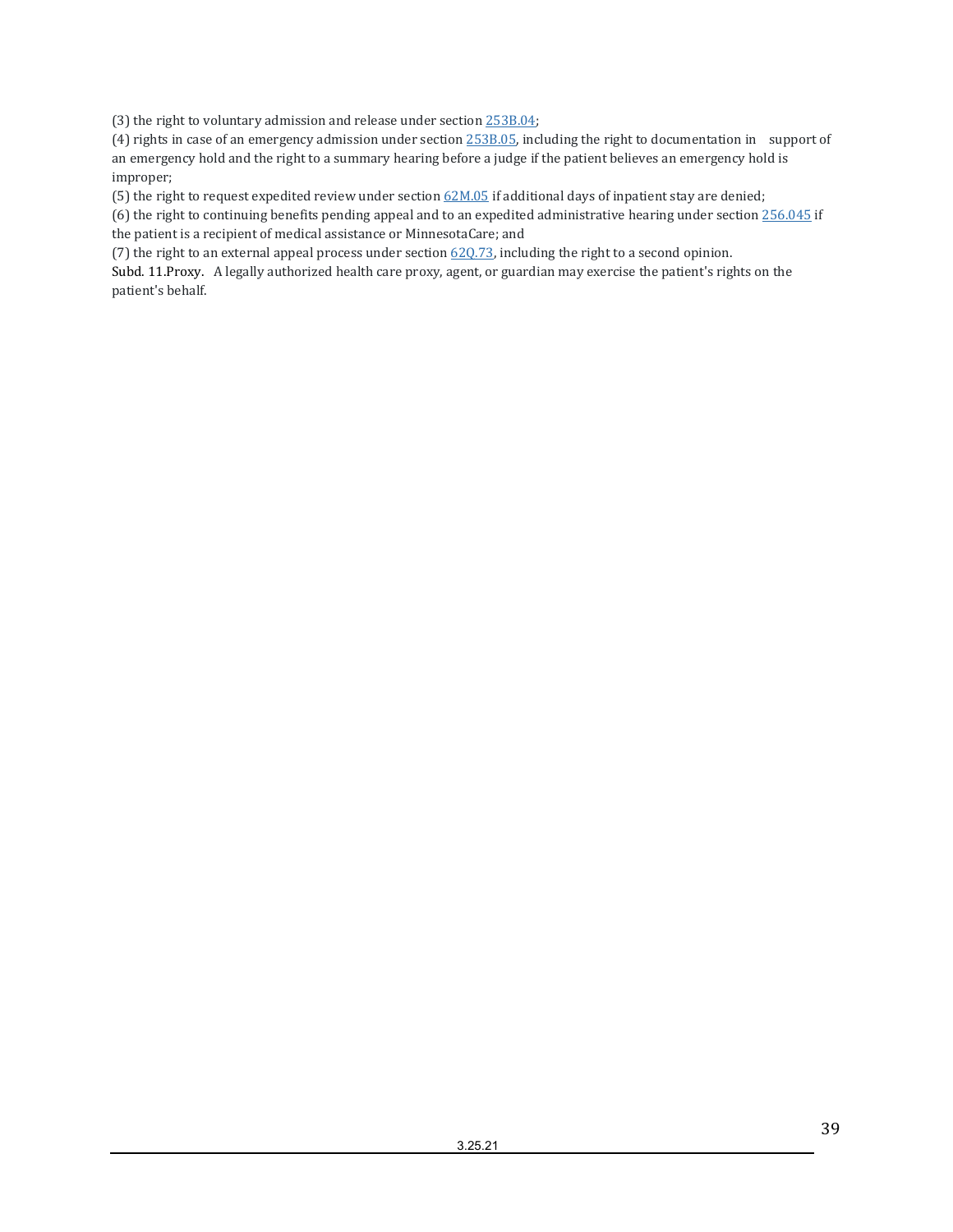# **Grievance Procedure**

Grievance forms are located in the cafeteria. Any grievance from a client will be processed by the following procedure:

Grievance forms can be submitted to the Sr. Manager of Residential Services who will respond to your grievance within three business days after a staff member receives the grievance. You are permitted to bring the grievance to the highest level of authority in the program if not resolved by other staff members. Any staff member can assist you in filling out the grievance form. Grievance procedure and necessary telephone numbers and the addresses of the Department of Human Services, Licensing Division of the Department of Health, Office of Health Facility Complaints will be posted and available to any client or former client.

This shall also be given to clients on admission. Staff shall be included to assist in the development and process of grievance.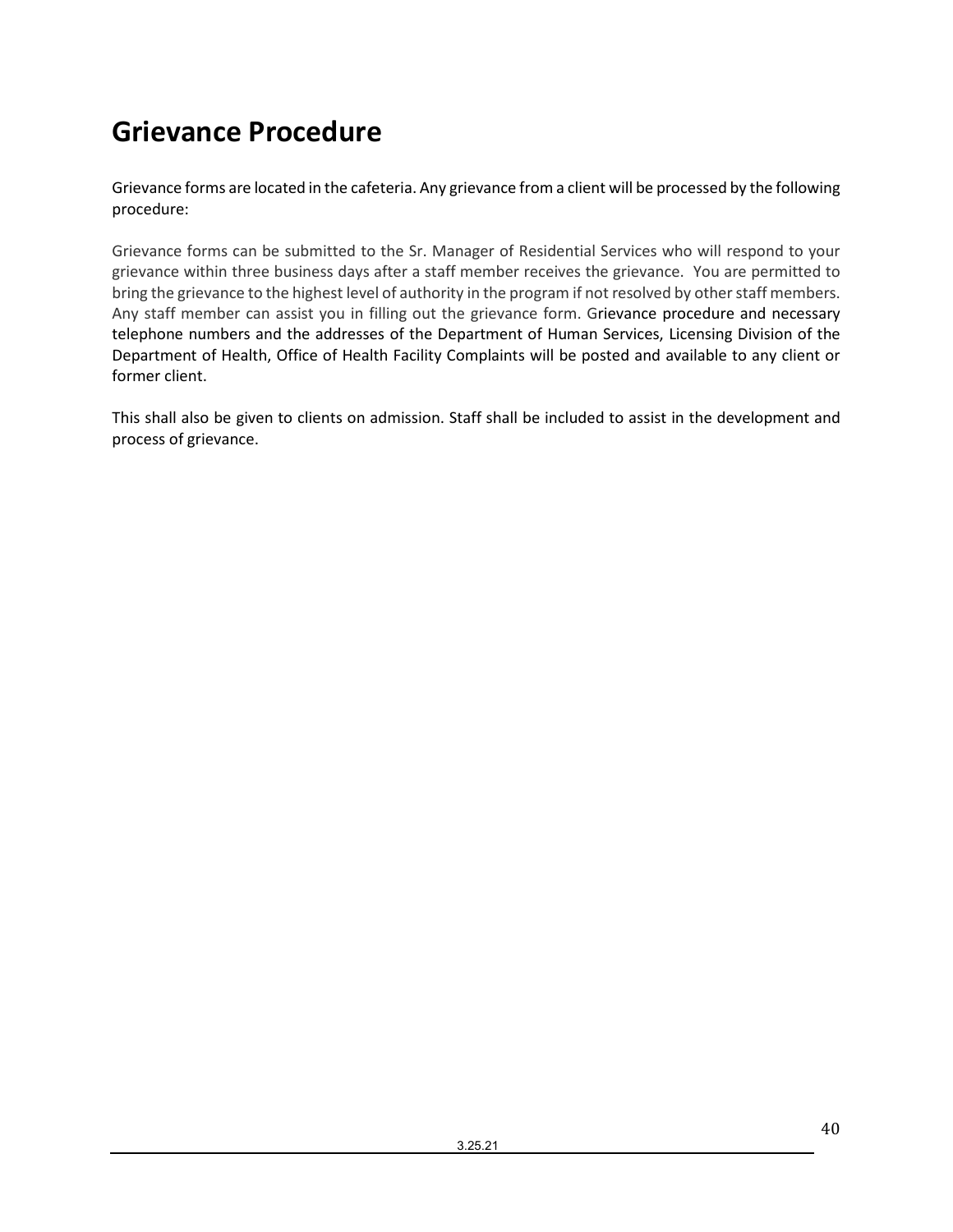# Recovering Hope Client Grievance Form

Complete the top portion of this form and give to Treatment Director or appointed designee.

| Client Name:                                                                                                                                                                                        | Date: |  |
|-----------------------------------------------------------------------------------------------------------------------------------------------------------------------------------------------------|-------|--|
| Describe the Complaint:                                                                                                                                                                             |       |  |
|                                                                                                                                                                                                     |       |  |
|                                                                                                                                                                                                     |       |  |
|                                                                                                                                                                                                     |       |  |
|                                                                                                                                                                                                     |       |  |
|                                                                                                                                                                                                     |       |  |
| <b>Client Signature:</b>                                                                                                                                                                            | Date: |  |
| The Treatment Director or appointed designee will respond your grievance within three business<br>days after a staff member receives the grievance. You are permitted to bring the grievance to the |       |  |

**highest level of authority in the program if not resolved by other staff members.**

## **\*\*\* Client Stop Here\*\*\***

| Designee Interventions: |       |
|-------------------------|-------|
|                         |       |
|                         |       |
|                         |       |
|                         |       |
|                         |       |
| Follow-Up:              |       |
|                         |       |
|                         |       |
|                         |       |
|                         |       |
|                         |       |
| Designee Signature:     | Date: |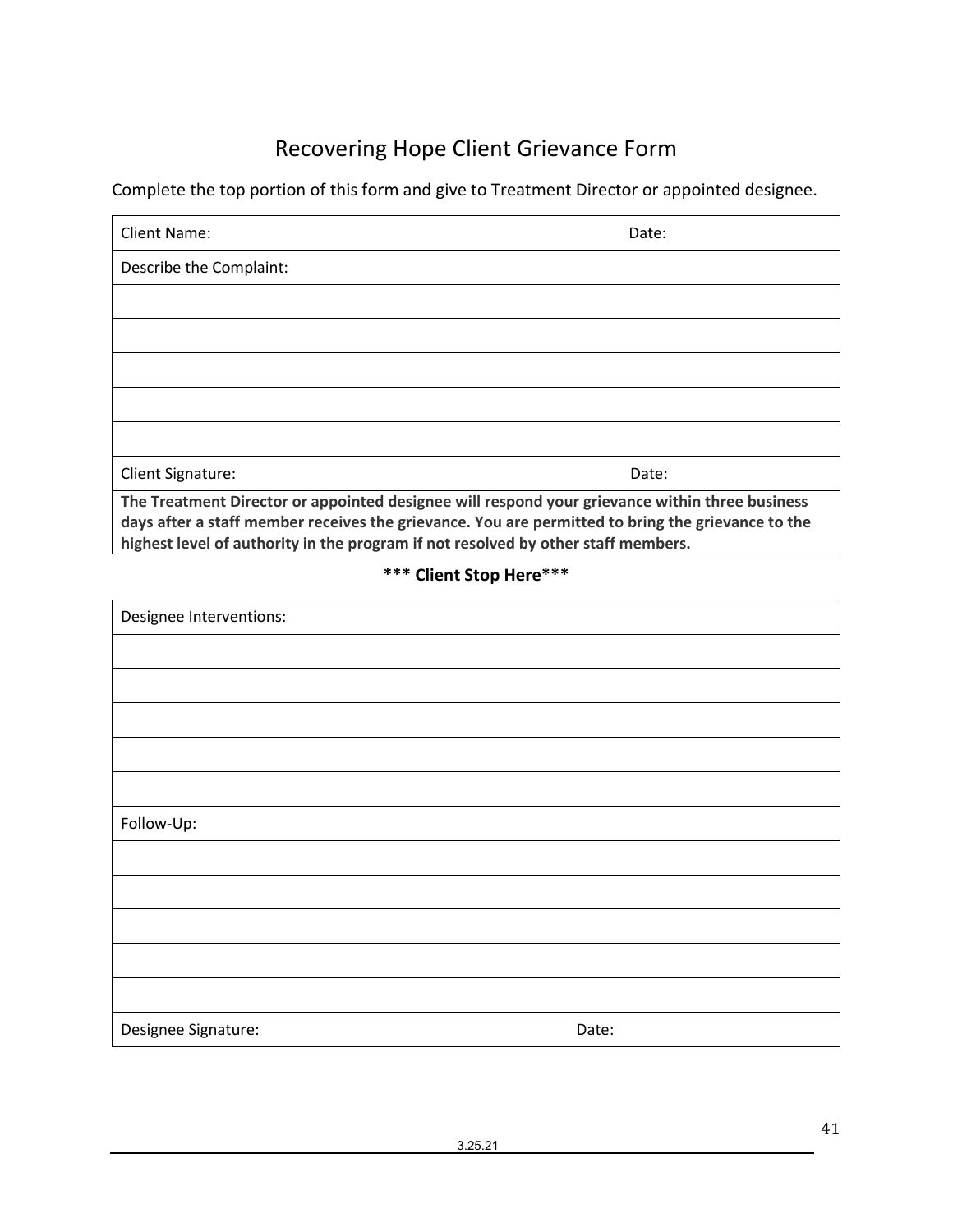| <b>Additional Comments:</b> |  |  |
|-----------------------------|--|--|
|                             |  |  |
|                             |  |  |
|                             |  |  |
|                             |  |  |
|                             |  |  |
|                             |  |  |

This shall also be given to clients on admission. Staff shall be included to assist on the development and process of grievance.

Office of Health Facility Complaints P.O. Box 64970 St. Paul, MN 55164-0970 Phone: (651) 201-4200

Minnesota Board of Behavioral Health and Therapy 335 Randolph Avenue, Suite 290 St. Paul, MN 55102 Tel: (651) 201-2756

The Office of Ombudsman for Mental Health and Developmental Disabilities 121 7th Place East Suite 420, Metro Square Building Saint Paul, MN 55101- 2117 Phone: 651-757-1800 or 1-800-657-3506 Fax: 651-797-1950

Minnesota Department of Human Services (DHS) Licensing Division 444 Lafayette Rd N St. Paul, MN, 55155 Phone: (651) 431-6500

Minnesota Board of Medical Practice 335 Randolph Avenue, Suite 140 St. Paul, MN 55102 Phone: 612- 617-2130 Fax: 612-617-2166

Minnesota Board of Nursing 1210 Northland Drive, Suite 120 Mendota Heights, MN 55120 Phone: 612-317-3000 Fax: 651-688-1841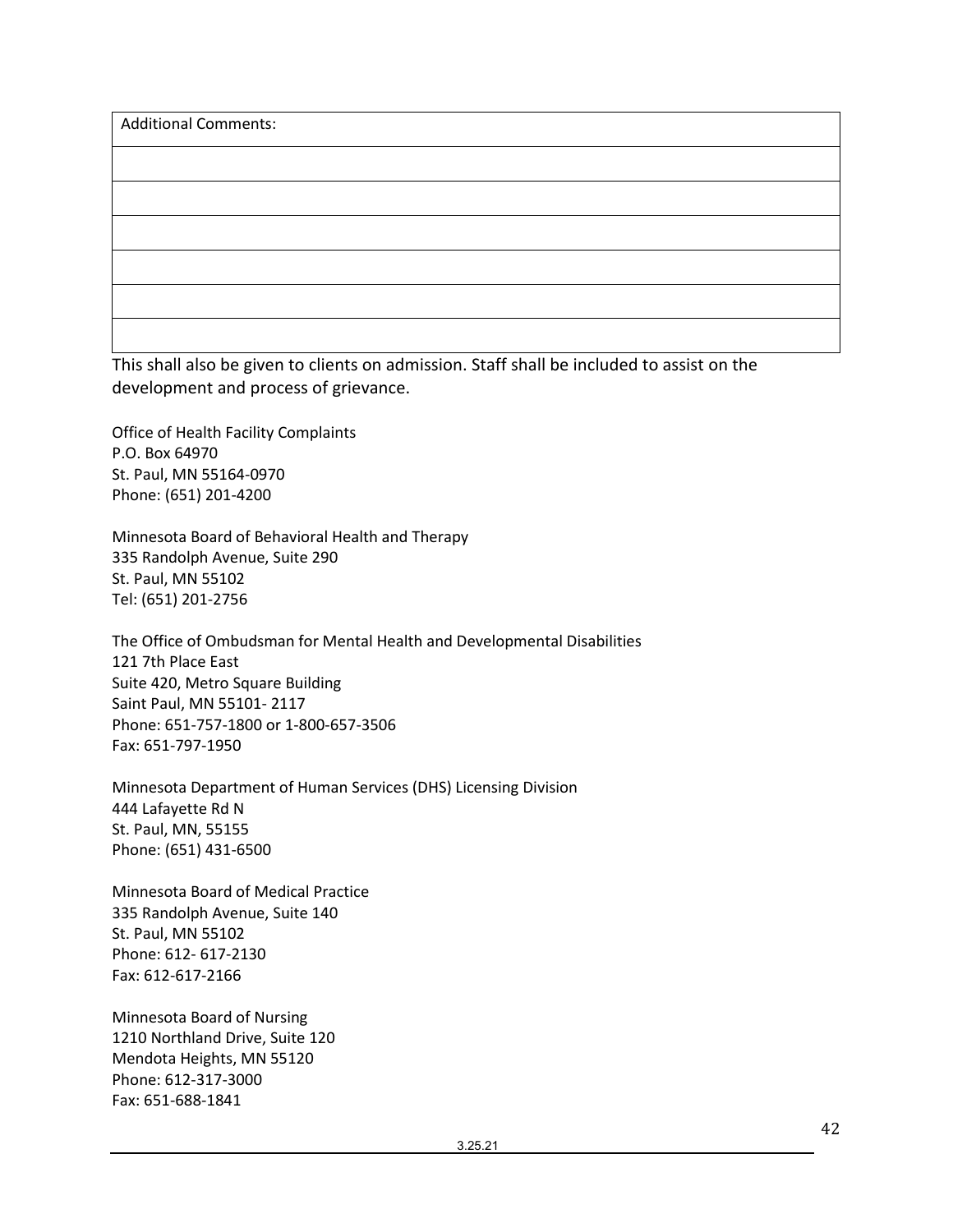# **Appendix A**

## **Pass Expectations**

<span id="page-42-1"></span><span id="page-42-0"></span>Congratulations, you are at the point in your treatment experience that staff feel that you are able to enter the community outside of the facility by taking "passes". In order for this experience to be successful, we ask that you follow the rules outlined:

- Only go to the locations that your pass has been approved for.
- You may only leave at the time approved on your pass.
- You must return by the time indicated and approved for on your pass.
- You must utilize the transportation outlined on your pass.
- You may not go on pass during programming hours.
- You must sign out at the front desk and sign in, when you leave the building.
- Remain law abiding.
- Follow all rules and expectations, including abstaining from all mood-altering substances. Do not utilize anything from the restricted items list.
- If you return with any purchased items, you will be asked to produce the receipt that you were given at time of purchase. We do this to limit shoplifting in the community.
- Your items, including your purse and other belongings, will be searched for restricted items upon return.
- Contact the Recovery Advocate department if anything goes wrong during your pass. The phone number to contact is 320-364-3022
- Do not lead or borrow vehicles
- Clients cannot carpool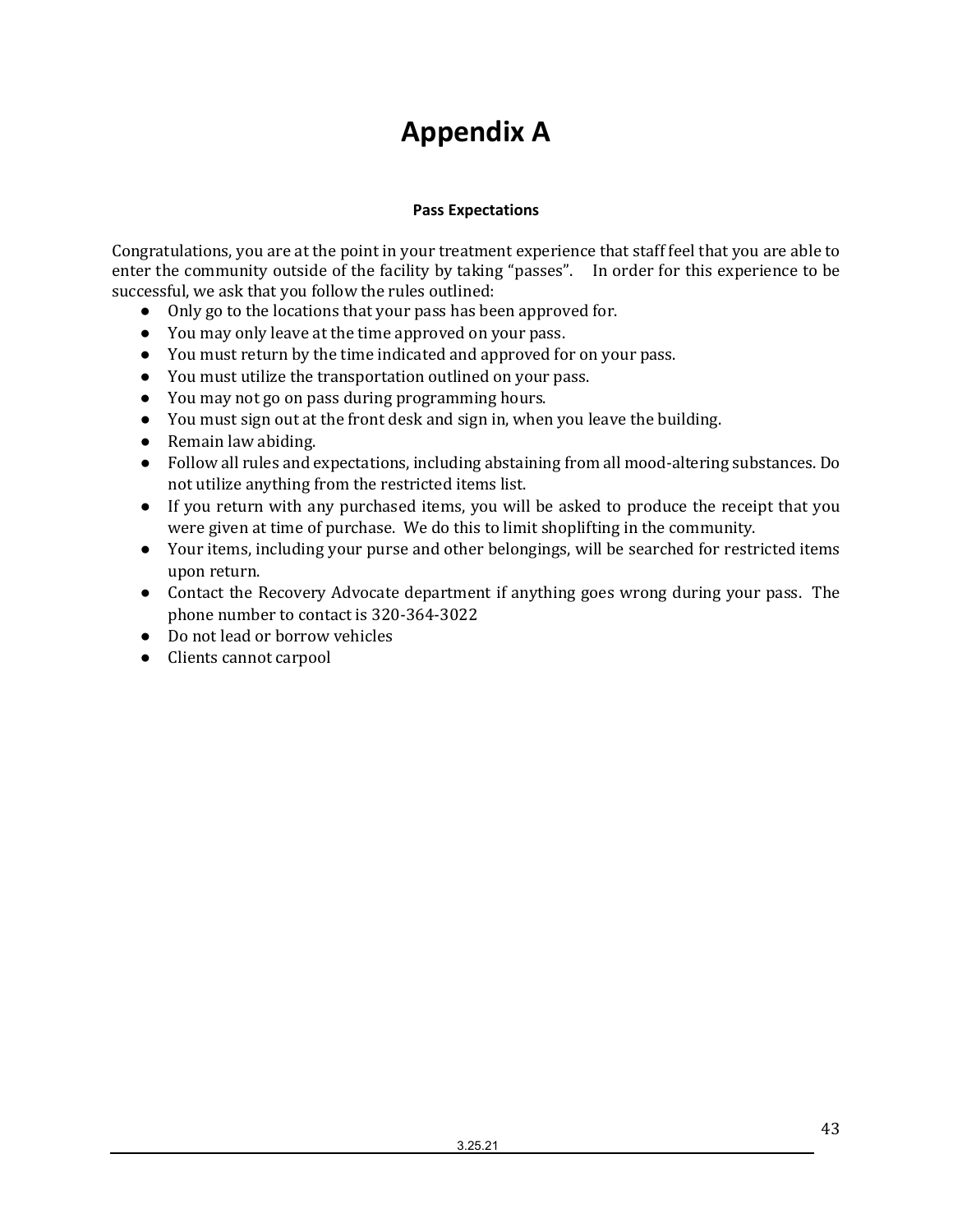# **Appendix B**

#### <span id="page-43-1"></span><span id="page-43-0"></span>**Rules**

| 1.  | Abstain from mood altering chemicals, including alcohol. Refusing a UA, or<br>inability to produce in the time provided, will be treated as if it is a positive<br>test result. Depending on severity, clients may be discharged, or transferred<br>to different levels of care. | Individuali<br>zed-<br>possible<br>DC           | 16                 |
|-----|----------------------------------------------------------------------------------------------------------------------------------------------------------------------------------------------------------------------------------------------------------------------------------|-------------------------------------------------|--------------------|
| 2.  | Engaging in illegal activities, including stealing from other residents,<br>shoplifting, and damaging property may result in discharge from the program<br>and report to the sheriff department. (Respect and safety)                                                            | Individuali<br>zed -<br>possible<br>DC          | 22                 |
| 3.  | Refrain from physical violence, acts of aggression (posturing, assaults,<br>threats) or intimidating behaviors and/or language, and this may result in<br>discharge from the program and reported to the sheriff department. (safety)                                            | 20 and<br>Individuali<br>zed-<br>possible<br>DC | 22                 |
| 4.  | All groups are confidential. Anyone's involvement in treatment is confidential.<br>Do not disclose someone's treatment status or information to others. May be<br>discharged. (Respect and safety)                                                                               | 20 and<br>Individuali<br>zed-<br>possible<br>DC | 22                 |
| 5.  | Clients are not permitted in other client's rooms. Only your children, 12 and<br>under, are permitted in your room, other client's children are not permitted<br>in your room.<br>(safety)                                                                                       | $\overline{2}$                                  | 23                 |
| 6.  | Follow all visiting rules. (See handout and Appendix A) (Safety and respect)                                                                                                                                                                                                     | $\overline{2}$                                  | 8-9, Appendix<br>C |
| 7.  | Do not smoke in the building. Candles and incense are also not allowed. Do<br>not tamper with, or hang anything, from smoke detectors or sprinklers.<br>(safety)                                                                                                                 | 20 and<br>Individuali<br>zed-<br>possible<br>DC | $15 - 16$          |
| 8.  | Sexual contact, or inappropriate contact (massages, kissing, fondling) is not<br>allowed between clients. No touching without permission from other clients.<br>May be transferred to another facility, or depending on severity, discharged.                                    | 10 and<br>Individuali<br>zed-<br>possible<br>DC | 22                 |
| 9.  | You must sign out at the front desk when you are leaving the building. You<br>must sign in at the front desk when you return to the building. (safety)                                                                                                                           | 5                                               | Appendix A         |
| 10. | You must follow all pass expectations. (safety)                                                                                                                                                                                                                                  | 5, every 15<br>minutes<br>late                  | Appendix A         |
| 11. | You must not have any restricted items in the building (See restricted items<br>list). (safety)                                                                                                                                                                                  | 5 for every<br>item found                       | 17-18              |
| 12. | You, and your children, must be in your bedroom by 10:00pm. (safety and<br>respect)                                                                                                                                                                                              | 3                                               | 6                  |
| 13. | You cannot be in the facility with bare feet. Must wear some foot covering at<br>all times. (safety)                                                                                                                                                                             | $\overline{2}$                                  | 17                 |
| 14. | You cannot be in the kitchen. (Staff/personnel only) (safety)                                                                                                                                                                                                                    | 6                                               | 23                 |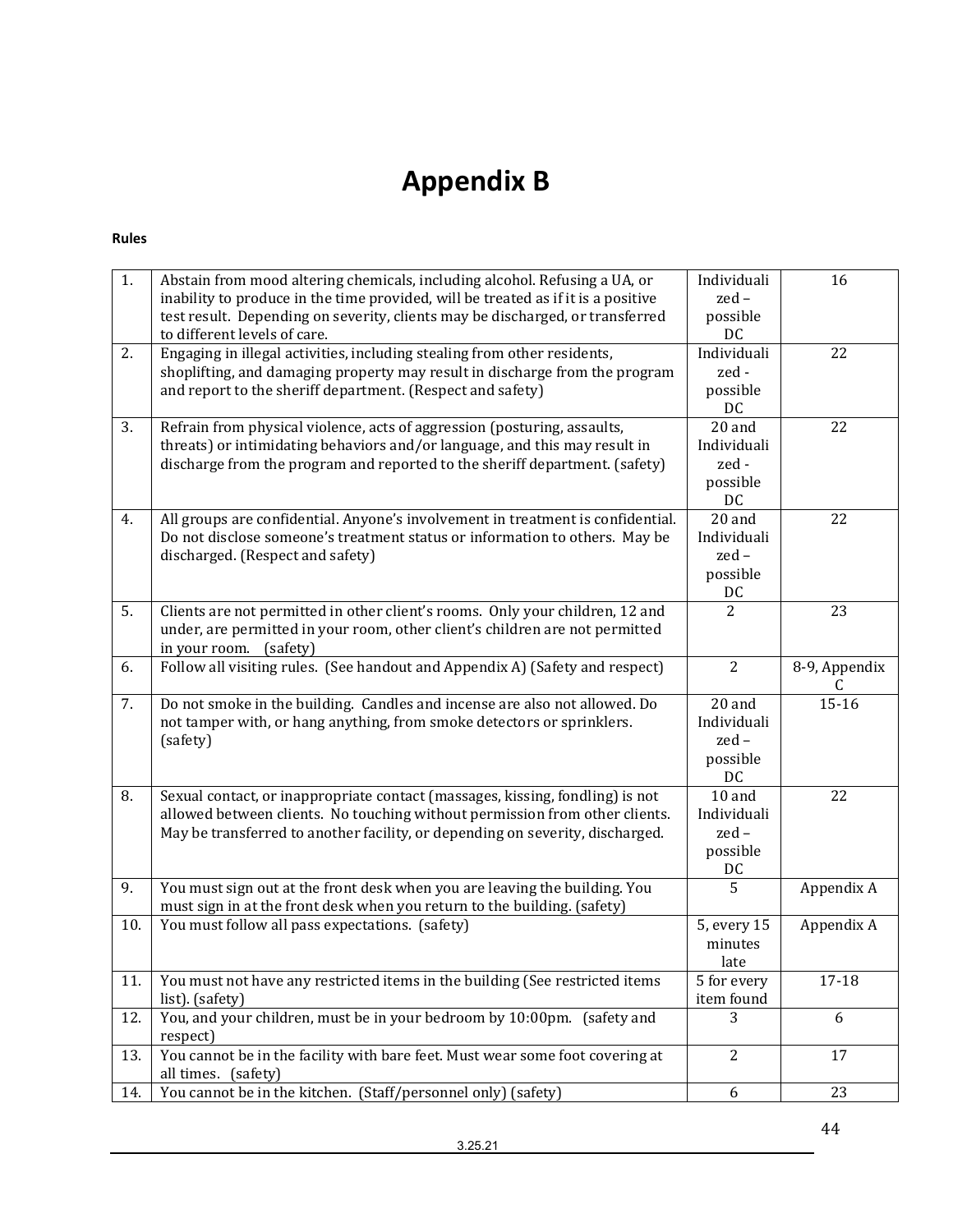| 15. | Television, phones and computers may only be used during non-<br>programming hours, unless given a staff exception. (Safety and respect) | 5              |         |
|-----|------------------------------------------------------------------------------------------------------------------------------------------|----------------|---------|
|     |                                                                                                                                          |                |         |
| 16. | Must supervise your children at all times. Be within sight and sound of them.                                                            | $\overline{5}$ | $6 - 8$ |
|     | (safety)                                                                                                                                 |                |         |
| 17. | You may not supervise (babysit) other clients' children. (safety)                                                                        | 5              | $6 - 8$ |
| 18. | Client's may not buy and sell items. (safety)                                                                                            | $\overline{2}$ | 17      |
| 19. | Client's my not cut other clients, or other client's children's, hair. (safety)                                                          | $\overline{2}$ | 17      |
| 20. | Personal music should not be heard in community areas. (Please use                                                                       | $\mathbf{1}$   | 18-19   |
|     | headphones, etc.) (respect)                                                                                                              |                |         |
| 21. | Beverages in a covered container are allowed outside the dining room. No                                                                 | $\mathbf{1}$   |         |
|     | food outside the dining room. Exception given for special events approved                                                                |                |         |
|     |                                                                                                                                          |                |         |
|     | by staff only, or baby formula in rooms. (respect)                                                                                       |                |         |
| 22. | No outside toys (scooters, etc.), or bikes inside the building - must remain                                                             | $\mathbf{1}$   | 20      |
|     | outside.                                                                                                                                 |                |         |
| 23. | Do not leave personal items in the community areas, including bathrooms.                                                                 | $\mathbf{1}$   |         |
|     | Please take bathroom items back to your bedroom after use. Found items will                                                              |                |         |
|     | be placed in a Lost and Found box. We are not responsible for these items.                                                               |                |         |
| 24. | Lights must remain on in the group rooms. Do not turn off lights in                                                                      | $\mathbf{1}$   | 23      |
|     |                                                                                                                                          |                |         |
|     | community areas. (safety)                                                                                                                |                |         |
| 25. | You must follow safe sleeping and safe bathing expectations. (safety)                                                                    | Meet with      | $7 - 8$ |
|     |                                                                                                                                          | Daycare        |         |
|     |                                                                                                                                          | Manager        |         |
| 28. | You may not change/move rooms or the side of the room without permission.                                                                | 10             | 23      |
|     | (respect)                                                                                                                                |                |         |
| 29. | You, and your children, must be clothed/dressed at all times, including when                                                             | $\mathbf{1}$   | 16      |
|     | sleeping. (respect)                                                                                                                      |                |         |
|     |                                                                                                                                          |                |         |
| 30. | Only staff are allowed to open the doors for clients/and or visitors. Do not let                                                         | 20             | 23      |
|     | visitors or clients into the building.                                                                                                   |                |         |
| 31. | Between 9pm and 6am are quiet hours, do not make loud noises, including                                                                  | $\overline{2}$ | 6       |
|     | vacuuming, at this time.                                                                                                                 |                |         |
| 32. | DO NOT SET OFF ALARMS ONCE THEY ARE SET.                                                                                                 | $9-1-1,$       | 23      |
|     |                                                                                                                                          | police will    |         |
|     |                                                                                                                                          | be notified    |         |
|     |                                                                                                                                          |                |         |

## <span id="page-44-0"></span>**Responsibilities**

| #                   | Description                                               | Inspection Time (s)           |
|---------------------|-----------------------------------------------------------|-------------------------------|
| π.                  | Attend all programming and appointments.                  | Everyday                      |
| $\mathcal{D}$<br>۷. | Keep your room clean. Participate in Room Inspections.    | Everyday                      |
| 3.                  | Take medications during specified med times, as assigned. | See Med Time Sheet.           |
| 5.                  | Completed any Healthy Habit Cards.                        | 8am next day                  |
| 6.                  | Pick your child up from daycare on time.                  | By4:00pm for Medium Intensity |
|                     |                                                           | and 4:30pm for High Intensity |

\$1 Hope Cash per completed responsibility. Stamps received when responsibility completed \$50 Hope Cash for a perfect week.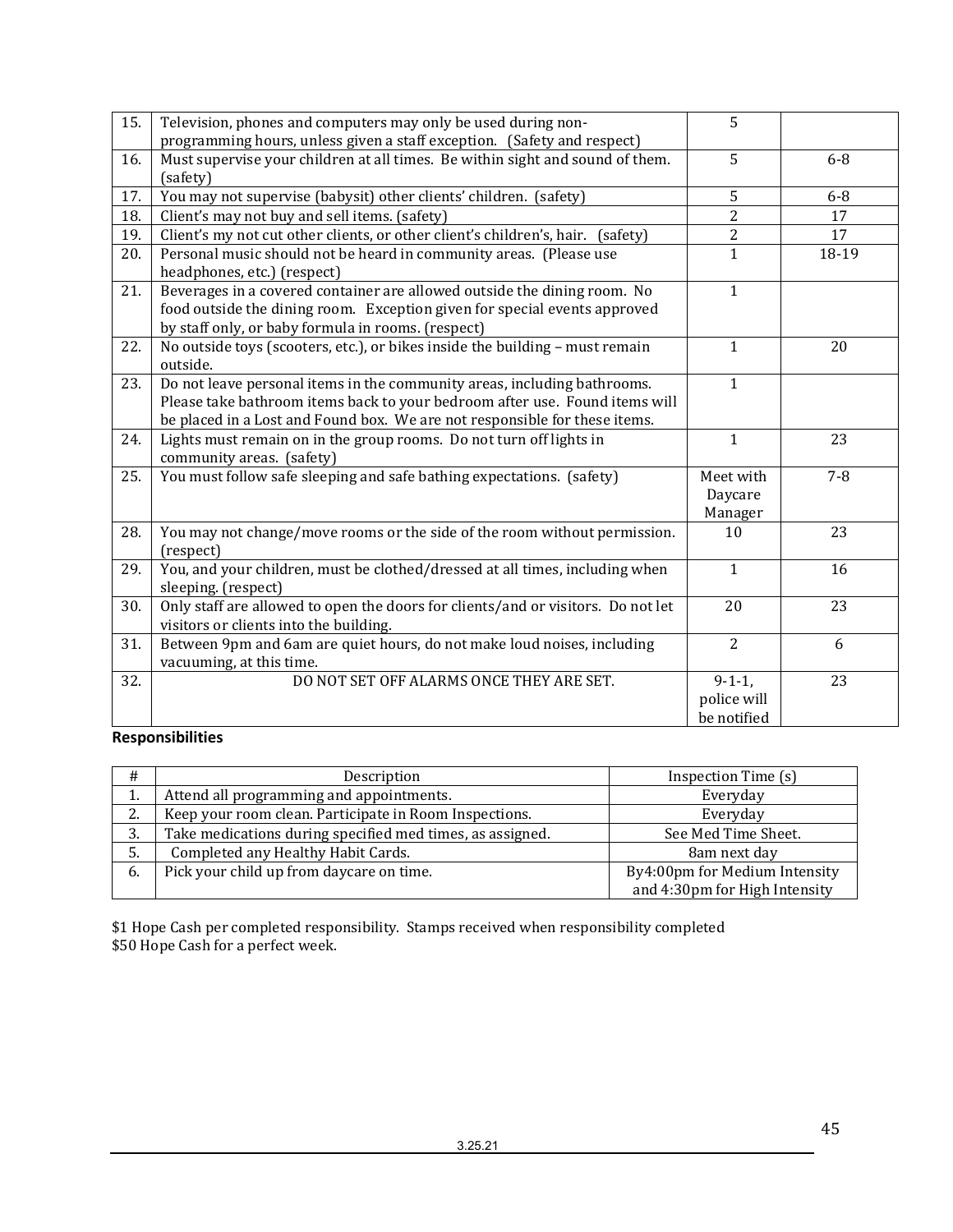# **Appendix C**

## **Visitor Rules**

<span id="page-45-1"></span><span id="page-45-0"></span>Welcome to Recovering Hope Treatment Center. In order to facilitate a pleasant and enjoyable visitation experience, we ask that you respect the following rules:<br>• Must remain in the dining room at all times. In order

- Must remain in the dining room at all times. In order to maintain the privacy for the other residents, we ask that you utilize our dining room for visits.
- Please use the designated visitor bathroom, only.
- You will not be able to smoke during your visit. We ask that you use any tobacco products prior to coming into our facility.
- You will not be able to come in and out during your visit due to the security measures we take checking individuals in.
- No pets may visit.
- If you appear impaired (drunk, high, intoxicated) during your visit, you will be asked to leave for at least 24 hours.
- You will be asked to sign a statement agreeing to protect the privacy of clients receiving services. If you recognize someone, you cannot tell others outside the facility that they are receiving treatment here. Client confidentiality is a FEDERAL LAW, and can be prosecuted and result in imprisonment and up to a \$10,000 fine.
- Do not engage in public displays of affection while visiting, including prolonged kissing, inappropriate touching, fondling, sitting on laps, etc. Do not enter the visitor bathroom with a client.
- No cell phones. We request you keep your cell phone in your vehicle. No pictures, no video or audio recordings. This is due to client confidentiality.
- Any items you want to give to the client must be searched by Recovering Hope staff prior to giving it to the client.
- You may not engage in abusive language or behaviors. Staff will call 9-1-1 if they observe violent or threatening behavior.
- Staff are considered Mandated Reporters according to the State of Minnesota. This requires staff to report any suspicion of child abuse or neglect, or abuse or neglect of vulnerable adults. Our clients, due to their participation in residential treatment, are all considered vulnerable adults.
- Do not bring prescription medications into the building (exceptions are inhalers and emergency medications such as nitroglycerine, epinephrine). If you have questions, please direct them to the staff onsite and we will assist you. Please ask before you enter the visiting area.
- Our facility has children and vulnerable onsite, therefore, we do not allow registered sex offenders in the facility.

By signing below, you attest that you are NOT A REGISTERED SEX OFFENDER, and agree to all the above visitor expectations.

| <b>Printed Name</b> |  |
|---------------------|--|
|                     |  |

Signature \_\_\_\_\_\_\_\_\_\_\_\_\_\_\_\_\_\_\_\_\_\_\_ \_\_\_\_\_\_\_\_\_

| Visiting Hours are |  |  |
|--------------------|--|--|
|--------------------|--|--|

Recovery Advocate direct line for questions: 320-364-3022 Client line number: 320-364-1304 **Peer Leader**